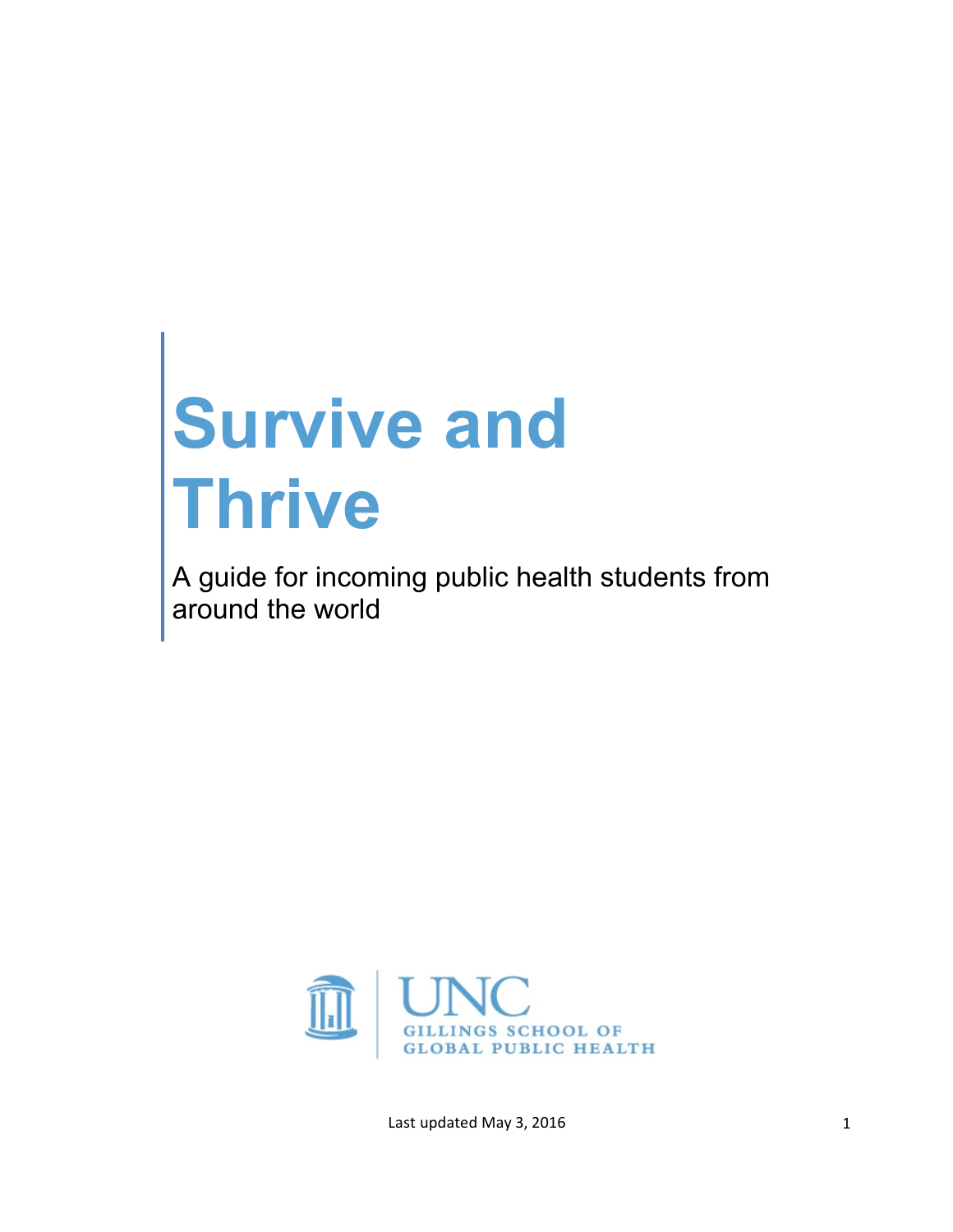## **Table of Contents**

| PREPARING FOR VISA INTERVIEW AND TRAVELING TO U.S. (Read 120 - 240 days before departure to U.S.)7 |  |
|----------------------------------------------------------------------------------------------------|--|
|                                                                                                    |  |
|                                                                                                    |  |
|                                                                                                    |  |
|                                                                                                    |  |
|                                                                                                    |  |
|                                                                                                    |  |
|                                                                                                    |  |
|                                                                                                    |  |
|                                                                                                    |  |
|                                                                                                    |  |
|                                                                                                    |  |
|                                                                                                    |  |
|                                                                                                    |  |
|                                                                                                    |  |
|                                                                                                    |  |
|                                                                                                    |  |
|                                                                                                    |  |
|                                                                                                    |  |
|                                                                                                    |  |
|                                                                                                    |  |
|                                                                                                    |  |
|                                                                                                    |  |
|                                                                                                    |  |
|                                                                                                    |  |
|                                                                                                    |  |
|                                                                                                    |  |
|                                                                                                    |  |
|                                                                                                    |  |
|                                                                                                    |  |
|                                                                                                    |  |
|                                                                                                    |  |
|                                                                                                    |  |
|                                                                                                    |  |
|                                                                                                    |  |
|                                                                                                    |  |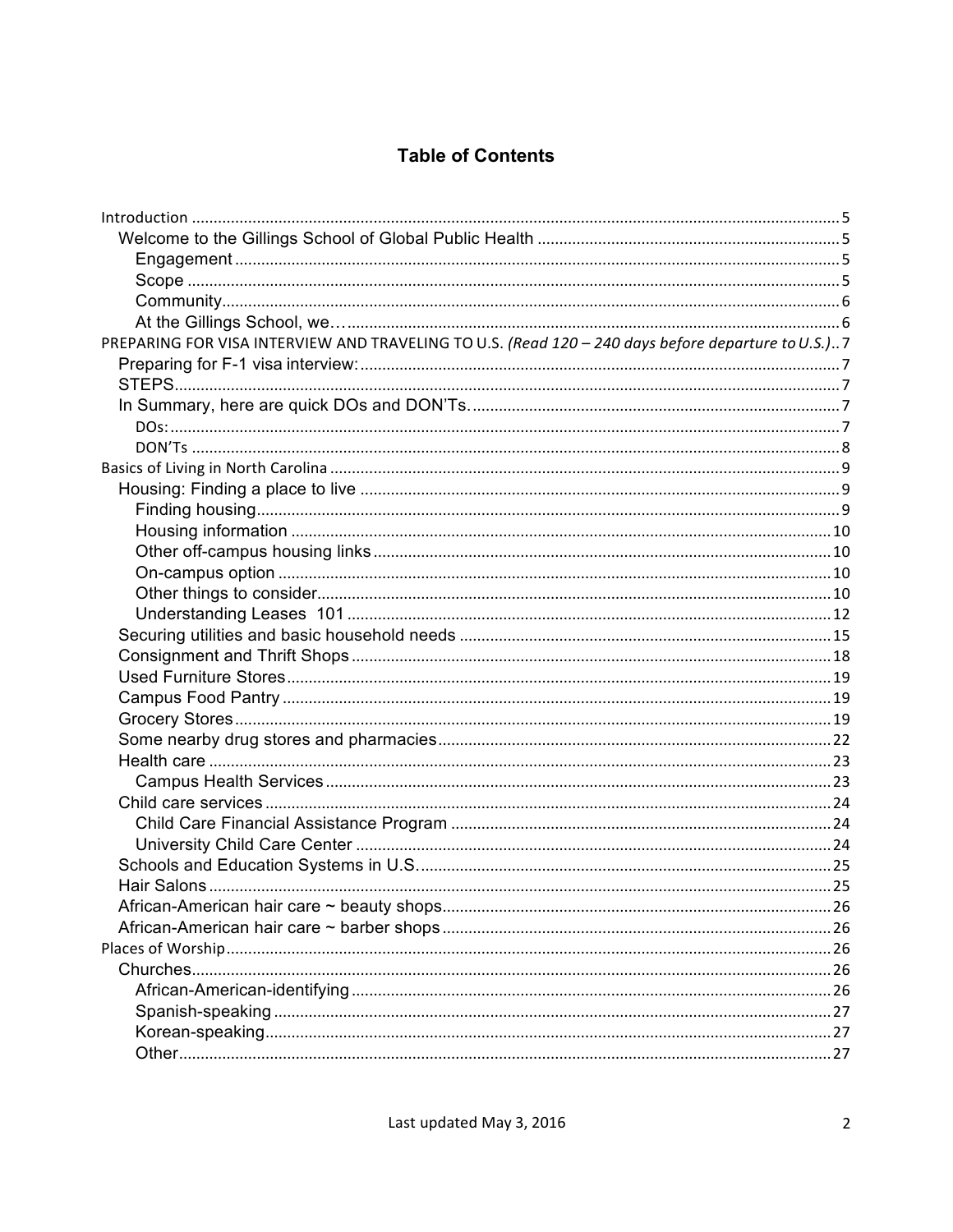| Last updated May 3, 2016 | $\mathbf{3}$ |
|--------------------------|--------------|
|                          |              |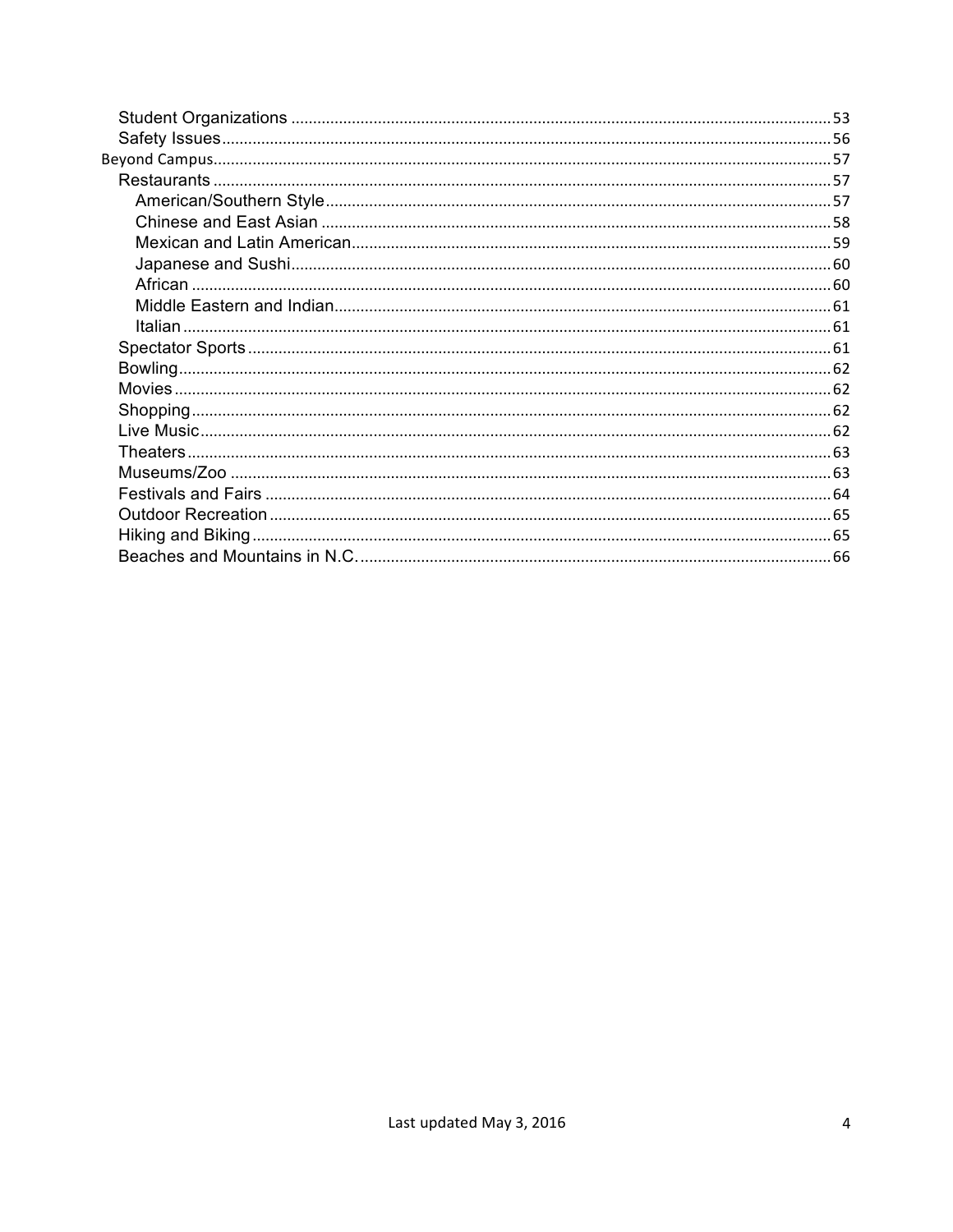## **INTRODUCTION1**

This guide is intended to provide resources and helpful information for new international students in the UNC-Chapel Hill Gillings School of Global Public Health. It will be revised and updated regularly. Input from students and faculty and staff members is very welcome.

## **Welcome to the Gillings School of Global Public Health**

Consistently recognized as one of the top public health schools in the nation, the Gillings School of Global Public Health has been home to the top public health leaders and students for over 75 years.

**Our mission is to improve public health, promote individual well-being and eliminate health inequities across North Carolina and around the world.** Dedicated to our mission, the School is constantly moving forward to anticipate future health threats and accelerate public health solutions. Our commitment to excellence is part of everything we do: teaching, research, scholarship, practice and bridging the gap between academic research and practical public health solutions.

## **Engagement**

Gillings faculty, staff and students study, research, act on and help solve urgent public health problems.

- *Big problems, big solutions***.**We're finding ways to prevent cancer, reduce health disparities, improve water quality and access, prevent obesity in children and create practical, cost-effective solutions to improving health policy.
- *Focus on community***.** We work with communities in our research, teaching and outreach to address community health problems.
- *Constructive action***.** We collaborate and engage beyond programs and departments to produce results.

## **Scope**

## "Global is local, local is global."

 

- *We are everywhere***.** We do research or outreach in all 100 North Carolina counties, across the United States and in more than 60 countries around the world.
- *We are nimble and creative***.** Our approaches, methods and solutions are adaptable as seen by successes in North Carolina, Tanzania, China, or Brazil informing applications in other countries, in N.C. and throughout the U.S.

 $1$  Some of the text from this section is taken directly from  $\frac{http://sph.unc.edu/resource-pages/what-makes-glilings-f.}{}$ unique/ and http://sph.unc.edu/resource-pages/about-the-school/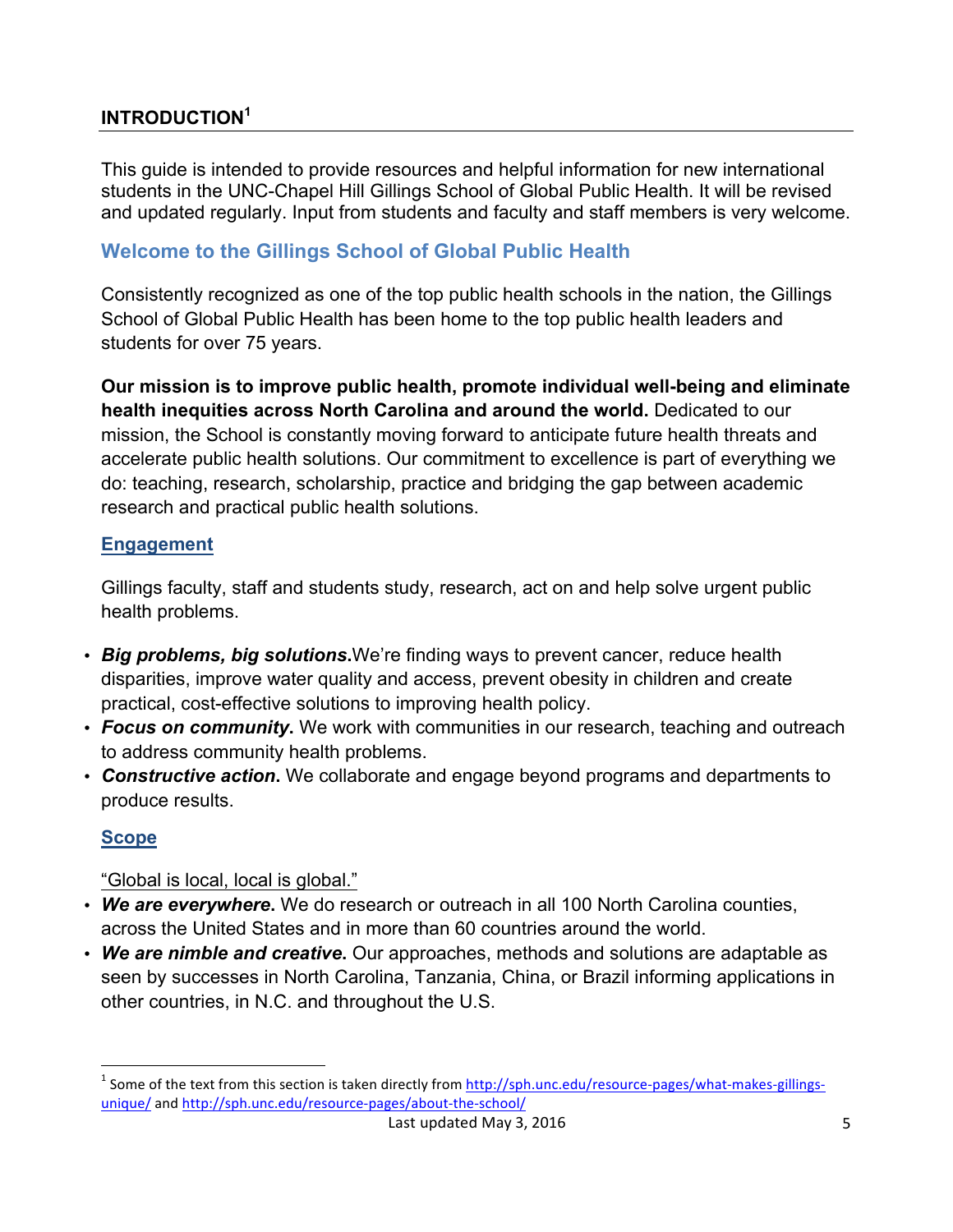• *We can meet help you meet your goals***.** Every department offers opportunities for local and global study.

For every significant public health challenge now or on the horizon, our faculty, staff and students create, lead and implement research and solutions locally and globally.

## **Community**

At the Gillings School, you find people working together across disciplines to make a difference. You find practical idealists who are gaining new knowledge about some of the world's biggest health threats. You find the faculty, staff and students translating knowledge into programs, policies and practices and taking them to scale.

- *Great spaces***.** Our 21st-century classrooms, labs and meeting spaces help propel our work. Our open doors and open spaces help us engage, exchange ideas and move forward.
- *Interdisciplinary inquiry***.** We're across the street from the medical, nursing and dental schools, next door to our pharmacy school, a short walk from arts and sciences and around the corner from one of the finest hospitals and cancer centers in the U.S. At the School, it's easy to make connections, explore concepts from all angles, ask and answer questions and make progress.
- *Outstanding university***.** UNC-Chapel Hill is known as one of the nation's great "public ivies." Students at the Gillings School have access to the deep resources available throughout the campus.
- *Great college town***.** And then there's Chapel Hill, a diverse, welcoming community that helps define the Gillings experience.

# **At the Gillings School, we…**

- *Solve* potable water access and sanitation problems;
- *Pioneer* new efforts to prevent and control cancer;
- *Prevent* diabetes, asthma, HIV, cardiovascular disease, premature births, traumatic brain injuries and interpersonal violence;
- **Improve** health care quality and access;
- *Reduce* health disparities;
- *Work* with communities to solve problems they identify;
- *Educate* physicians and other providers to infuse a public health approach into their work;
- *Innovate* ways to prevent and treat obesity in children and adults; and
- *Much more!*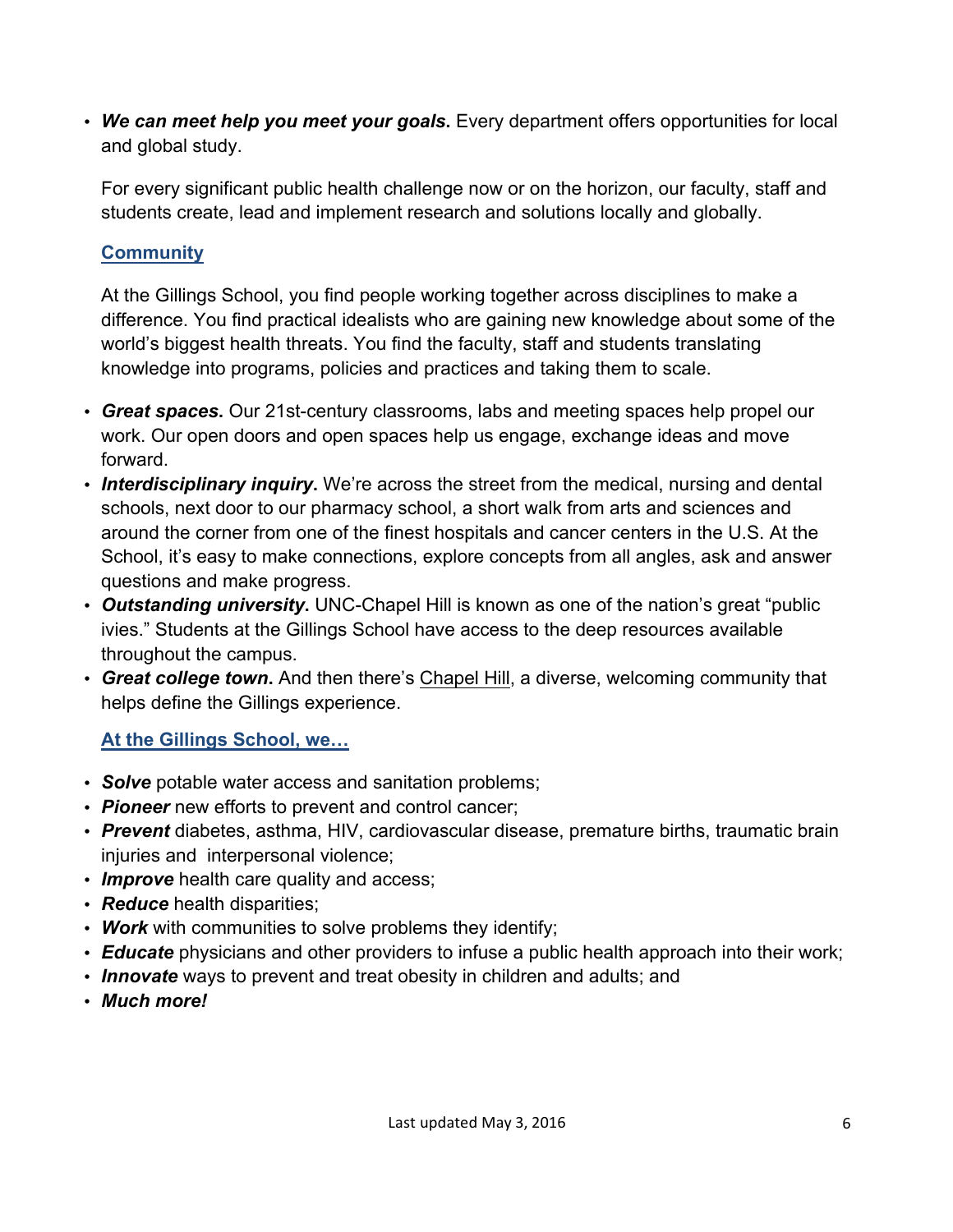# **PREPARING FOR VISA INTERVIEW AND TRAVELING TO U.S.**

# **Preparing for F-1 visa interview:**

## *(Read 120 – 240 days before departure to U.S.)*

Immediately after you receive your letter of admission, it is important that you followthe instructions from International Student and Scholar Services (http://isss.unc.edu/) for submitting your financial certificate and applying for a student visa.

## **STEPS<sup>2</sup>**

Go to the "Study in the States" website (http://studyinthestates.dhs.gov/students), and review the process for preparing to apply for a student visa. Specific information from the U.S. Department of State is available at https://travel.state.gov/content/visas/en.html

After you receive Form I-20 from UNC, read the information provided by ISSS and follow the U.S. Embassy/Consulate's instructions to schedule an interview for your F-1 student visa**. It is important to apply for your student visa asfar in advance as possible.** F-1 students may apply up to 120 days in advance of beginning a course of study; however, you will not be allowed to enter the U.S. more than 30 days before the beginning date on Form I-20.

Wait times for interview appointments vary by location, season and visa category,so apply for your visa early. Review the interview wait time (http://travel.state.gov/content/visas/english/general/wait-times.html/) for thelocation where you will apply.

For information about paying the I-901 fee, seewww.ice.gov/sevis/I901.

If you have any questions, or will be delayed due to visa "administrative processing," contact ISSS for advice.

# **In Summary, here are quick DOs and DON'Ts.**

## **DOs:**

 

- Make contact with the departmental student buddy at least three weeks before anticipated departure date.
- Book your flight only after the visa has been stamped in your passport.
- Check the U.S. Customs and Border Protection information

 $2$  This information was in part retrieved from National Association of Foreign Student Advisers http://www.nafsa.org/findresources/Default.aspx?id=8633 and The U.S. StateDepartment http://travel.state.gov/visa/temp/types/types\_1268.html#interview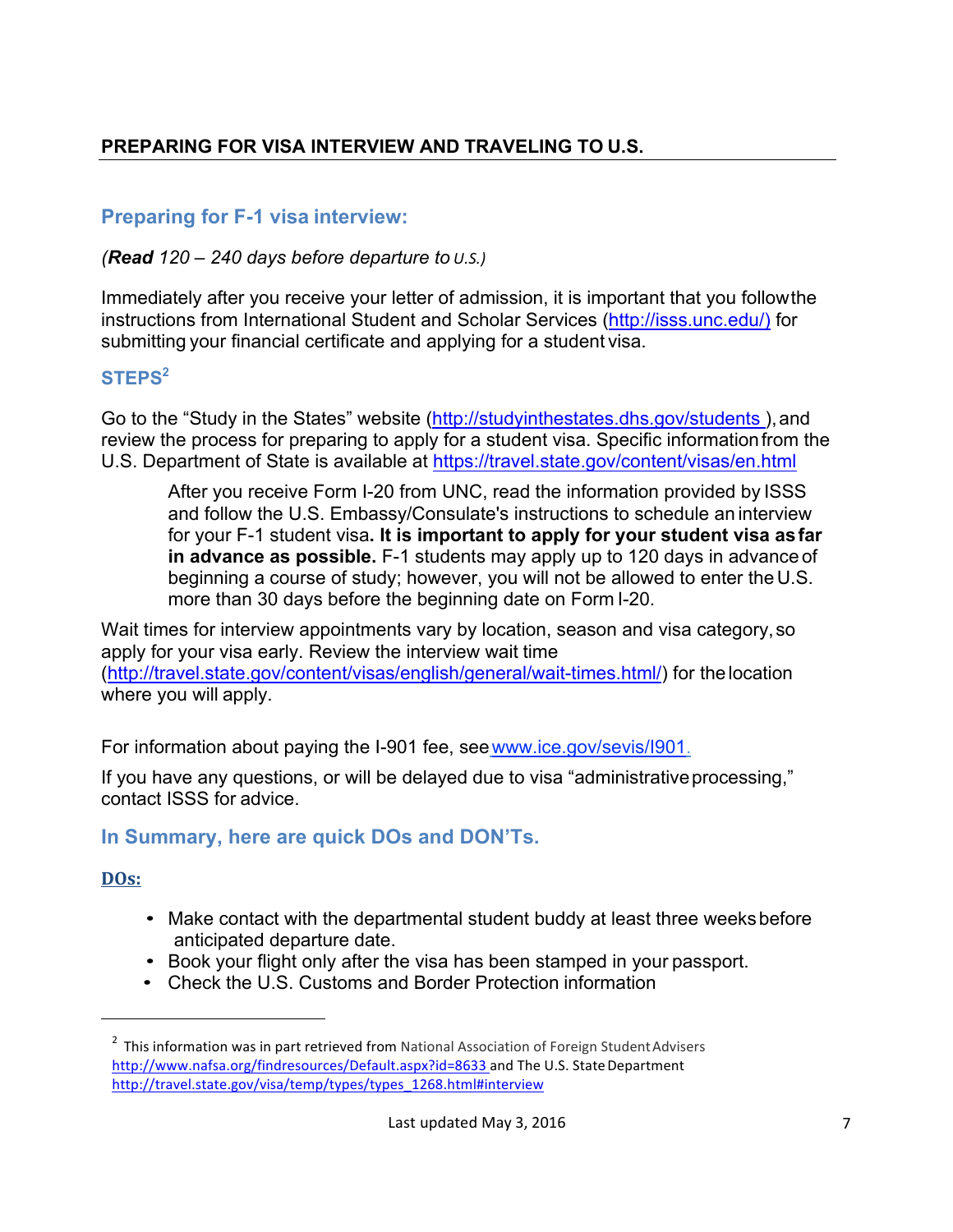(www.cbp.gov/xp/cgov/travel ) regarding items that are prohibited or restricted on flights to the U.S. Make sure to follow all guidelines for bringing food into the country.

- Keep all travel documents, including your passport, Form I-20 or DS-2019, admission letter and proof of financial support, with you during your flight to the United States. Do not pack your travel documents in checked baggage.
- Make provision for airport pickup on the day of arrival.
- Make provision for temporary housing arrangement while looking for permanent housing.
- Anticipate some degree of cultural shock in terms of food, skin changes and lifestyle.
- Ask for clarification if confused at any step of your transition.

## **DON'Ts**

- DO NOT bring items in carry-on luggage that are not permissible on flights, such as raw, not properly preserved and labeled food items, and liquid substances.
- DO NOT carry sharp objects.
- DO NOT attempt to help a stranger with luggage during the course of yourflight to the United States. This may include a request for simple assistance such as holding a suitcase or other item.
- DO NOT sign a lease (See **Lease** below) unless you are certain of living in the apartment. A signed lease is a binding contract. Some international students have had difficulty with this in the past.
- DO NOT sign a utility or service contract if you do not intend to maintain it at least for a year. For example, most phone contracts run for two years, and ifyou cancel before two years have elapsed, you will incur penalties. The same may apply to cable and Internet, among other services.
- DO NOT eat large quantities of any food you are uncertain your bodywould tolerate.

**REMEMBER:** Upon arrival at UNC you **MUST** check in with International Students and Scholars Services (http://oisss.unc.edu). **ISSS is located on PittsboroStreet, on the second floor of the FedEx Global EducationCenter.**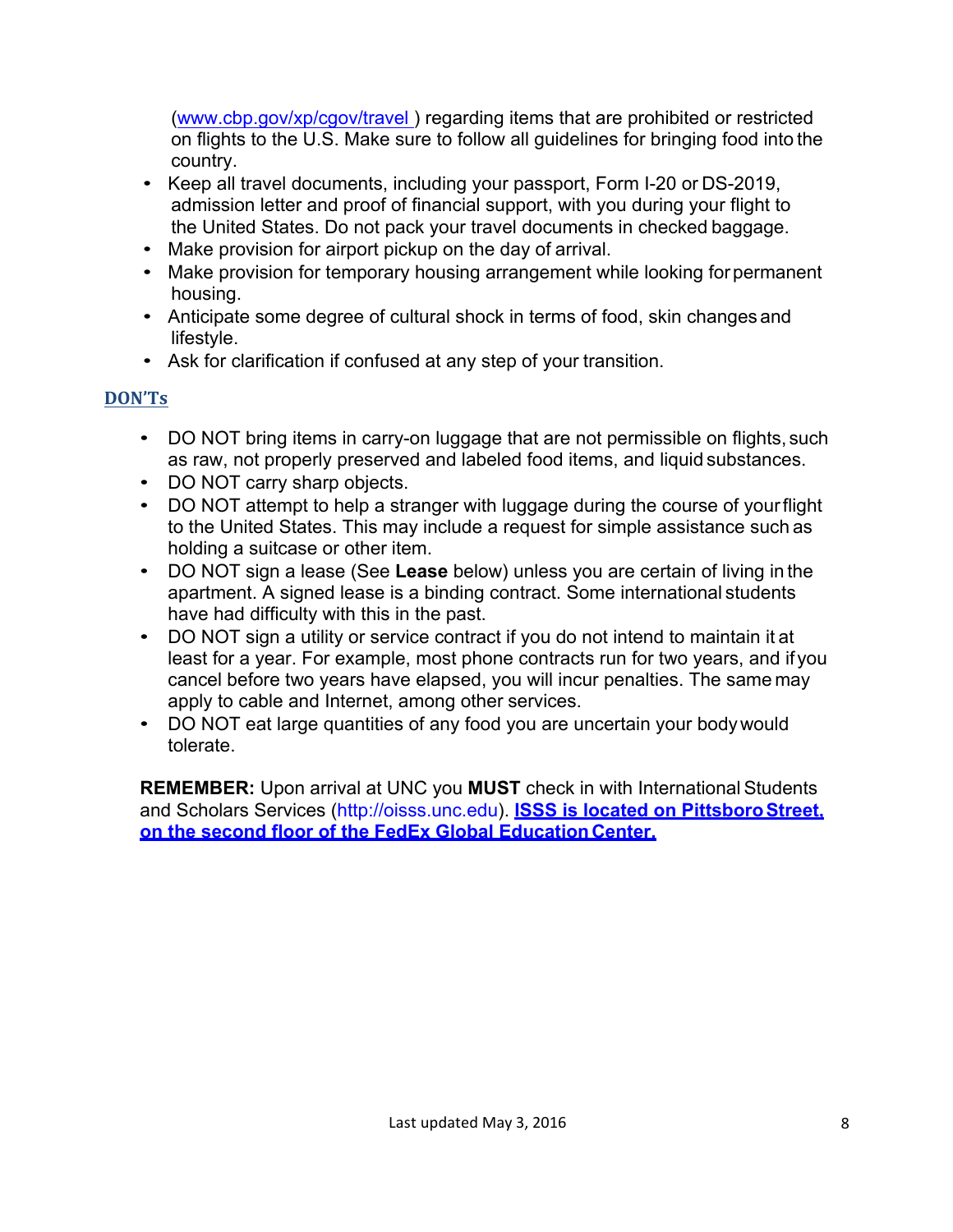## **BASICS OF LIVING IN NORTH CAROLINA**

#### **Housing: Finding a place to live**

## **Finding housing<sup>3</sup>**

<u> 1989 - Johann Barn, mars ann an t-Amhain an t-Amhain an t-Amhain an t-Amhain an t-Amhain an t-Amhain an t-Amh</u>

Most university students in the U.S. live on or near campus. The vast majority of UNC graduate and professional students live off-campus in Chapel Hill, Carrboro or Durham. Contacting current students to find their favorite apartment complexes, neighborhood or roommates can be helpful.

Students who live off-campus generally find a place less than a mile or two away. Not only is this convenient for getting to and from campus, but much of the social life occurs on campus. The educational experience is not confined to the classroom, and you will find yourself learning as much from your fellow students as from members of the faculty.

If on-campus accommodations are available, you might seriously consider living oncampus, at least for the first year. Since this is possibly your first trip to the United States and maybe even your first time living alone, on-campus housing will helpcushion the transition to life in the United States. Later, when you are more familiar with the neighborhood, you can consider moving off-campus.

Renting a house is usually a viable option only if you will be sharing it with several roommates. You will certainly get more for your money if you rent a house. But most communities have limits on the number of unrelated people who can live together, with most cities having a limit ranging from three to five people. These laws are intended to prevent overcrowding for health and safety reasons. In any event, the process for renting a house is similar to renting an apartment.

When looking for an apartment, ask friends and fellow students if they know of a good apartment. Sometimes they will know someone who is moving out of a good apartment or may be moving themselves. Such desirable apartments are rarely advertised because they are rented very quickly.

The school may have a bulletin board with apartment listings. The bulletin board may be on a wall near the housing office or in digital form on the campus computer network. It will include listings from local landlords as well as students looking for someone to sublet or take over their lease.

 $3$  Text for this section is extracted directly from the web site: http://sils.unc.edu/current-students/for-newstudents/incoming-students#housing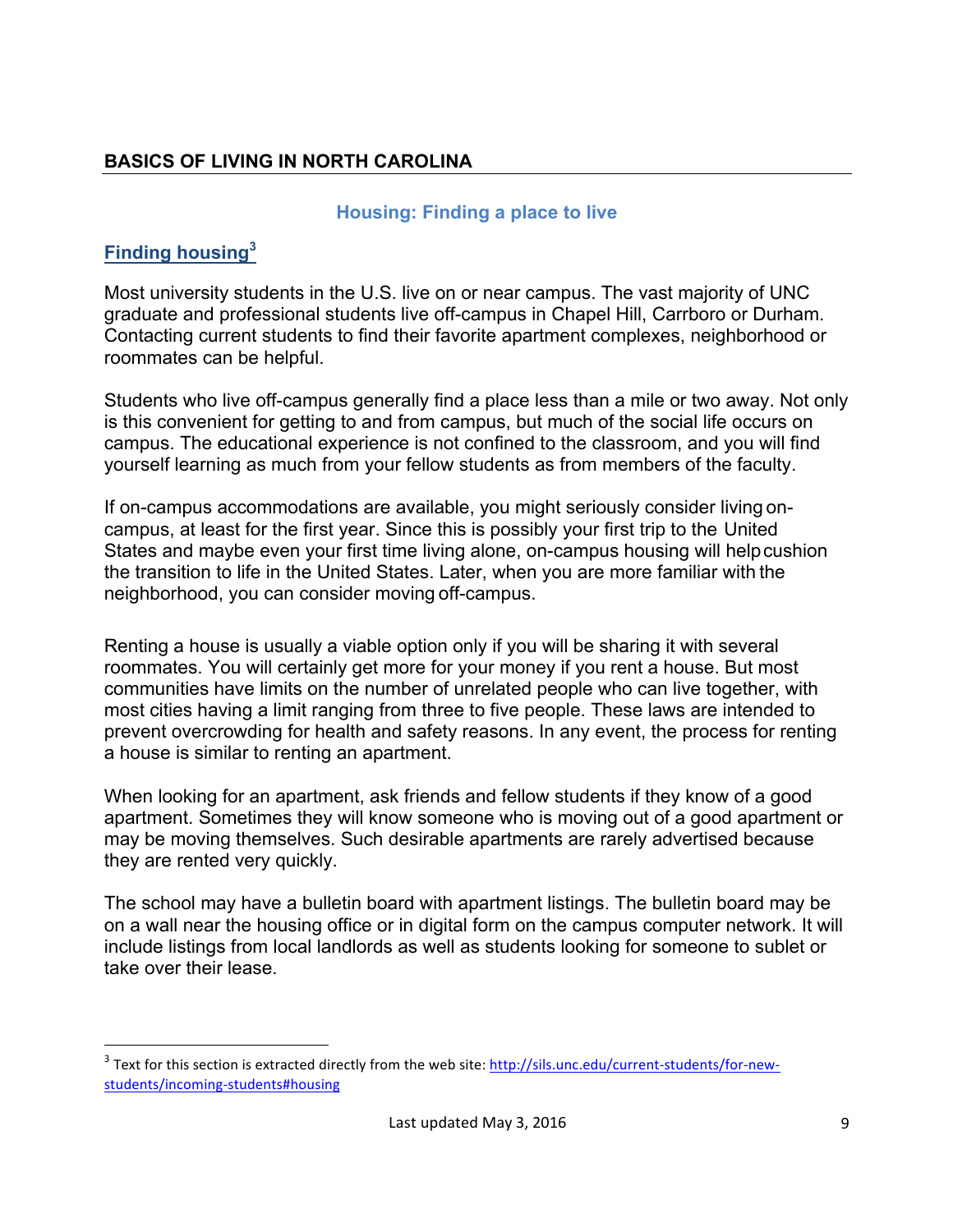Many local apartment complexes are on the free bus lines (Chapel Hill Transit) in Chapel Hill and Carrboro. If possible, it is recommended that you choose a place to live that is near a free bus line. The buses also make less frequent stops at park-and-ride lots, but there is a fee for using this service. (See Transportation).

## **Housing information**

Craigslist has ads for roommates and housing. The UNC student newspaper, *The Daily Tar Heel* (*DTH*) posts housing options at http://www.dailytarheel.com/index.php/ and http://www.heelshousing.com, as well as links to resources for off-campus life.

## **Other off-campus housing links**

- Apartment Finder— www.apartmentfinder.com
- Apartment Ratings— www.apartmentratings.com
- Craigslist— http://raleigh.craigslist.org (**Note:** Never wire money or pay cash to somebody without a lease, unless it is somebody you know.)
- Rent.com— www.rent.com

## **On-campus option**

- Graduate and professional students can select apartment-style housing in Odum Village Apartments (http://housing.unc.edu/residence-halls/odum-villageapartments ). Students are encouraged to apply as soon as the application becomes available in March.
- Approximately 120 graduate/professional student spaces in one- and two-bedroom apartments (all with private bedrooms) are reserved.
- Contact Housing and Residential Education at **1-800-UNC-5502**, for information on residence hall assignments; email odumvillage@unc.edu for student family housing information. (Single graduate students and student families are eligible to apply for housing at Baity Hill Apartments. See http://housing.unc.edu/baityhill). See the housing website (http://housing.unc.edu) for apartment and other links to off-campus housing.
- An especially good apartment locator is at http://www.myapartmentmap.com/list/colleges/nc/university\_of\_north\_carolina\_at\_c hapel\_hill/?search=true

For more information, visit http://housing.unc.edu/future-residents/graduate-students, call 919-962-4501 or email housing@unc.edu.

## **Other things to consider**

**Parking:** There is no free parking on-campus from 7:30 a.m. to 5 p.m. during the week. However, there are pay lots on Franklin St., Rosemary St., and on South Campus. As it stands now, you may park for free in most campus lots after 5 pm and all day on weekends, with a few exceptions for football and basketball game days and special events (marked by signs).

http://www.dps.unc.edu/Parking/parkingnav.cfm http://www.parkonthehill.com/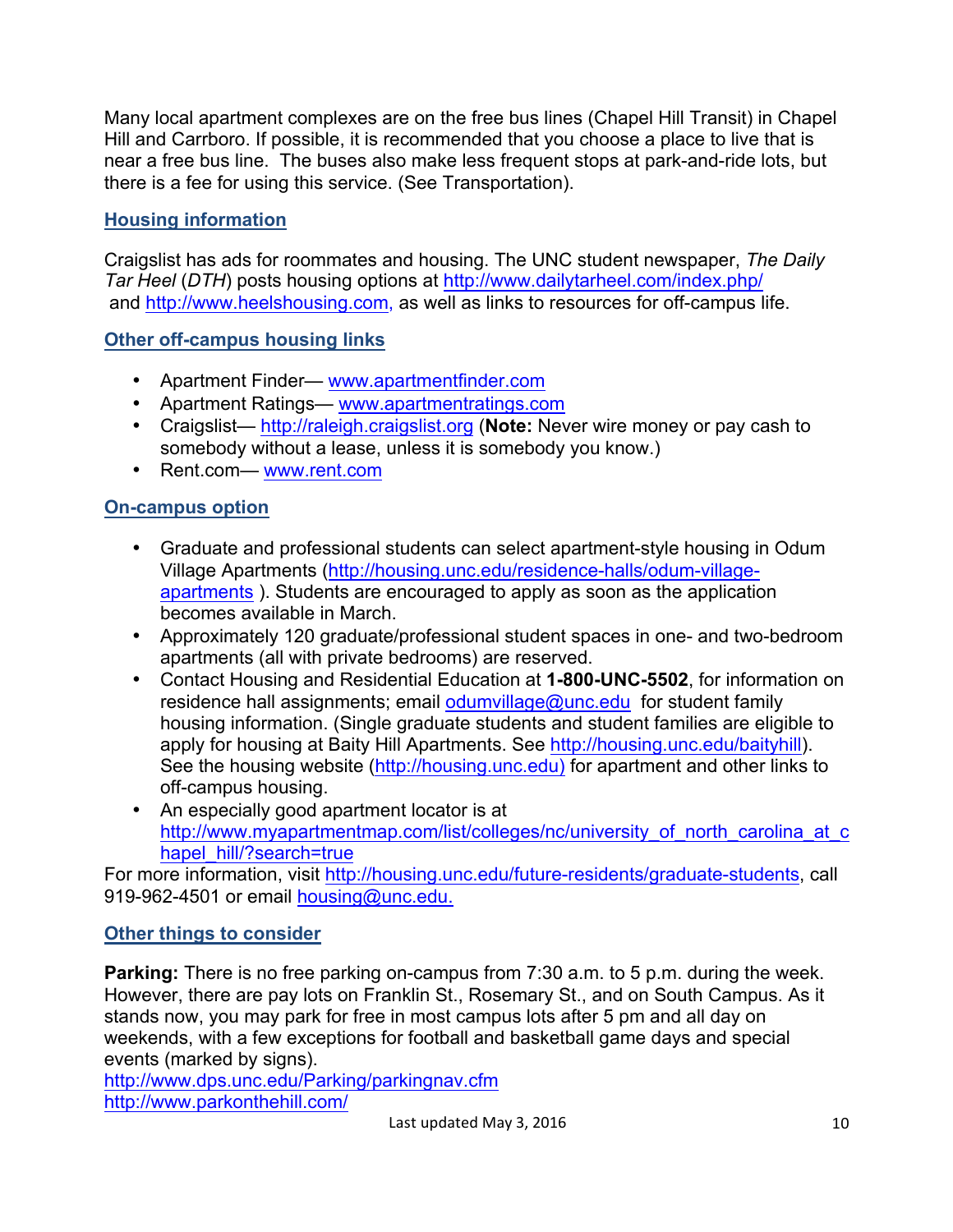**Commuting:** Using the bus lines, biking or walking to and from the university is highly recommended. (See Transportation**.**)

## **Understanding Apartment Listings<sup>4</sup>**

<u> 1989 - Johann Barn, mars ann an t-Amhain an t-Amhain an t-Amhain an t-Amhain an t-Amhain an t-Amhain an t-Amh</u>

Apartments for rent are often described using cryptic language and abbreviations.You will need to learn to decode apartment listings in order to find a place that meets your needs. There are several options available for housing:

• **Sleeping Room.** A sleeping room is a single room, usually furnished, located in a private home, with a shared bathroom and kitchen. This is the least expensiveoption, but provides little privacy.

• **Efficiency.** Efficiency is a single room with a private bathroom. The room will include a small alcove that serves as a kitchen and should provide a stove, refrigerator, sink, and cabinet space.

• **Studio.** A studio is somewhat larger than efficiency, and has a separate kitchenand eating area.

• **One-, two- or three-bedroom apartment**. Regular apartments include aseparate kitchen, bathroom, living room and/or dining room, and the number of bedrooms advertised.

Some rentals include the cost of utilities (water, gas, electricity) in the monthly rent, while for others, you must pay separately or split the cost with your roommates forthese services.

• **Utilities**. When an advertisement says that utilities are included, that usuallymeans electricity, heat/gas, and water/sewage, but not telephone or cable TV. If the advertisement doesn't specify that any utilities are included, assume that you willbe responsible for paying for them. Water and sewage fees are usually paid by the landlord, unless you are renting a house.

• **Furnished or Unfurnished.** A furnished apartment will include a bed, chest of drawers or dresser, a couch or sofa, and a dining room table and chairs. Afurnished apartment also will include a stove and refrigerator. Most apartments are rented unfurnished. An unfurnished apartment will include a stove and refrigerator butnothing else. A furnished apartment likely will cost an additional \$50 in rent each month. Itmay be more cost-efficient to rent an unfurnished apartment and buy used furniture, as needed. Graduating students often sell their household furnishings to incoming

 $4$  Text for this section is extracted directly from the web site: http://www.edupass.org/living/housing.phtml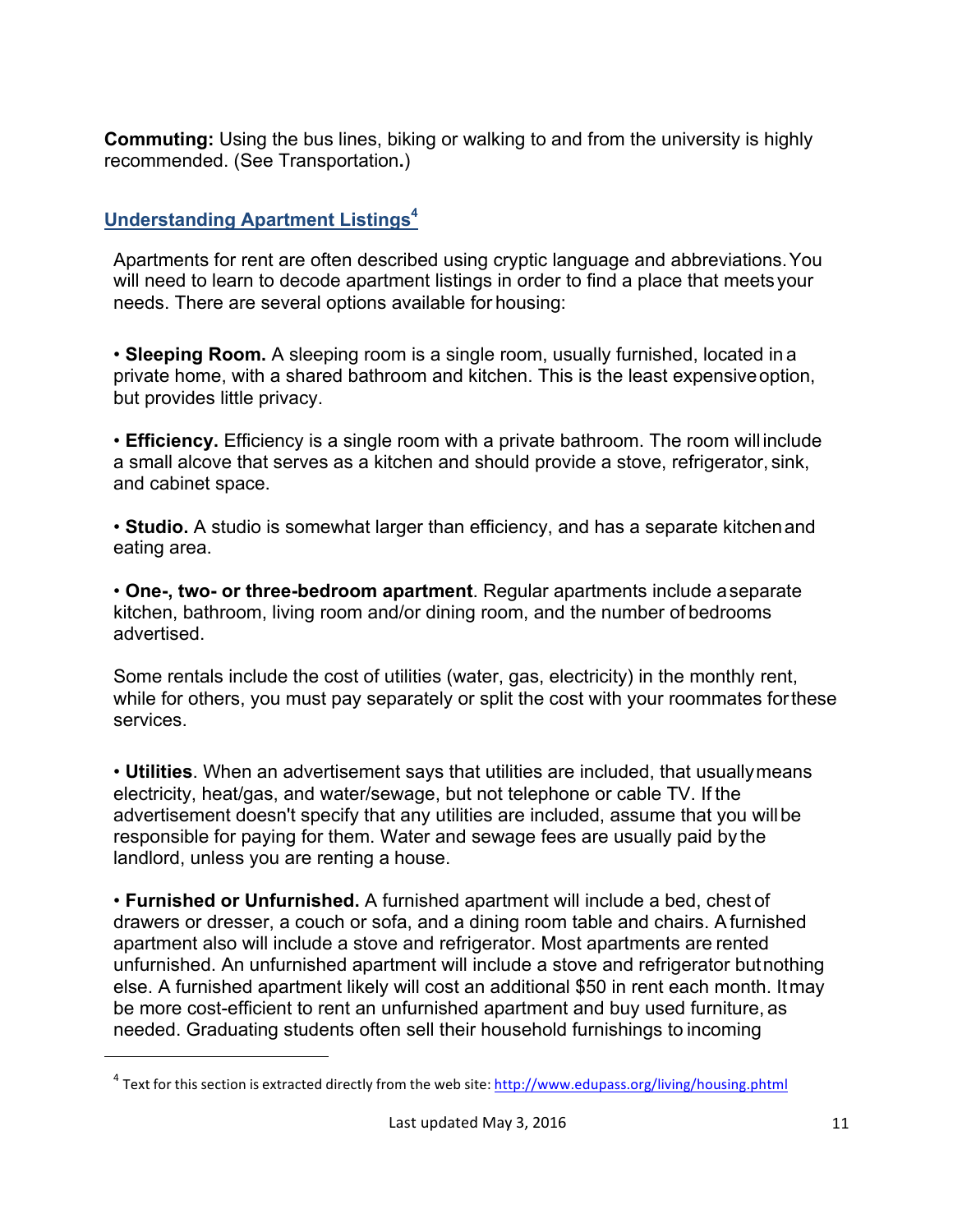students.

**Parking.** If you intend to own a car, it might be best to choose an apartment that includes a garage or off-street parking. It is sometimes difficult to find a parkingspace on the street, especially if many students with cars live nearby.

You also should ask whether laundry facilities are available. Coin-operated washersand dryers usually are located within apartment complexes, but notalways.

## **Understanding Leases 101**

A lease is a written contract between the tenant (you) and a landlord which allows you to use a dwelling for a designated period of time in exchange for monthly rent payments. The lease outlines restrictions on the use of the dwelling and the responsibilities of tenant and landlord. A lease is a legal document and should be read carefully before signing. The lease should specify at least the following:

• **The amount of the monthly rent**, the date each month on which it should be paid, and possibly, how much rent will increase in subsequent years;

- **Whether utilities are included** in the rent, and if so, which ones (heat and electricity will be expensive to pay separately);
- **The time period** covered by the lease (usually one year);
- **Restrictions** on the number of unrelated people who may occupy the dwelling;

• **The amount of the security deposit**, which must be paid in addition to the first month's rent when you sign the lease;

Note: The security deposit can be as much as twice the monthly rent. The security deposit will be refunded at the end of the lease period if the apartment is left clean and undamaged. If not, the landlord will use the security deposit to cover the cost of cleaning and repairing the apartment. Accordingly, if there are problems with the apartment when you move in, you should discuss these with your landlord and note the problems on your lease so you will not be held responsible when you move out. If the landlord allows pets, and you have one, there may be an additional fee or deposit when you move in to cover any damage the pet might do; this fee can sometimes be non-refundable. See below for more information on pets.

## • **Restrictions on pets**, children, and noise;

Note: Many landlords do not permit pets because of the potential for damage and noise. If the landlord allows pets, you may have to pay an additional fee upon moving in (see above) and/or an extra pet fee each month. Policies about pets differ between apartments so if you have a pet, it is important to ask the landlord about their policies. The lease also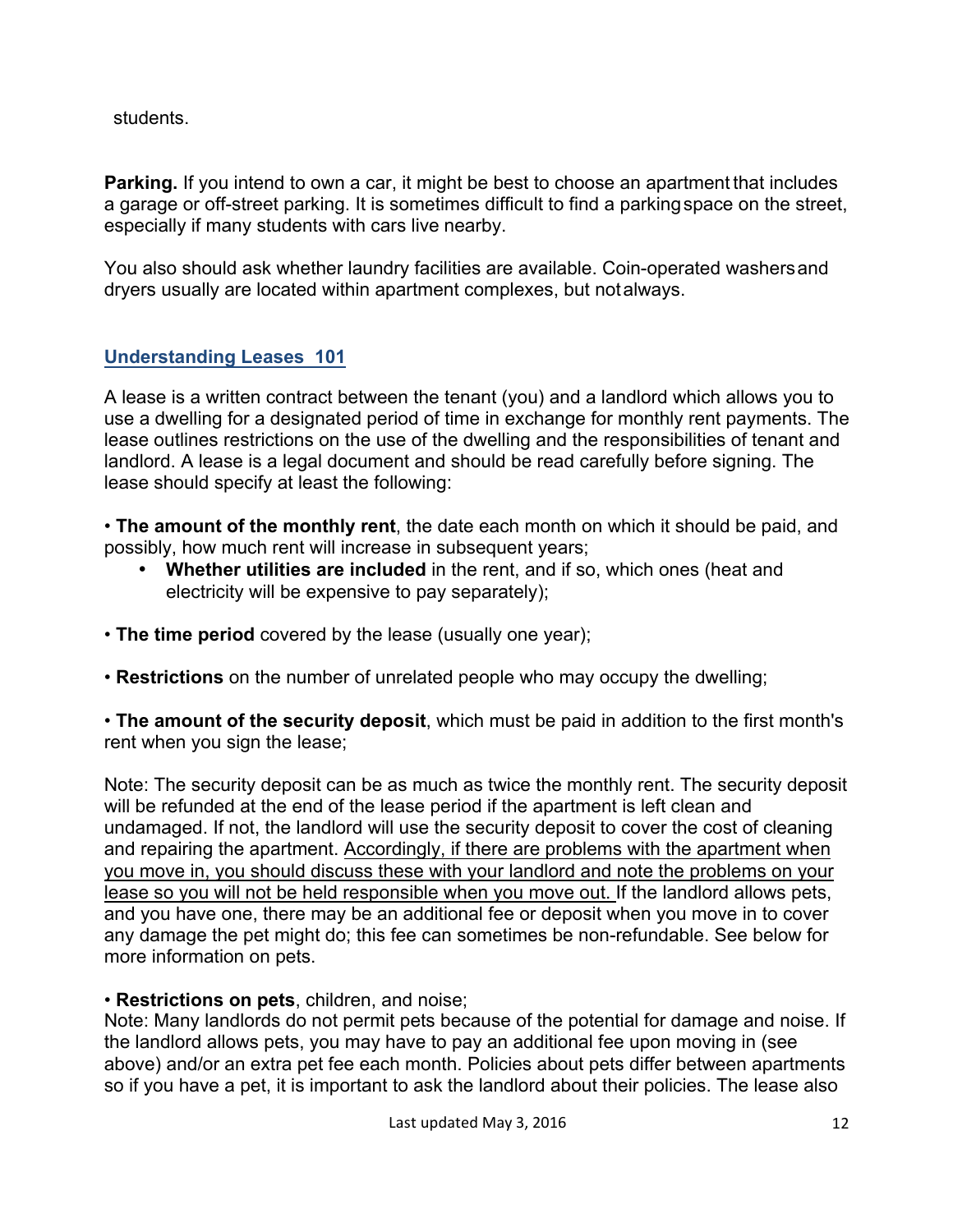may contain a provision prohibiting noise from musical instruments, stereo systems, loud parties and other sources, particularly late at night or early in the morning.

• **Landlord responsibilities**, such as repairs to heating and plumbing facilities and fire or water damage that wasn't caused by the tenant;

## • **A clause about terminating the lease**;

Note: The landlord will outline the penalties to be paid by the tenant for breaking the lease. These penalties may include forfeiting the security or being responsible for paying the remaining rent in a single payment.

## • **A clause about subletting**.

Note: The landlord will determine whether the tenant may sublet the apartment to another person during the term of the lease. It is best to have a lease that permits subletting. If you decide to move to a different apartment before the end of your lease, subletting allows another person to move in, pay the rent, and take on your obligations in your stead. Otherwise, you will be responsible for the rent for the remainder of the lease.

## **• A clause about eviction proceedings**.

Note: The most common reasons for an eviction include failure to pay the rent on time or causing significant damage to the property. This part of the lease will describe each party's rights and obligations if the landlord asks the tenant to leave during the term of the lease.

The lease may include **a wear and tear clause**. This allows the landlord to charge you for repainting the apartment at the end of the lease.

**Read the lease carefully before signing**. If there are sections you do not understand, ask the landlord to explain it to you. It is also a good idea to bring a friend with you, one who may better understand legal language and the leasing process.

Don't be afraid to mark through on the printed form any provisions with which you disagree. Both you and the landlord must initial any changes that either of you makes to the printed lease. If the landlord promises to make certain repairs or there are pre-existing problems with the property, attach a list to the lease and have the landlord sign it. The list should include all problems, including leaking faucets, clogged drains, stains on the walls and rugs, peeling paint, cracks and holes in the walls or ceiling, nonfunctional kitchen appliances, and anything else you notice.

Most states have laws that do not permit you to sign away your rights, so any statement on the lease saying that you waive the provisions of specific laws likely will not be part of a legal and binding agreement. Statements about cost of rent, dates when things happen, restrictions on the use of the property, and other clauses mentioned above, however, tend to be binding. If you have any questions about any clause, ask *before* you sign, not after.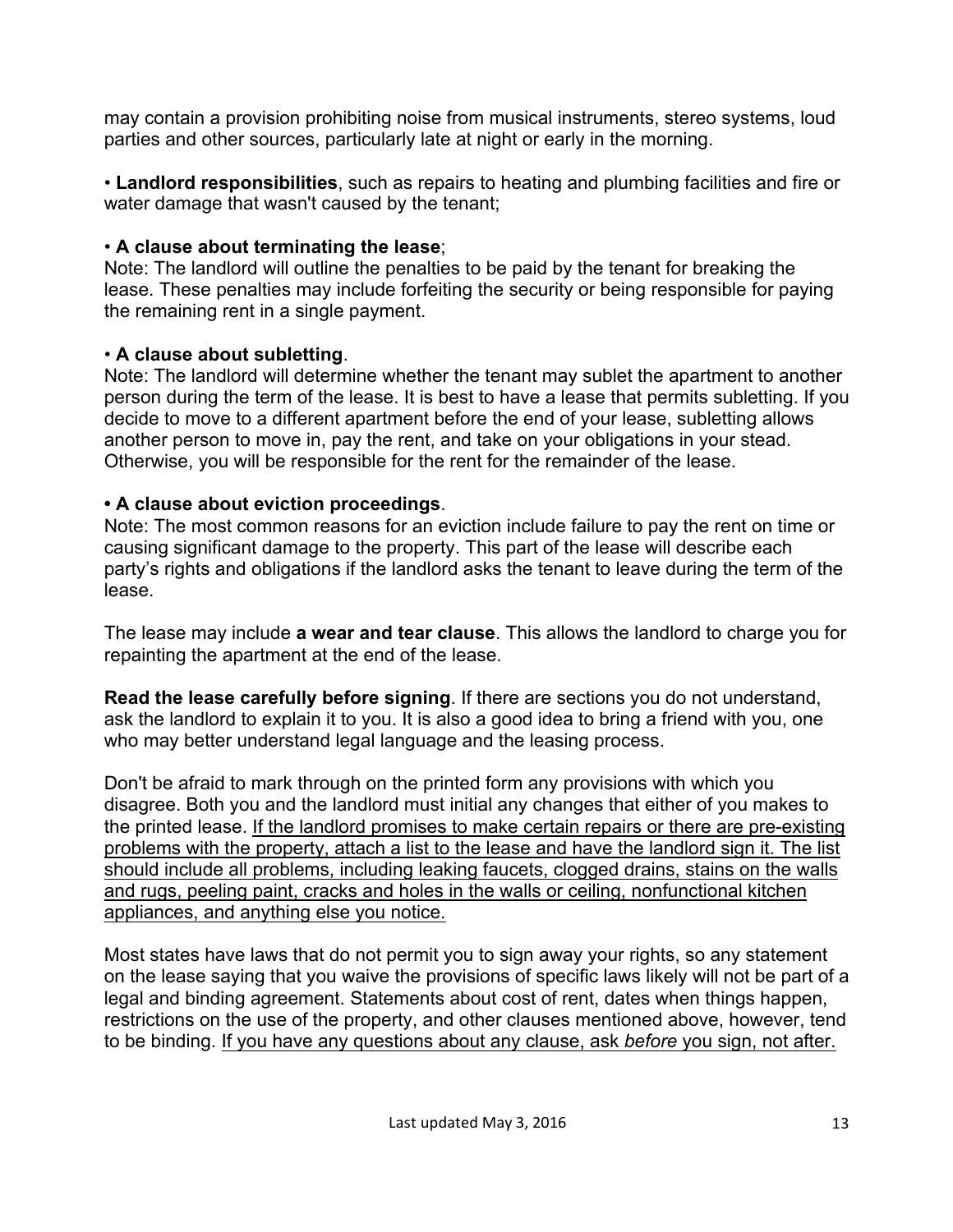When you pay the first month's rent and security deposit, get receipts – separate ones for the rent and deposit. It is best to pay the rent by check, and to use a separate check for the security deposit. You will need this proof at the end of the lease in order to recover your deposit. When you return the key to the landlord at the end of your lease, provide a forwarding address to which the landlord can mail your refunded deposit. When possible, send the key by certified mail, return receipt requested, so that you have proof that the key and forwarding address were received by the landlord. The landlord then has 30 days to return your deposit or send you a list of the repairs, their actual cost, and any money left in the security deposit. If you return the key in person, get a signed receipt and acknowledgement that the landlord knows your forwarding address.

Be sure to write down the name, address and telephone number of the landlord, as well as the name and contact information for the person responsible for maintaining and repairing the property. You will need this information when you request utilities and telephone service.

## **Utilities**

If the rent does not include utilities, you will have to request that utilities be turned on when you move in. The landlord can provide you with the name and telephone numbers of the gas, electric and telephone companies that service your apartment. They may be able to schedule service over the phone, or they may require you to visit their offices. If you do not have a good credit history, they may require you to pay a security deposit. The security deposit will be refunded after one year (often, with interest) if your bills are paid promptly throughout the lease period.

The gas and electric companies typically provide two payment options. The first requires you to pay for all the services you use in every given month. The other lets you pay an estimated budget amount each month, with any difference being reconciled at the end of the year. Some people find this more convenient, since gas and electricity bills can otherwise vary considerably during the summer and winter months. You still have to pay for all the electricity you use, but it won't be as big a strain on your budget if you don't have to pay significantly more during the months you use more of the service.

## **Renter's home insurance**

Renter's insurance is advisable, and most landlords require coverage before moving into your apartment. Insurance can help you recover from property loss due to fire, theft, natural disasters, etc. The landlord is not responsible for your belongings if they are destroyed in a fire or stolen. Most renter's insurance policies also protect you if someone is injured while in your apartment or if you unintentionally cause significant damage to the apartment. Here is a useful guide from the North Carolina Department of Insurance: Consumer Guide to Renters Insurance - North Carolina Department of Insurance (http://www.ncdoi.com/\_Publications/Consumer%20Guide%20to%20Renters%20Insuranc e CHO1.pdf).

For a typical two-bedroom apartment, the fee for renter's insurance can range from \$130 to \$160 USD.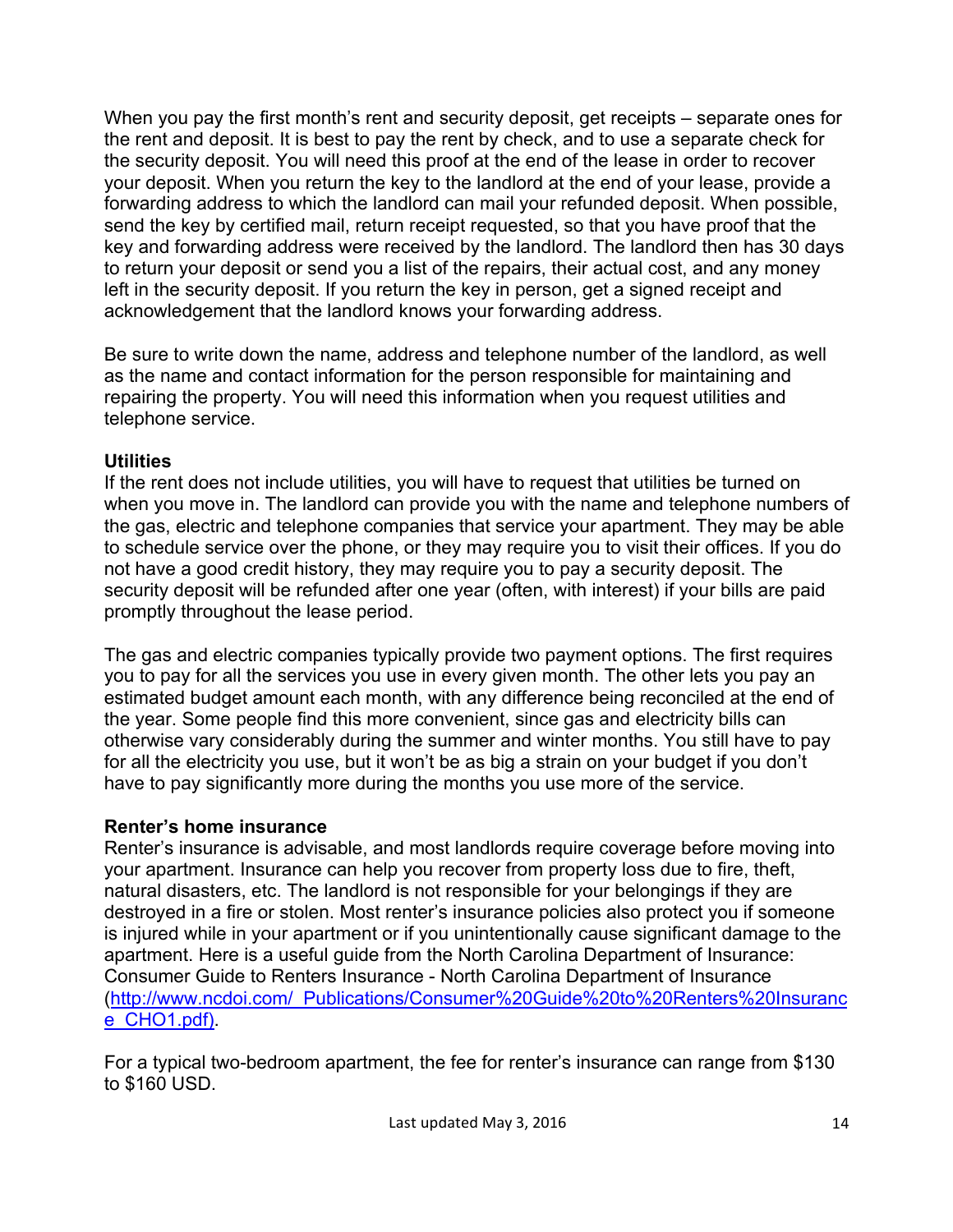Here are some insurance companies that offer renter's insurance. Another way to save money is to add renter's insurance to your car insurance.

- First American Property & Casualty: https://www.fapcig.com/ConsumerWeb/index.aspx
- Liberty Mutual: http://www.libertymutual.com/home-insurance/home-products
- State Farm: http://www.statefarm.com/insurance/homeowners/homeowners.asp

## **Securing utilities and basic household needs**

# **Telephone**

The largest phone service providers are AT&T, Verizon, MCI and Sprint. You may change the carrier after your initial contract period. (In the case of a cell phone, this period may be one or two years). Call each of the carriers and ask about theirdiscount calling plans. You will need to be persistent in asking for the discount plan that offers you the greatest savings based on your calling patterns. Remember to mention thatyou will be making international calls.

The telephone company also will offer a variety of optional services, such as Call Waiting and Caller ID. These services cost extra money and are not necessary.They also will offer a calling card, which can be used to charge your account for calls you make from other phones. The card is free, but calls billed to the card are charged higher rates.

Soon after you arrange for landline (non-cell) telephone service, you will receive free copies of the local telephone directories. The telephone directories are knownaccording to the color of their pages.

- **White Pages** list the telephone numbers of individual residents, organized alphabetically by last name.
- **Blue Pages** list numbers for local and federal government offices. If youneed the telephone number for local government agencies, look in the blue pages.
- **Yellow Pages** contain listings and advertisements for businesses. These are organized both alphabetically and by type of business, product or service(e.g., automobile repair, physicians). Yellow pages also are included online on sites such as yahoo.com.

**To call an international telephone number, dial 011**, the country code, the city code and the telephone number. Omit any leading zeros from the country code. You canfind a list of country and city codes in the white pages of the telephone directory or onlineat http://wikitravel.org/en/List\_of\_country\_calling\_codes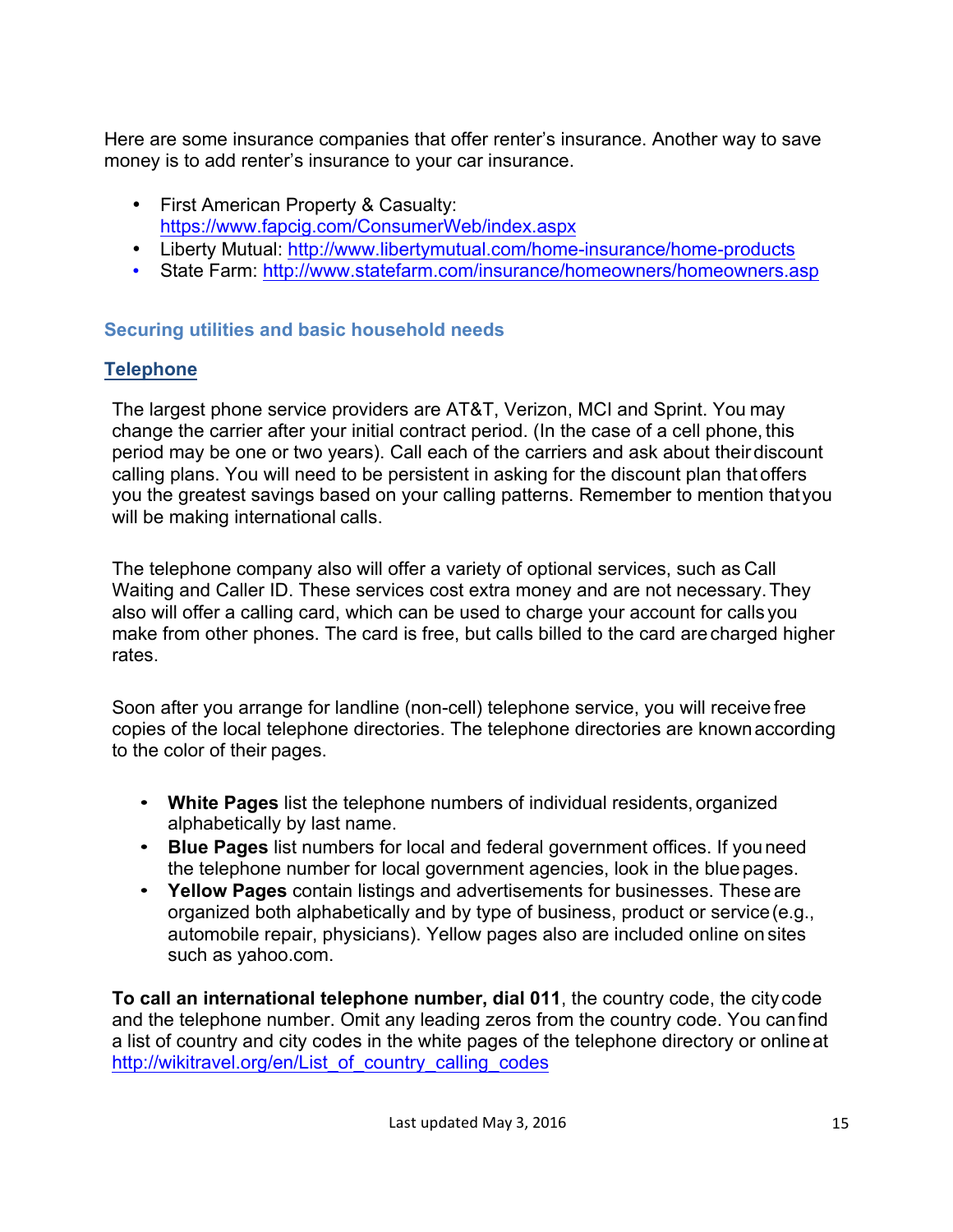Toll free numbers are like long distance numbers, but with an area code of 800, 888, 877, 866 or 855. See http://www.fcc.gov/guides/toll-free-numbers-and-how-they-work Telephone numbers with an area code of 700 or 900 are for pay services and usually involve substantial per-minute charges. We recommend asking the telephonecompany to block access to 700 and 900 numbers on your phone lines.

If you need someone's telephone number but do not have a telephone book, you can call directory assistance (see below) for the number. The operator will ask for the person's name and the city in which he or she lives. You will be charged each time you use this service. You also may use free directory assistance (1-800-373-3411) or tryan online directory such as the one at http://www.switchboard.com/.

To reach local directory assistance (for a person who lives in the ChapelHill/Durham area), dial 555-1212 or 411. To reach long distance directory assistance, dial 1,the area code, and 555-1212. To find the toll free number for a major company thatlikely has a toll-free telephone number, call 1-800-555-1212; there is no charge for thiscall. There are several other free online directories, such as 555-1212.com, BigBook, WhoWhere, WorldPages, Yahoo People Search, and Zip2.

Payphones, when you can locate them, charge 25¢ to 35¢ for a one-minute local call. Charges for long distance calls are much higher. Most payphones accept creditcards, either directly or by dialing a toll free number. For example, dial 1-800-CALL-ATT to charge a telephone call using AT&T long distance to your credit card. You also may purchase prepaid phone cards from many businesses, such as grocery stores andgas stations.

To make a collect call (the person you are calling will pay the cost of the call), dial 0 followed by the area code and telephone number. Tell the operator that you aremaking a collect call. You will be asked to hold until the operator verifies that the caller iswilling to pay. You also can call collect by dialing 1-800-CALL-ATT (1-800-225-5288) or1-800- COLLECT (1-800-265-5328).

There are various **home phone service (landline) providers** in Chapel Hill,Carrboro and Durham, including AT&T, Verizon, Vonage, Comcast Cable and Time Warner Cable. You can contact them directly.

**NOTE**: Most graduate students have cell phone services and do not have land lines.In most cases, the cell phone is enough for your communication unless, of course, you have a family and would like an inexpensive landline. Check with your Internet and cable provider; you might save by bundling the services. Voice Over Internet Protocol (VOIP) phone services such as Vonage are becoming popular, especially if you make frequent international calls.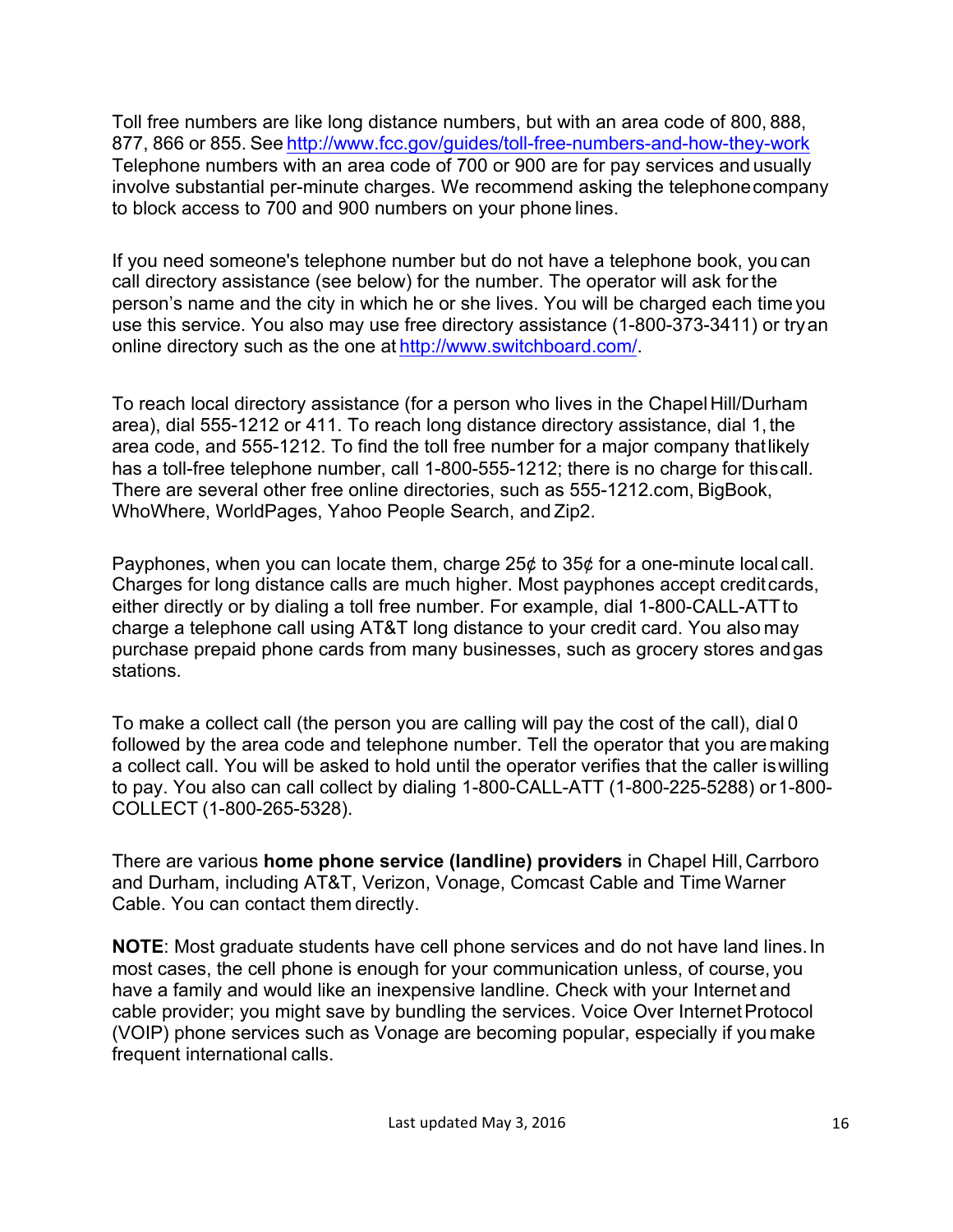## **Internet Service**

If your friends and family outside the U.S. have access to email, sending email canbe one of the most cost-effective methods of communicating. UNC provides wireless and wired Internet connections that you may use.

Several options for video and audio communications are free of charge as long as the person you are calling outside the U.S. is signed up for the same service. Theseinclude Skype (www.skype.com), Google Plus (http://plus.google.com ), and Yahoo Messenger (http://messenger.yahoo.com).

Other current apps for international communication include Viber (http://www.viber.com/) and Whatsapp (http://www.whatsapp.com/).

All of these allow free computer-to-computer calls, phone-to-phone audio/video and chat functionality. The catch is that at the other end, the individual must have thesame application. Otherwise, the telephone company or any of a large number of Internet service providers (ISPs) can provide unlimited monthly high-speed Internet access fora fee.

Another option includes buying a "netcard" from any cell phone company to getremote Internet access from any location.

| <b>Utility</b>  | <b>Service Area</b>                   | <b>Source</b>                                                                                                             | <b>Deposit</b>                                                                  | Charge                                             | Time<br><b>Required</b> |
|-----------------|---------------------------------------|---------------------------------------------------------------------------------------------------------------------------|---------------------------------------------------------------------------------|----------------------------------------------------|-------------------------|
| Cable           | <b>Chapel Hill/</b><br>Carrboro       | Time Warner Cable<br>1201 Raleigh Rd.,<br><b>Chapel Hill</b><br>(919) 213-6363                                            | Varies<br>Some apartments<br>bundle cable with<br>$rent - ask your$<br>landlord | Depends<br>on $#$ of<br>outlet<br>and<br>services. | 2-3 business<br>days    |
|                 |                                       | AT&T Internet & TV<br>Chapel Hill, NC<br>(855) 293-7676                                                                   | Varies<br>Some apartments<br>bundle cable with<br>rent – ask your<br>landlord   | Depends<br>on $#$ of<br>outlet<br>and<br>services. | 2-3 business<br>days    |
| <b>Electric</b> | <b>Durham</b>                         | Duke Power Co.<br>2000 Avondale Dr. #R<br>(800) 777-9898<br>http://www.duke-<br>energy.com/north-<br>carolina/service.asp | Call for information                                                            | Depends<br>on usage                                | 24 hours'<br>notice     |
|                 | <b>Chapel</b><br><b>Hill/Carrboro</b> | Duke Energy.<br>2700 Homestead Rd.,                                                                                       | Call for information                                                            | Depends<br>on usage                                | 24 hours'<br>notice     |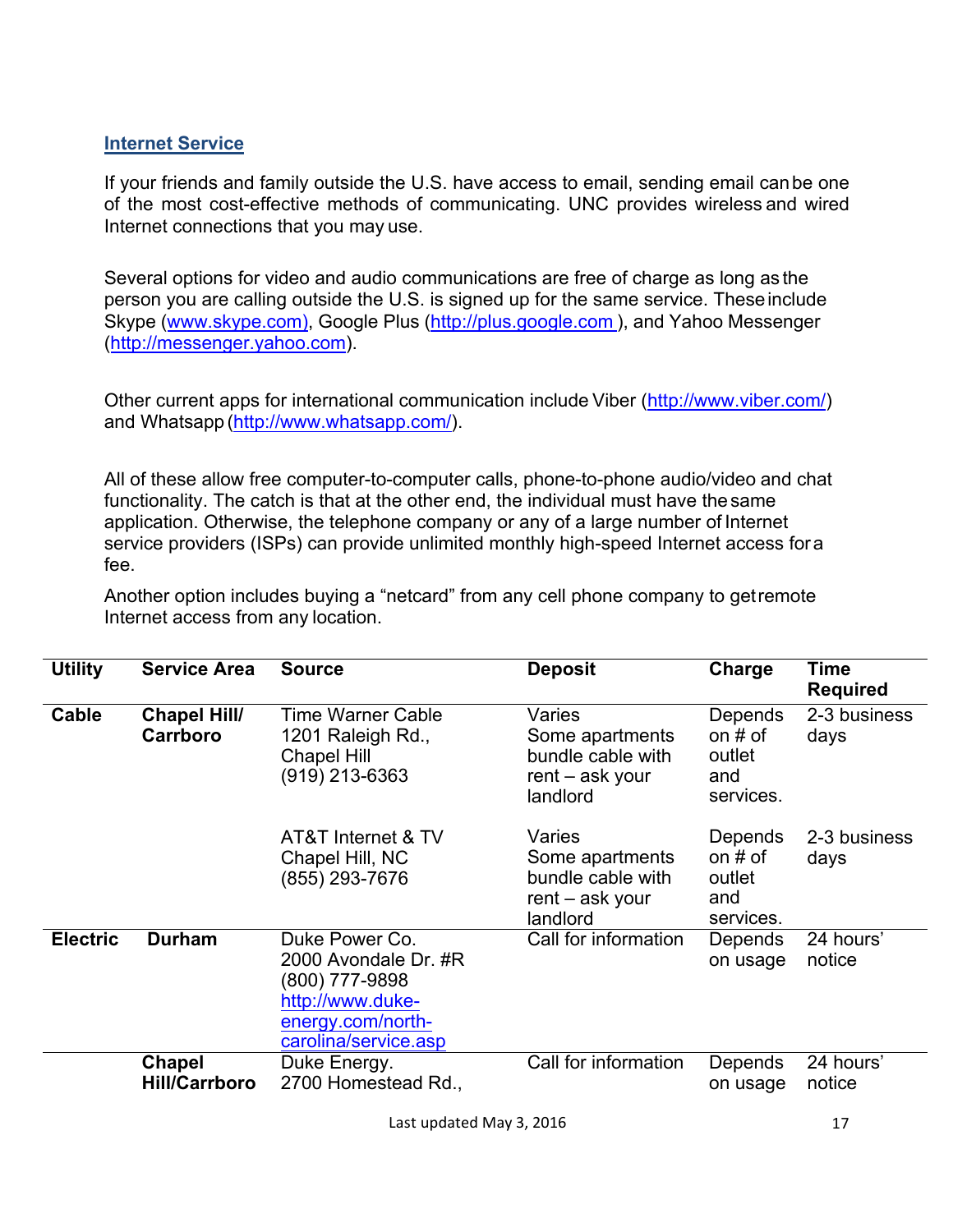#### Chapel Hill 27516 1-800-777-9898 http://www.duke-energy.com/

|                                     | <b>Chapel</b><br><b>Hill/Carrboro</b>  | <b>Piedmont Electric</b><br>Post Office Drawer 1179<br>Hillsborough 27278-1179<br>http://pemc.coop/                     | Varies. Those with<br>bad credit score or<br>no credit history<br>can prepay for a<br>year | Depends<br>on usage                                                  | Depends,<br>sometimes<br>immediate  |
|-------------------------------------|----------------------------------------|-------------------------------------------------------------------------------------------------------------------------|--------------------------------------------------------------------------------------------|----------------------------------------------------------------------|-------------------------------------|
| <b>Water</b><br>and<br><b>Sewer</b> | <b>Durham</b>                          | Durham Water and Sewer<br><b>Customer Service</b><br>101 City Hall Plaza 27701<br>(919) 560-4412<br>www.durhamnc.gov    | \$50<br>Check with your<br>landlord if service is<br>bundled with rent                     | Depends<br>on usage                                                  | 1 business<br>day                   |
|                                     | <b>Chapel Hill/</b><br><b>Carrboro</b> | Orange Water and Sewer<br>Authority (OWASA)<br>400 Jones Ferry Rd.<br>Carrboro 27510<br>(919) 968-4421<br>www.owasa.org | Service initiation<br>fee                                                                  | \$40<br>before<br>4pm<br>wkdays<br>\$70 after<br>4 pm and<br>weekend | Same day,<br>except on<br>holidays. |
| Gas                                 | <b>Chapel Hill</b>                     | <b>PSNC Energy</b>                                                                                                      | Varies w/house<br>size                                                                     | Depends<br>on usage                                                  | 2-3 business<br>days                |

**Remember** when dialing a local phone number you have to include the area code.The area code for Carrboro, Chapel Hill, Durham, Hillsborough, and Raleigh is**919**.

**Consignment and Thrift Shops**

## **1. PTA Thrift Shops** (Clothing, housewares, books, furniture) 103 S. Elliot Rd. (Chapel Hill) (919) 942-6101

115 W. Main St. (Carrboro) (919) 942-6565

**2. Baby Bear** (Children's clothing, books, baby supplies, maternity clothes) 3409 University Dr. (Durham) (919) 493-0854

## **3. Thrift World**

2000 Chapel Hill Rd.(Durham) (919) 490-1556

## **4. Goodwill Store**

4318 Garrett Road (Durham) (919) 493-1182 5267 N. Roxboro Road (Durham) (919) 479-1141 520 Hampton Point Blvd. (Hillsborough) (919) 245-1209

## **5. Habitat for Humanity ReStore (Durham)**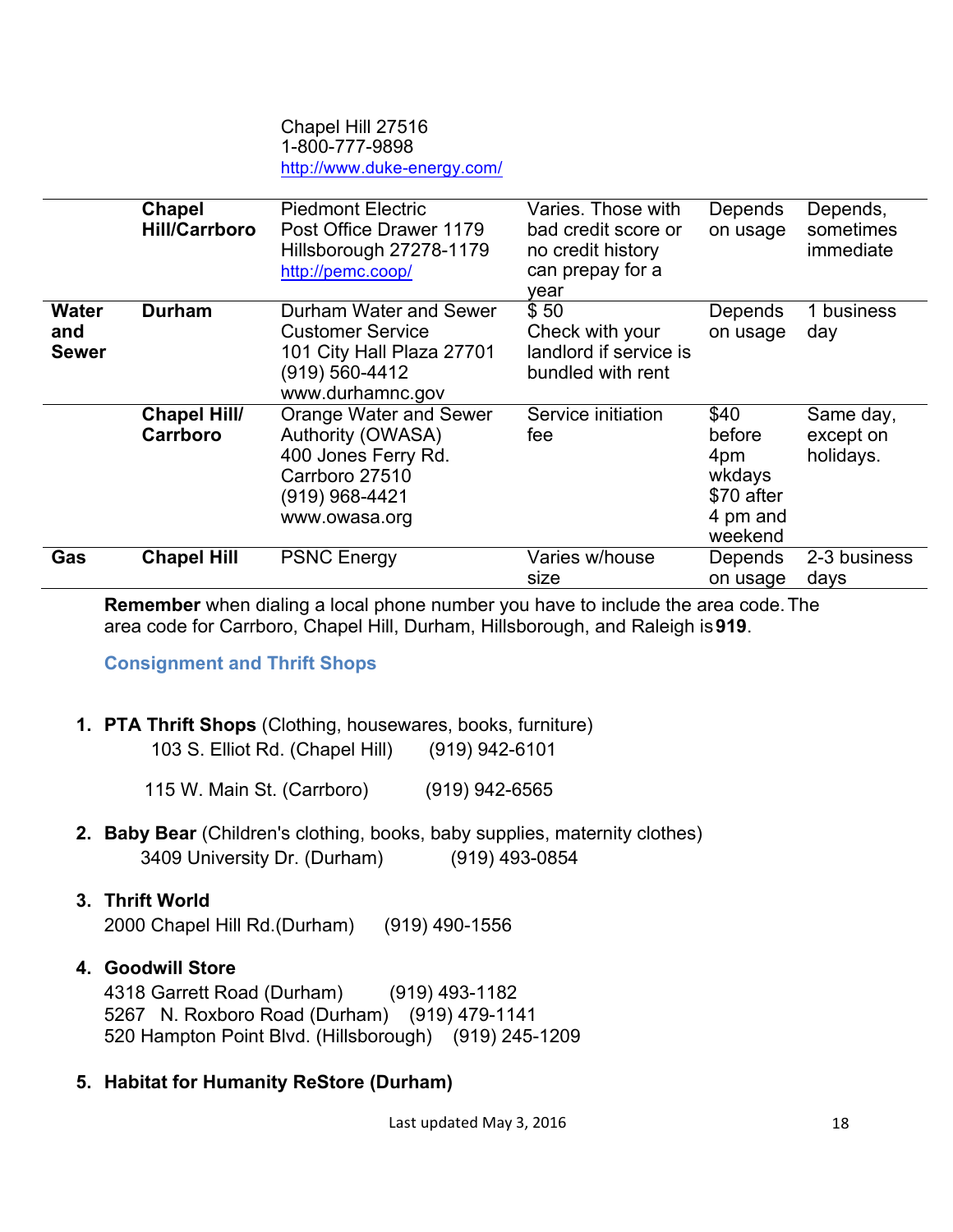5501 Durham-Chapel Hill Blvd. (919) 403-8668 Durham, NC 27707

## **Used Furniture Stores**

- 1. Trosa Furniture and Frame Shop, 313 Foster Street, Durham, (919) 682-1495
- 2. Furniture http://raleigh.craigslist.org/fua/
- 3. Raleigh *News and Observer* classified ads

**NOTE**: When buying used furniture and bedding, make sure you inspect the items carefully to avoid bringing home bedbugs, cockroaches or other pests. Wash used bedding in hot water, if possible, and avoid used mattresses.

## **Campus Food Pantry<sup>5</sup>**

Carolina Cupboard is an on-campus food pantry that provides food at no cost to students who are facing food insecurity. Please visit them in the basement of Avery Residence Hall if you are worried about going hungry.

Hours of Operation Monday: 3pm-7pm Wednesday: 3pm-7pm Friday: 2pm-5pm

Carolina Cupboard is closed whenever the University is closed.

The Carolina Cupboard may be contacted with questions or concerns about receiving or donating food at: CarolinaCupboard@gmail.com.

They are located in Avery Residence Hall's basement (295 Ridge Road, Chapel Hill, NC 27514) which can be accessed through the side doors. For more information, please visit: http://carolinacupboard.web.unc.edu/

## **Grocery Stores**

<u> Andrew Maria (1989)</u>

#### **Food Lion**

Carrboro Plaza Carrboro (919) 932-1589 Willow Creek Shopping Center Carrboro (919) 942-0916<br>Timberlyne Shopping Center Chapel Hill (919) 929-0458 Timberlyne Shopping Center Chapel Hill<br>Rams Plaza<br>Chapel Hill

Chapel Hill (919) 967-0458

Last updated May 3, 2016 19  $5$  Text from this section was extracted from http://carolinacupboard.web.unc.edu/ with some minor modifications.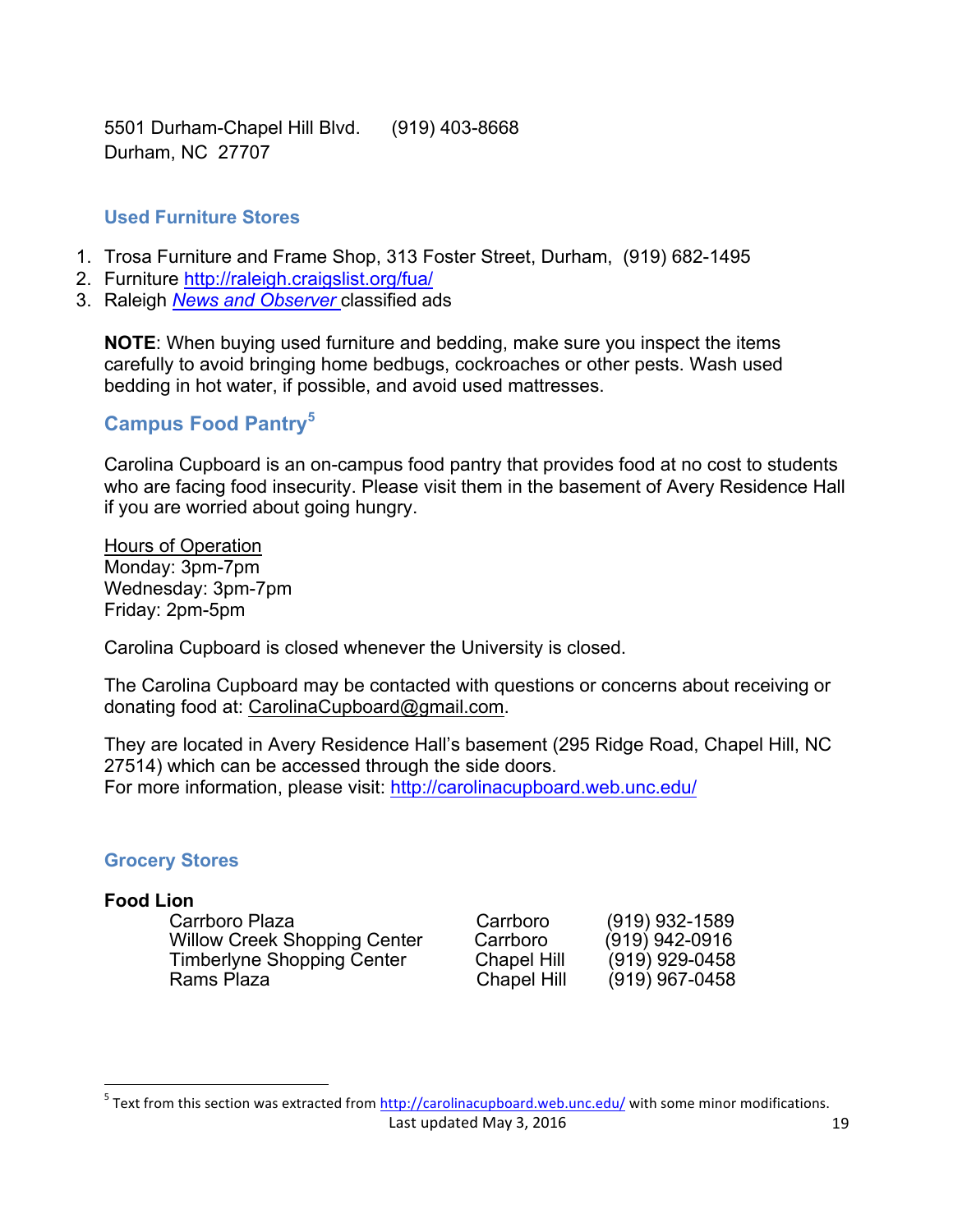**Wal-Mart Superstores**: (You can find discounted groceries and other items including "do it yourself furniture," bedding, electronics and clothes – if you don't mind cheap non-brand name items.)

| 12500 U.S. 15-501 N.<br>5450 New Hope Commons Dr. Durham                                            | Chapel Hill                                           | $(919)$ 357-9039<br>(919) 489-4412                                                                                         |
|-----------------------------------------------------------------------------------------------------|-------------------------------------------------------|----------------------------------------------------------------------------------------------------------------------------|
| <b>Fresh Market</b><br>1200 Raleigh St.                                                             | Chapel Hill                                           | (919) 932-7501                                                                                                             |
| <b>Harris Teeter</b><br>1800 Airport Rd.<br>Carr Mill Mall<br>Meadowmont Village<br>University Mall | Chapel Hill<br>Carrboro<br>Chapel Hill<br>Chapel Hill | $(919)$ 968-0110<br>$(919)$ 942-8564<br>$(919)$ 932-5020<br>$(919)$ 933-5700                                               |
| foodstuffs, good selection of produce and wines)<br>1800 E. Franklin St.                            |                                                       | <b>Trader Joe's</b> (inexpensive alternative to Whole Foods – they carry organic and healthy<br>Chapel Hill (919) 918-7871 |

|        | 1800 E. Franklin St.         |        | Chapel Hill (919) 918-7871 |
|--------|------------------------------|--------|----------------------------|
| Kroger | 3420 SW Durham Dr.           | Durham | $(919)$ 403-6945           |
|        | 202 N Carolina 54            | Durham | $(919)$ 361-9893           |
|        | 3825 S Roxboro St.           | Durham | $(919)$ 361-0470           |
| Target | 8210 Renaissance Pkwy Durham |        | $(919)$ 425-0001           |
|        | 4037 Durham-CH Blvd.         | Durham | $(919) 765 - 0008$         |

#### **Ethnic and Specialty Grocery Stores**

#### **Asian Stores:**

**Eastern Market Oriental Food & Gifts** 505 W Rosemary St, Chapel Hill (919) 968-1703

**Li Ming's Global Mart** (also has wide selection of Hispanic/Latino and Indian foods) 3400 Westgate Dr. Durham (919) 401-5212 Hours 7 Days a week 9am-9pm

**Classic Silver Wok Gourmet** 7 Mariakakis Plaza, Chapel Hill, NC 27514 (919) 933-2423

**Spice Bazaar (Southern Asia)** 4125 Durham Chapel Hill Blvd, Durham, NC 27707 (919) 490-3747

**Around The World Market (Indian) –** They usually have specials like Ramadan sale etc.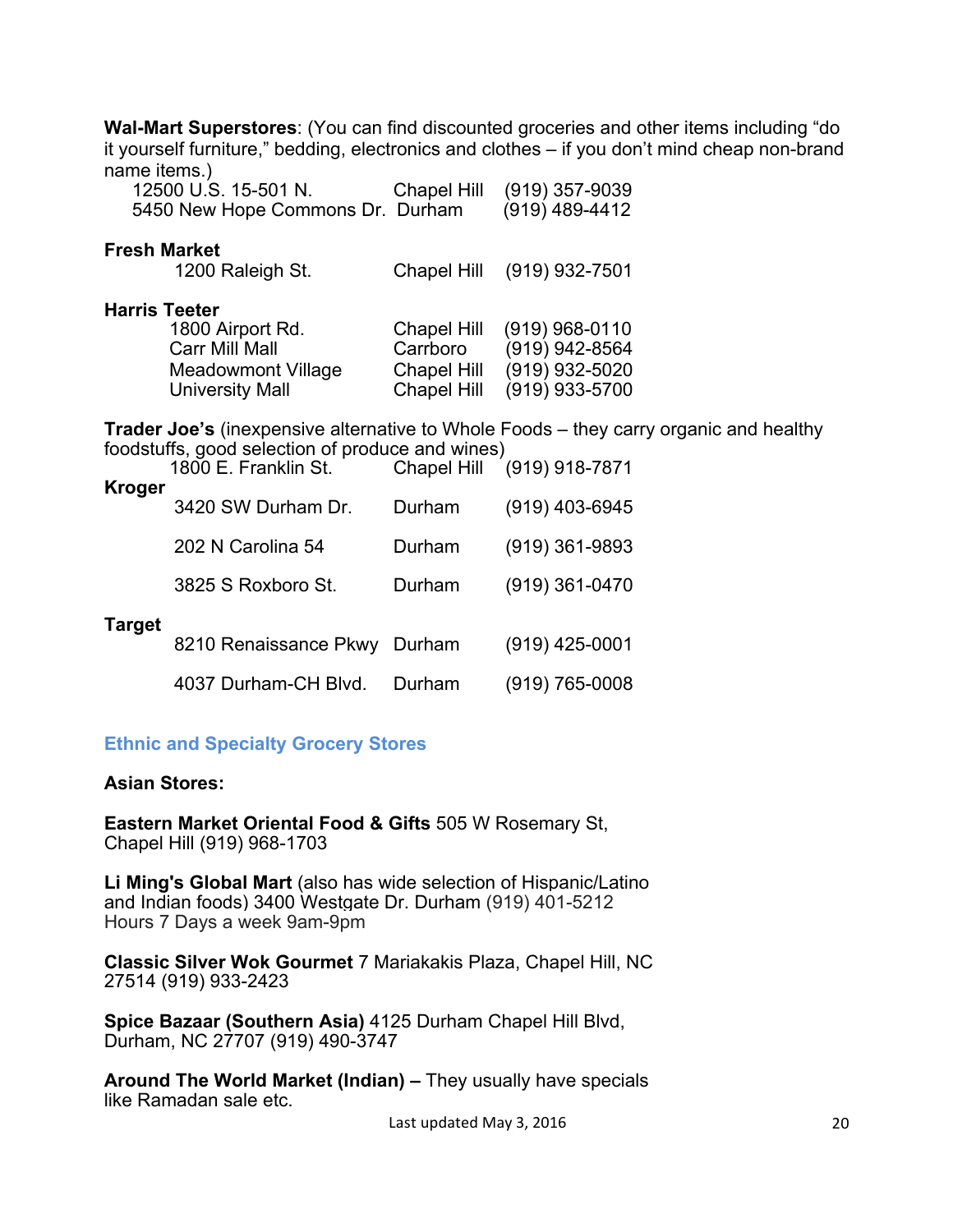*Locations:* 

1708 E NC Highway 54 Durham, NC 27713 Open 7 Days a Week Hours: 11 am - 9 pm Phone: (919) 572-5599

6715 Hillsborough St. Raleigh, NC 27606 Open 7 Days a Week Hours: 10:00 am – 10:00 pm Phone: (919) 859-5403

## **Middle Eastern Store:**

Almadina Supermarket 1019 Method Road Raleigh, NC Phone: (919) 755-6220 Hours: Mon - Fri & Sun: 9 am. - 10 pm., Sat 9 am. - 11 pm

**Whole Foods Market** (Gourmet and health food stores –expensive)

*Locations:* Village Plaza, 81 S. Elliot Rd., Chapel Hill, N.C. 27514 Phone: (919) 968-1983 Open 7 Days a week, 7 a.m. – 10 p.m.

621 Broad St., Durham, NC 27705 Phone: (919) 286-2290 Open 7 Days a week, 7 a.m. – 9 p.m.

## **Weaver Street Market**

Open 7 days a week -7am - 10pm.

*Locations:*

101 East Weaver St., Carrboro, North Carolina 27510 Phone: (919) 929-0010

716 Market St., Chapel Hill, North Carolina 27516 Phone: (919) 929-2009

**Carrboro Farmers' Market** (Produce, baked goods, etc.) Saturdays year round 7am-12noon; Wednesdays from April 8 - October 21, 3:30-6:30pm

Located off 301 W Main St., Carrboro, NC 27510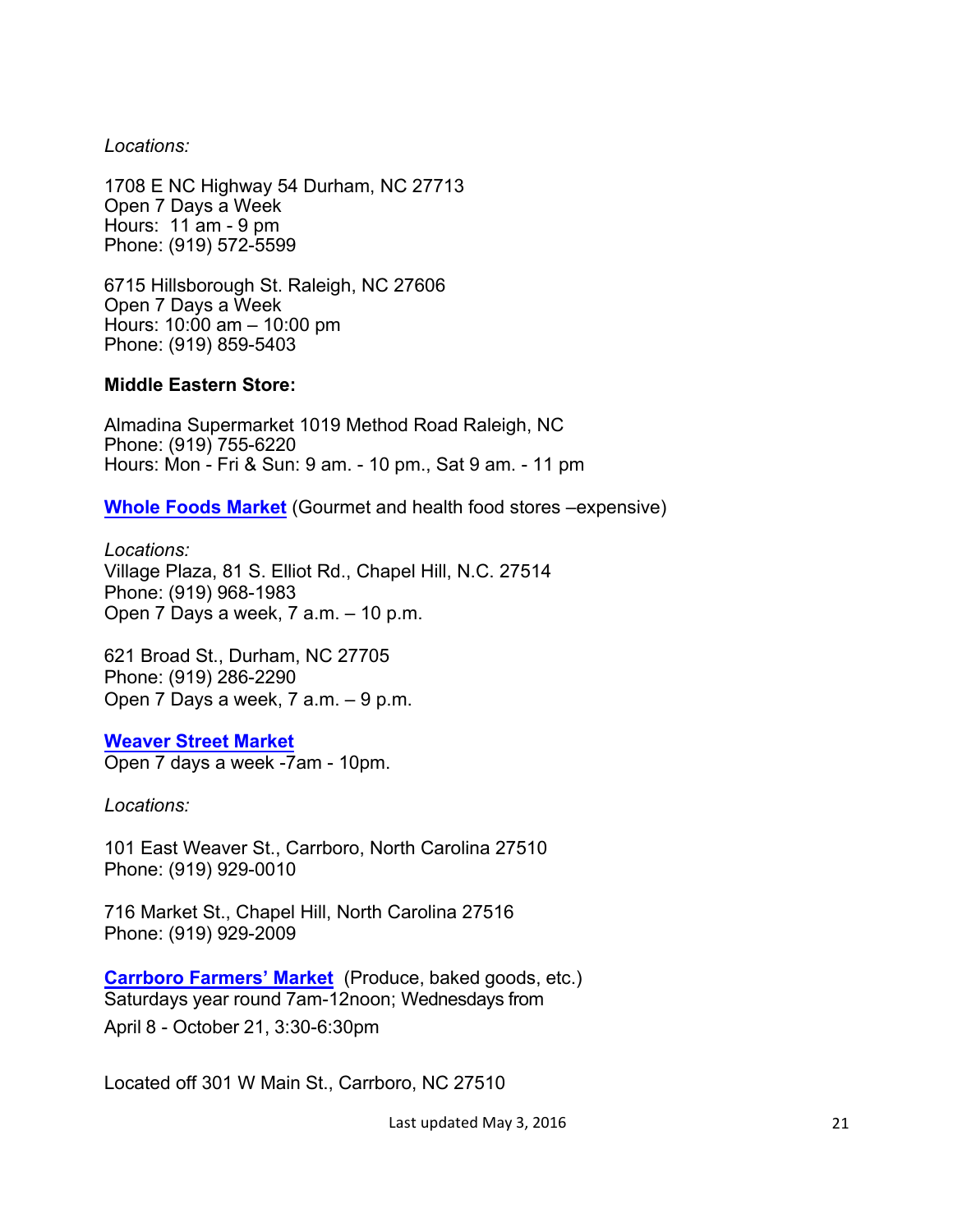(919) 967-2752

## **Other farmers market locations:**

Saturday mornings from May through August University Mall, Chapel Hill (919) 533-9496

Thursdays from May 7-August 27, 3:30pm-6:30pm Southern Village, Chapel Hill (919) 280-3326

# **Durham Farmers' Market** (Produce, baked goods, etc.)

Located in The Pavilion a Durham Central Park 501 Foster Street, Durham NC 27701 (919) 667-309

Saturday's Year Round: Winter hours: Dec 5 – Apr 1: 10AM – 12PM Summer hours: Apr 2 – Dec 4: 8AM – 12PM

Wednesday Market: Apr 20 – Oct 12: 3:30 – 6:30 PM

## **Some nearby drug stores and pharmacies**

| <b>CVS Drug Stores</b> |          |                            |
|------------------------|----------|----------------------------|
| Rams Plaza             |          | Chapel Hill (919) 942-0169 |
| 15-501 North           |          | Chapel Hill (919) 929-5664 |
| <b>Carr Mill Mall</b>  | Carrboro | (919) 929-2181             |

## *Rite Aid Pharmacy*

| Eastgate Mall                                         | Chapel Hill (919) 929-1178 |                            |
|-------------------------------------------------------|----------------------------|----------------------------|
| Willow Creek Shopping Center Carrboro (919) 942-0933  |                            |                            |
| Timberlyne Shopping Center Chapel Hill (919) 929-0174 |                            |                            |
| <b>Glen Lennox</b>                                    | Chapel Hill (919) 968-3777 |                            |
| Sutton's Drug Store 159 E. Franklin St.               |                            | Chapel Hill (919) 942-5161 |

**Campus Health Services** also runs a pharmacy at which medications cost somewhat less than at regular pharmacies. Campus Health is located in the James Taylor building, near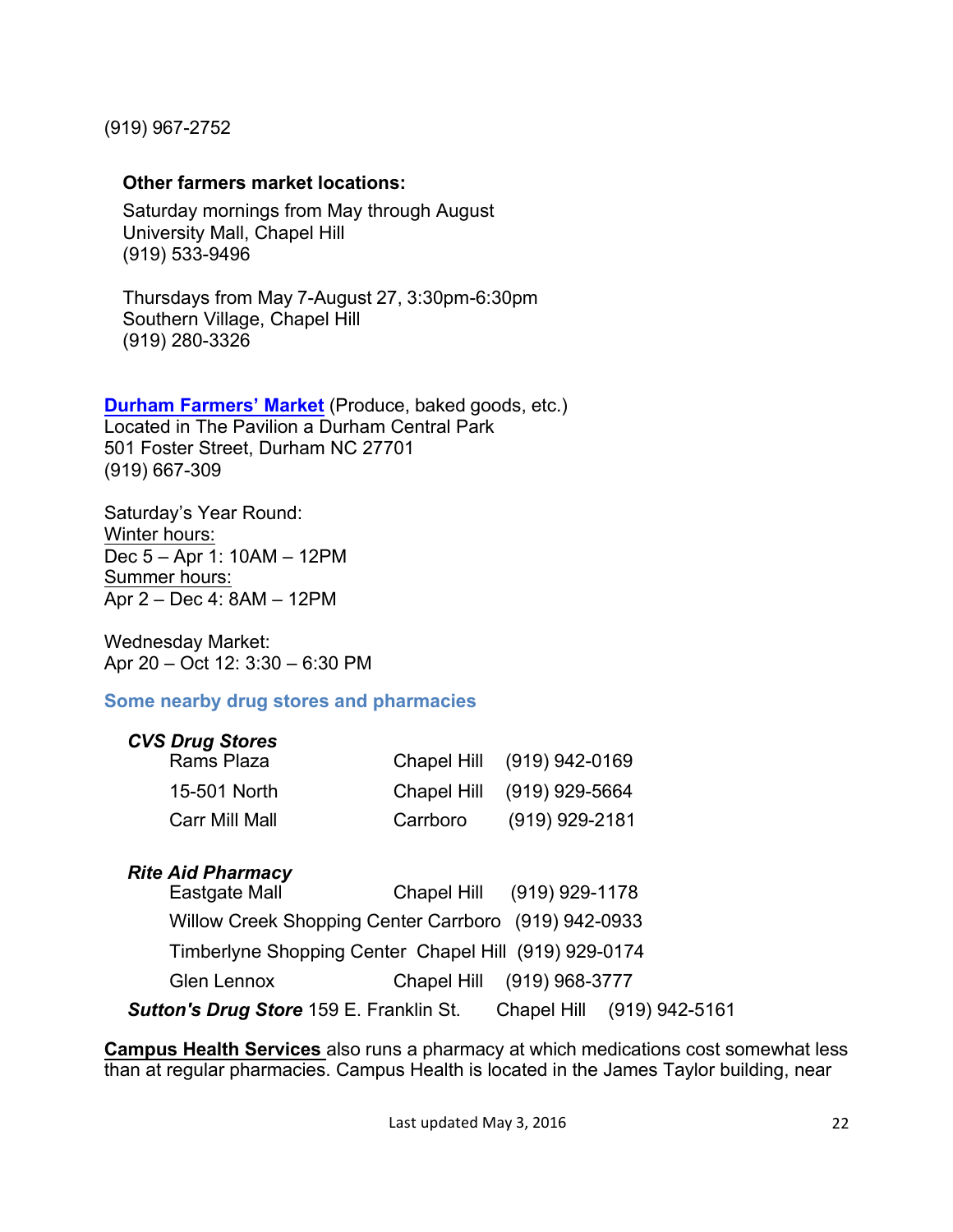UNC Hospitals. The phone number for the Campus Health Services pharmacy is (919) 966-6554.

## **Health care**

## **Campus Health Services<sup>6</sup>**

Campus Health Services (CHS) offers quality medical care to the UNC student community at a very low cost. CHS offers wellness and preventative care, care for injury, acute or chronic medical conditions, consultation and medical testing. To promote quality care, we are assigning every student their own primary care provider. If at all possible, you will see the same provider every time you come to the clinic. You may request to change your provider at any time, as you become better acquainted with our staff. We also refer patients to UNC Hospitals if more intensive care is needed.

Students may receive health care from CHS as a part of their student fees. Please review the information on https://campushealth.unc.edu/charges-insurance/campus-health-feeand-chargespayments for a more comprehensive description of what is covered under the Campus Health Fee. **A deductible is the amount you have to pay out-of-pocket before the insurance can cover the costs**.

All eligible students enrolled in the UNC System Colleges and Universities, including UNC-Chapel Hill, are required to have health insurance coverage. The University of North Carolina offers a policy that meets minimum requirements. Details about the student health insurance plan are available at https://campushealth.unc.edu/chargesinsurance/mandatory-student-health-insurance

CHS also offers a variety of specialty services such as:

- Acute care/extended services
- Allergy injections
- Asthma care
- Bloodborne pathogen exposure/needle stick care
- Dermatology
- Diabetes care
- HIV testing
- Immunizations
- International travel clinic
- **Laboratory**
- Men's health
- Nutrition services

<u> 1989 - Johann Barn, mars ann an t-Amhain an t-Amhain an t-Amhain an t-Amhain an t-Amhain an t-Amhain an t-Amh</u>

- Pharmacy
- Radiology

http://campushealth.unc.edu/index.php?option=com\_content&task=blogcategory&id=0&Itemid=51.

 $6$  Text for this section is extracted directly from the web site: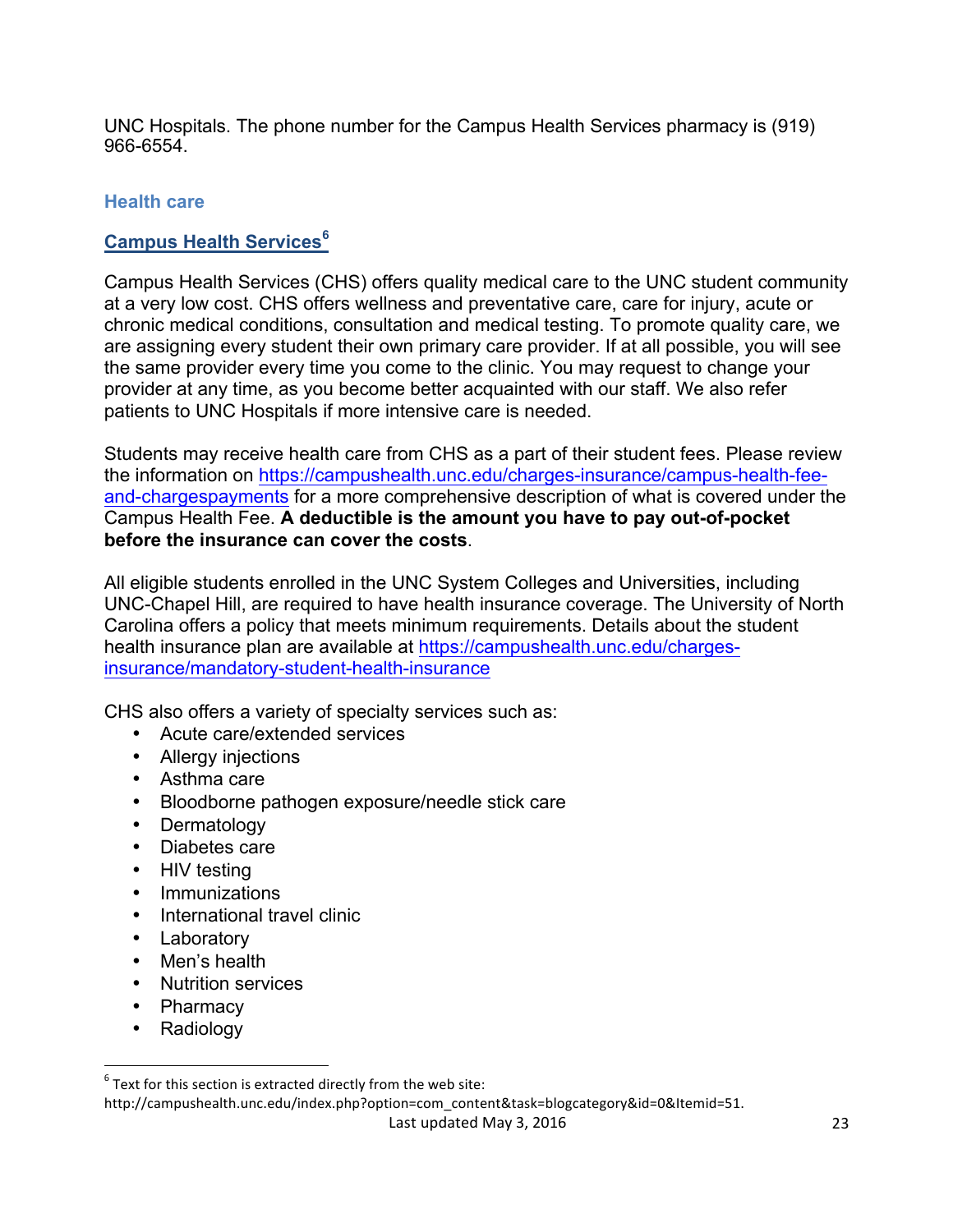- Sexual assault response
- Sports medicine (including orthopedics and physical therapy)
- Women's health

Some of these specialty services will require a referral from a physician seen in Clinics I, II or III, and will incur an additional charge. Please review the information pertinent to these services.

UNC has a full-service pharmacy that handles prescriptions written by CHS physicians and carries most over-the-counter medications. Pharmacists are available for counseling about any medications dispensed at CHS. Most insurance plans are accepted.

CHS has a laboratory and a radiology department available to assist CHS physicians in further diagnosing and treating medical conditions. There are additional charges for these services.

# **Child care services<sup>7</sup>**

**Child Care Services Association** *(CCSA)* provides information about accredited child care resources and agencies for Durham, Orange and Wake counties. Information about child care scholarships and financial assistance is available on their website.

| 1829 E. Franklin St., Bldg. 1000  | Chapel Hill | (919) 967-3272 |
|-----------------------------------|-------------|----------------|
| 1201 South Briggs Ave., Suite 200 | Durham      | (919) 403-6950 |

## **Child Care Financial Assistance Program**

The Child Care Financial Assistance Program was developed and funded through the Chancellor's Child Care Advisory Committee. It is designed to provide financial assistance to UNC-Chapel Hill employees and students for quality child care. UNC-Chapel Hill contracts with Child Care Services Association (CCSA) to administer the program, with the Benefits Services serving as the University's liaison to CCSA. Because funding for the program is limited, eligibility cannot guarantee assistance. For additional information on the scholarship program, Review Flyer.

## **University Child Care Center**

<u> 1989 - Johann Barn, mars ann an t-Amhain an t-Amhain an t-Amhain an t-Amhain an t-Amhain an t-Amhain an t-Amh</u>

The University of North Carolina at Chapel Hill and UNC Health Care Systems opened the University Child Care Center, in August 1998 and contracted Victory Village Day Care Center to manage the facility. The Center is a nationally accredited, five-star licensed nonprofit center.

 $^7$  Some of the text from this section is extracted directly from: http://hr.unc.edu/benefits/work-life-programs/childcare-programs/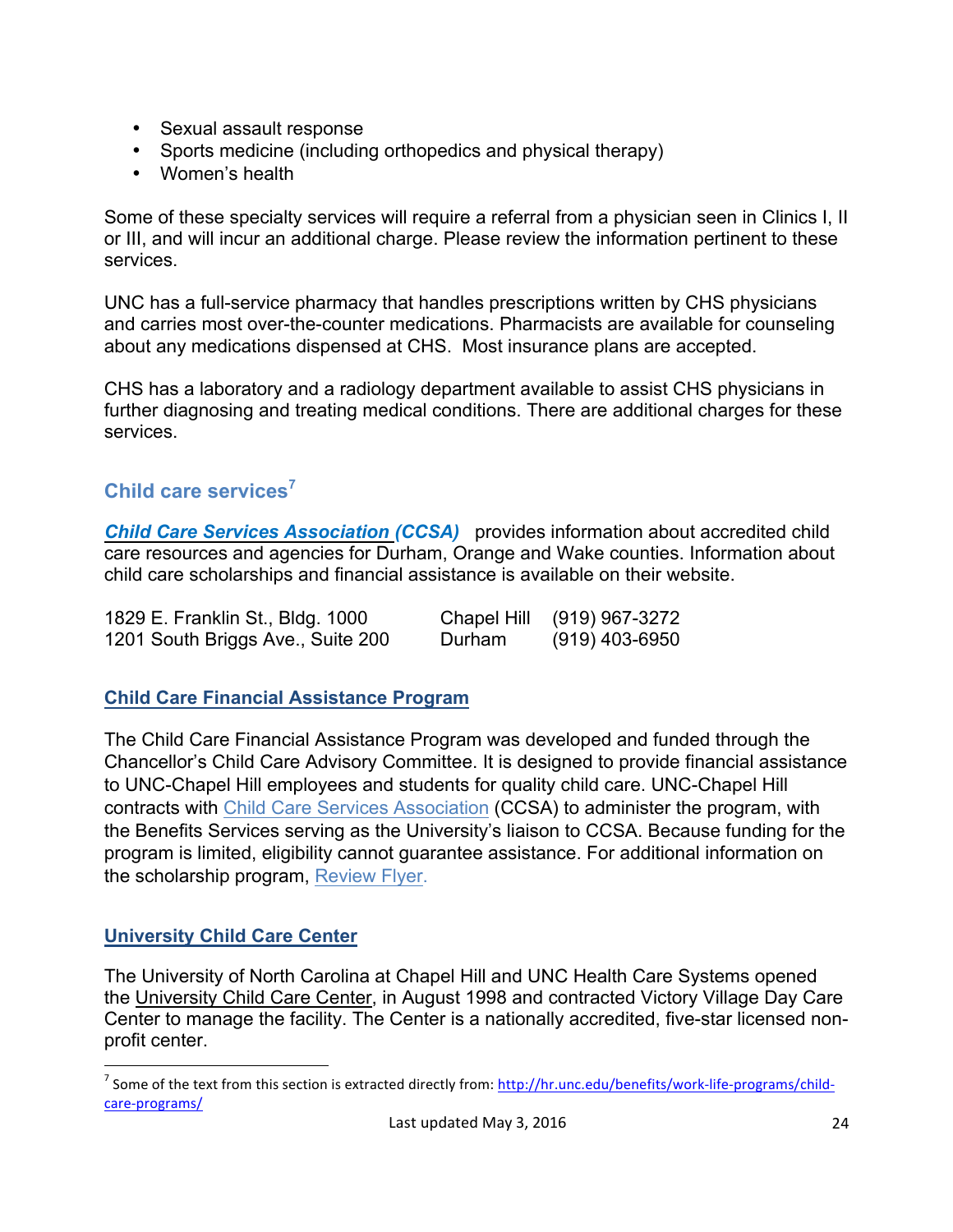Children enrolled at the University Child Care Center are children of students, faculty and staff of UNC-Chapel Hill and UNC Health Care Systems. The population is a diverse group that reflects the race, ethnic and cultural diversity of the Chapel Hill community. The center can accommodate 120 children, ranging from infants to five year-olds.

## **Schools and Education Systems in U.S.**

- Early childhood education in the U.S. is followed by primary (elementary) school, middle school, secondary (or high) school and then postsecondary (tertiary) education.
- Postsecondary education (college and graduate school) includes non-degree programs that lead to certificates and diplomas. There are also six degree levels: associate, bachelor, first professional, master, advanced intermediate and research doctorate. The U.S. system does not offer a second or higher doctorate but does offer post- doctorate research programs.
- Adult and continuing education, plus special education, are also available.
- For more information, visit Organization of U.S. Education http://www2.ed.gov/about/offices/list/ous/international/usnei/us/edlite-org-us.html

The United States has a decentralized education system based upon the federal Constitution, which grants the right to states and local authorities and individualschools and universities to manage educational decisions. (For more information, follow theU.S Department of Education link above)

For information on local public schools, see:

- 1. Orange County Schools http://www.orangecountyfirst.com
- 2. Chapel Hill-Carrboro City Schools http://www.chccs.k12.nc.us
- 3. Durham Public Schools http://www.dpsnc.net/
- 4. Chatham County Schools http://chatham.k12.nc.us/
- 5. Wake Country Schools System http://www.wcpss.net/

## **Hair Salons**

- 1. Salon 135 128 E Franklin St, Chapel Hill (919) 929-4119
- 2. Moshi Moshi 416 W Franklin St, Chapel Hill (919) 933-1272
- 3. To The Woods 601 W Rosemary St, Chapel Hill (919) 903-8593
- 4. Grace Hair 406 W Rosemary St, Chapel Hill (919) 357-3503
- 5. Aveda Institute-Chapel Hill 201 S Estes Dr, Chapel Hill (919) 960-4769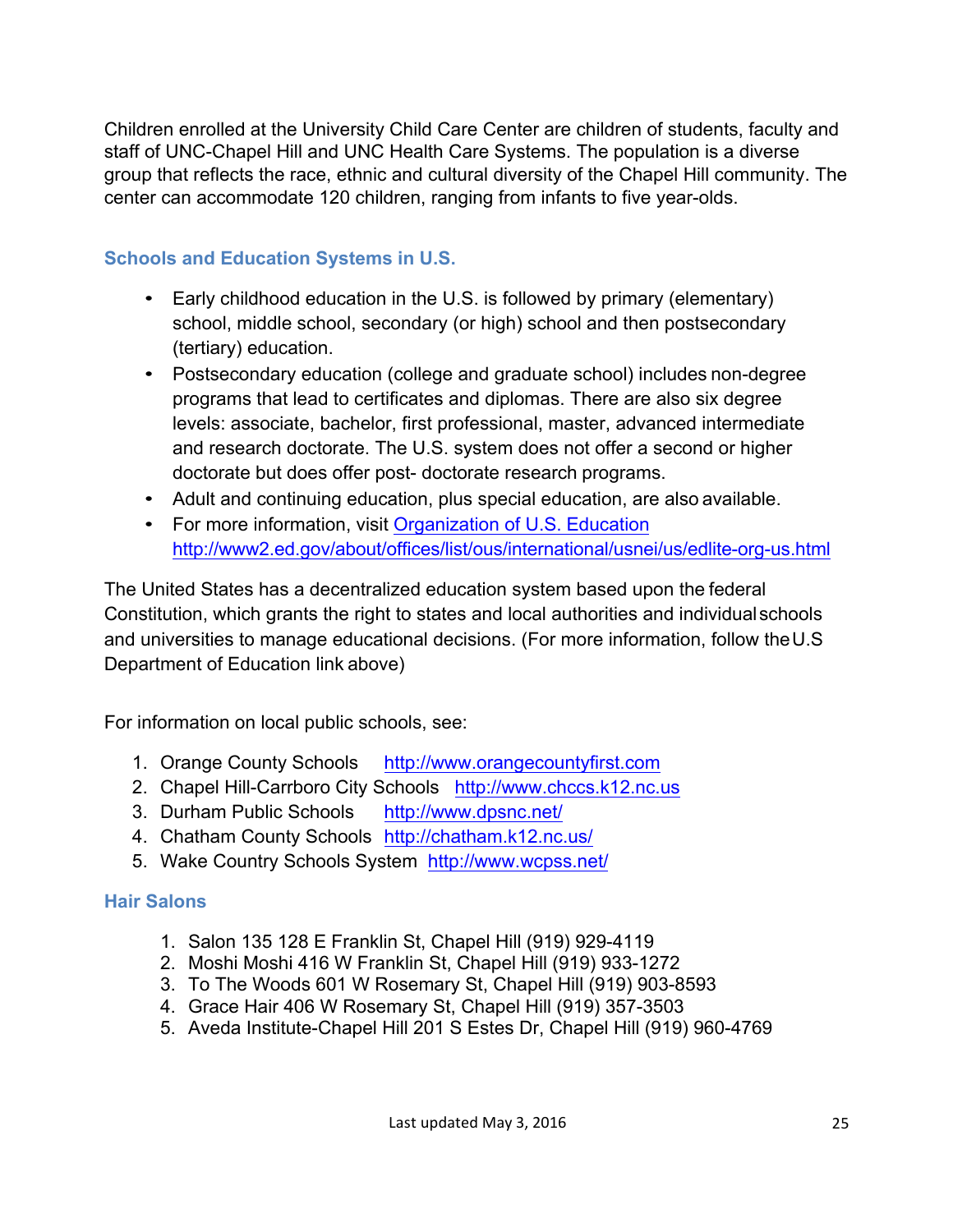## **African-American hair care ~ beauty shops**

- 1. Raffles 104 NC 54, #104Y, Carrboro; (919) 968-9161 (Walk-ins welcome)
- 2. Delaine's House of Beauty 111 W Graham St., Carrboro (919) 932-5405
- 3. In-flight 323 W Main St., Durham (919) 688-0057
- 4. Mary's Hairstyling 122-B Fidelity St, Carrboro (919) 968-6711
- 5. Styles of Elegance 112 E. Main St., Carrboro (919) 933-1710
- 6. Elegant Hair Designs 10364 Rd., Fayetteville (910) 875-1110
- 7. Studio 10 2431 Spring Forest Rd., Raleigh (Walk-ins only) (919) 871-0036

## **African-American hair care ~ barber shops**

- 1. Cut Above 111 N Merritt Mill Rd., Chapel Hill. (919) 933-2883
- 2. Midway Barber Shop 707 E. Rosemary St., Carrboro. (919) 942-6338
- 3. Plaza Barber Shop 3125 Fayetteville St., Durham (919) 688-3839
- 4. Precision Styles Barber Shop 1201 University Drive, Durham (919) 489-5631

## **PLACES OF WORSHIP**

## **Churches**

## **African-American-identifying**

*This is not exhaustive; for a more comprehensive list, also check The Black Church Network http://theblackchurches.org/churches/*

- 1. Abiding Savior Lutheran Church 1625 S. Alston Ave, Durham, (919) 682-7497
- 2. Ebenezer Baptist Church 2200 S Alston Ave., Durham, (919) 596-2131
- 3. First Baptist Church 106 N. Roberson St. (just off Franklin St.), Chapel Hill, (919) 942- 2509
- 4. First Baptist Church 302 Moore St., Fayetteville, (910) 483-6505
- 5. First Calvary Baptist Church of Durham 1311 Morehead Avenue, Durham, (919) 489- 4184
- 6. Holy Cross Catholic Church 2438 S. Alston Ave., Durham, (919) 957-2900
- 7. Immanuel Temple SDA Church 1309 Lincoln St Durham, NC 27701 (919) 957-0032
- 8. Southside Church of Christ 800 Elmira Ave., Durham, (919) 688-3535
- 9. St. Joseph's CME Church 510 W Rosemary St, Chapel Hill., (919) 929-1116
- 10.St. Paul's AME Church corner of Franklin St. and 103 Merritt Mill Rd., Carrboro (919) 967-3961
- 11.St. Titus' Episcopal Church 400 Moline St., Durham, (919) 682-5504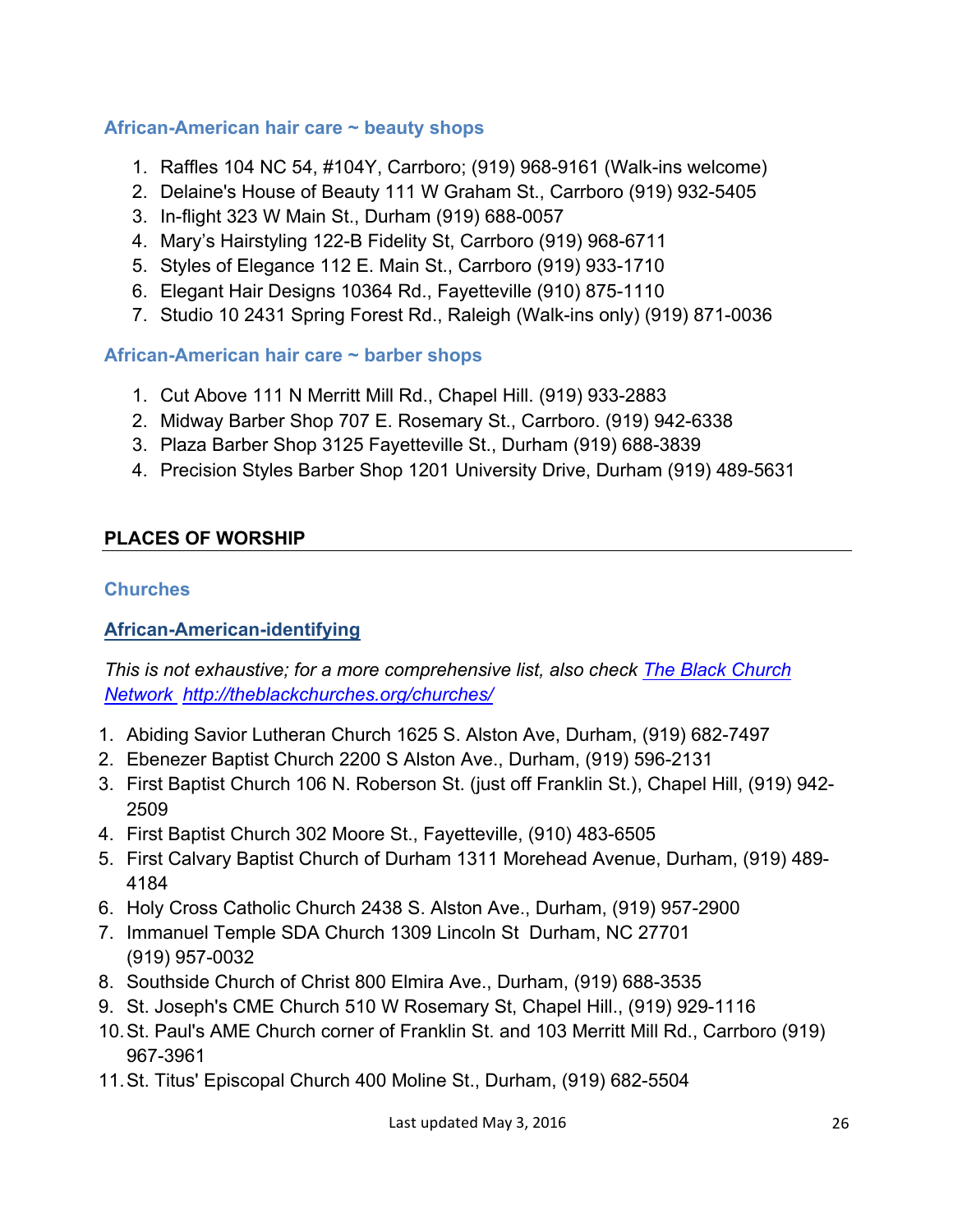- 12.White Rock Baptist Church 3400 Fayetteville St., Durham, (919) 688-8136
- 13.White Rock Holy Church 932 White Rock Road, Chapel Hill, (919) 933-0593
- 14.World Overcomers Christian Church 2933 S. Miami Blvd., Lincoln Park West, Suites 101-106, Durham, (919) 402-9622

# **Spanish-speaking**

- 1. Durham Spanish SDA Church 1606 Liberty St., Durham (919) 682-1292
- 2. Hispanic Ministries 2016 Mt Carmel Church Rd., Chapel Hill (919) 928-8062
- 3. Raleigh Spanish SDA Church 6317 Sunset Lake Rd, Fuquay Varina, NC 27526 (919) 557-3647
- 4. *United Church of Chapel Hill* 1321 MLK Blvd., Chapel Hill, (919) 942-3540

# **Korean-speaking**

- 1. Agape Korean United Methodist Churches 1427 Walnut St, Cary, NC 27511 (919) 469- 1514
- 2. Duraleigh Korean Presbyterian 5408 Duraleigh Rd, Raleigh, NC 27612 (919) 787-4673
- 3. Korean First Baptist Church 8905 Ray Rd, Raleigh, NC 27613 (919) 870-9070
- 4. Korean Seventh-day Adventist Company 4124 Farrington Rd, Durham NC (925) 395- 0714
- 5. Korean Presbyterian Church 116 Tom Wilkinson Rd, Durham, NC 27712 (919) 471- 1168
- 6. Raleigh Korean Assoc. 1000 Ryan Rd, Cary, NC 27511 (919) 465-1713
- 7. Raleigh Korean Baptist Church 9130 Baileywick Rd, Raleigh, NC 27615 (919) 845- 4858
- 8. Triangle Onnuri Korean ARP Church. 100 Pleasant Dr Durham (919) 334-8910

# **Other**

- 1. The Summit Church (multiple locations in the triangle, Spanish and Mandarin services available) 2335 Presidential Dr, Suite 114, Durham, NC (919) 383-7100
- 2. Chapel Hill Bible Church (non-denominational) 260 Erwin Rd. Chapel Hill (919) 408- 0310
- 3. Chapel of the Cross 304 E Franklin St. Chapel Hill (919) 942-2955
- 4. Durham Five Oaks Seventh Day Adventist Church 4124 Farrington Rd Durham, NC 27707. (919) 489-7777
- 5. Grace Church of Chapel Hill (non-denominational) 200 Sage Rd, Chapel Hill (919) 968- 4120
- 6. HillSong Church 201 Culbreth Rd, Chapel Hill (919) 967-3056
- 7. Immaculate Conception Catholic Church 810 W Chapel Hill St. Durham (919) 682-3449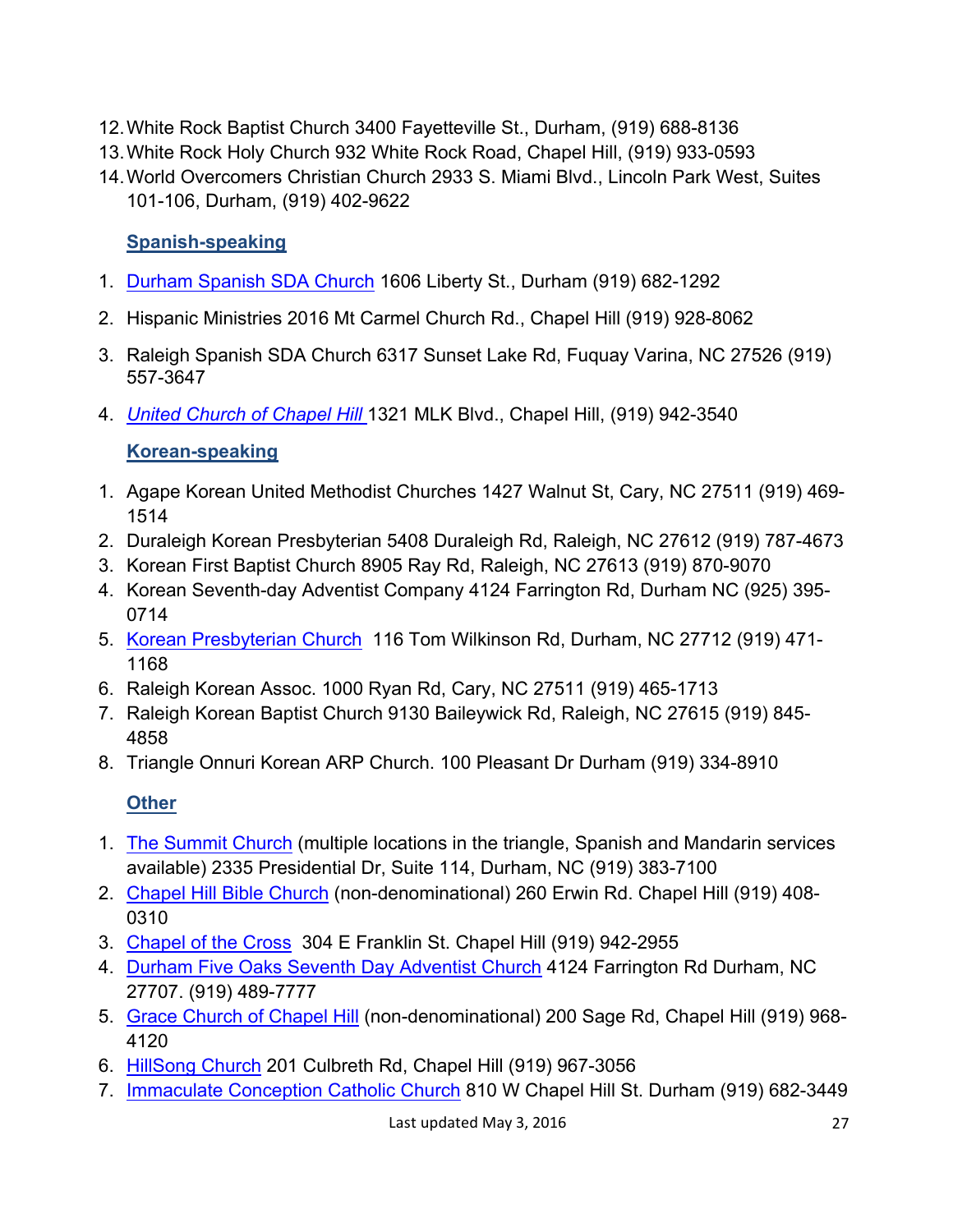- 8. New Life SDA Fellowship 5936 Farrington Rd. Chapel Hill, NC 27517. (919) 323-1963
- 9. The Gathering Church | Chapel Hill/Durham, NC 5321 Ephesus Church Rd Durham, NC 27707
- 10.United Church of Chapel Hill 1321 Martin Luther King Jr Blvd. Chapel Hill (919) 942- 3540
- 11.University Presbyterian Church 209 E Franklin St. Chapel Hill (919) 929-2102
- 12.University United Methodist 150 E Franklin St. Chapel Hill (919) 929-7191

# **Synagogues**

- 1. Jewish Heritage Foundation of North Carolina. Contact: Serena Elliott Interim Program Coordinator (serena.elliott@duke.edu, 919-660-3504, 253 Trent Hall, Duke University)
- 2. Durham-Chapel Hill Jewish Federation. 1937 W. Cornwallis Road Durham, NC 27705. (919) 354-4936

# **Triangle Area-Durham/Chapel Hill**

- 1. Beth El Synagogue Durham/Chapel Hill (Conservative). 1004 Watts Street, Durham, NC 27701 (919) 682-1238
- 2. Chabad of UNC and Duke Durham/Chapel Hill. (Orthodox). 127 Mallette St. Chapel Hill NC 27516
- 3. Durham Orthodox Kehillah Durham/Chapel Hill (Orthodox)
- 4. Congregation Etz Chayim, Durham/Chapel Hill (Unaffiliated). P.O. Box 9284. Chapel Hill, NC 27515. (919) 493-0756
- 5. Judea Reform Congregation Durham/Chapel Hill (Reform). 1933 W Cornwallis Rd Durham, NC 27705. (919) 489-7062
- 6. Chapel Hill Kehillah Synagogue, Durham/Chapel Hill (Reconstruction). 1200 Mason Farm Rd Chapel Hill, NC 27514. (919) 942-8914
- 7. Kol Haskalah Durham/Chapel Hill, (humanistic)
- 8. Triangle Religious Shule, Durham/Chapel Hill (unaffiliated)

# **Raleigh Area Synagogues**

- 1. Beth Meyer Synagogue. Raleigh/Cary (Conservative) 504 Newton Road Raleigh, NC 27615 Phone: 919.848.1420
- 2. Beth Shalom. Raleigh/Cary (Reform) 5713 Yates Mill Pond Rd Raleigh, NC 27606 (919) 858-7777
- 3. Chabad Of Cary. Raleigh/Cary (Orthodox) 909 Reedy Creek Rd Cary, NC 27513 (919) 651-9710
- 4. Sha'arei Israel Synagogue. Raleigh/Cary (Orthodox/Chabad), 7400 Falls of the Neuse Rd., Raleigh, NC 27615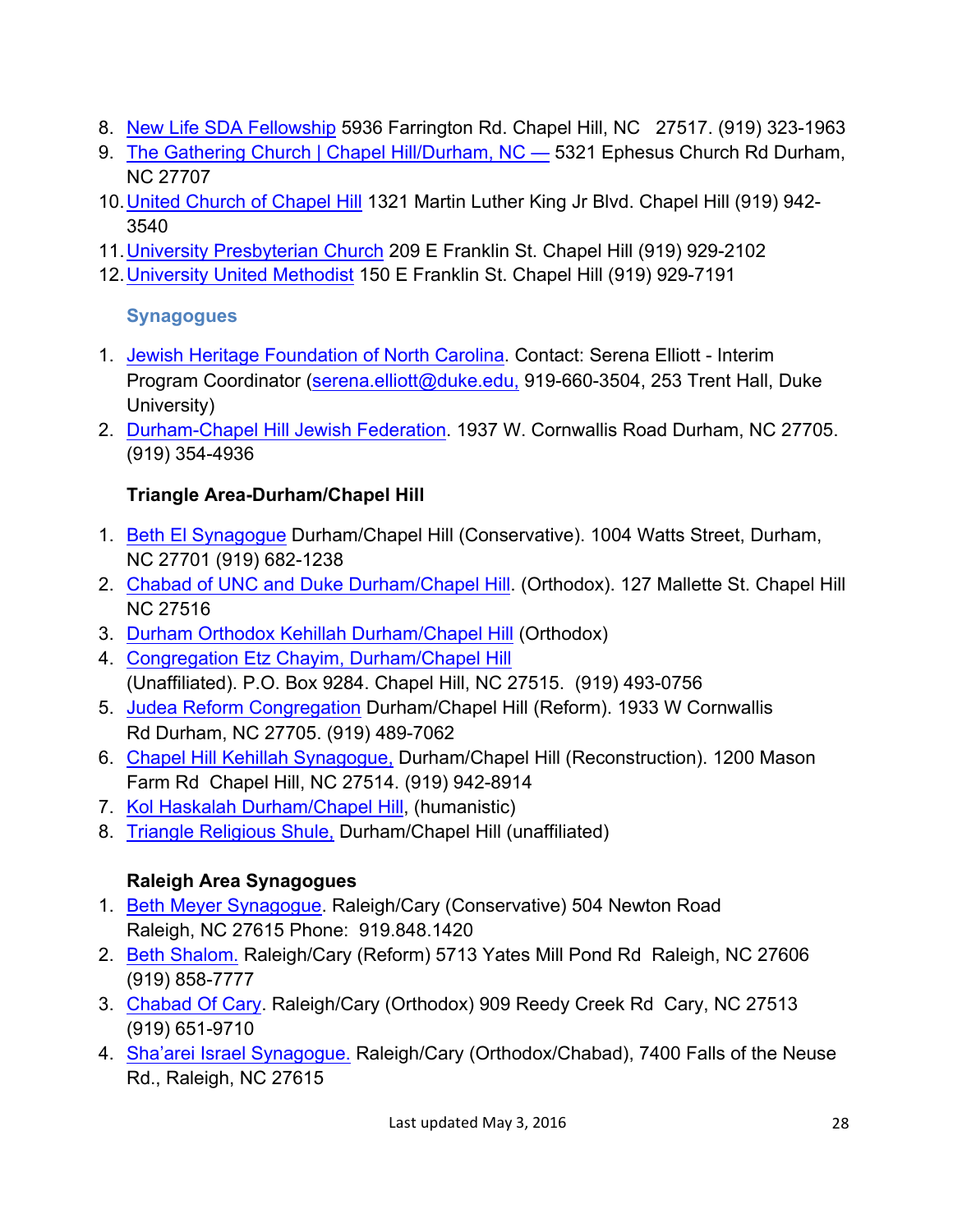- 5. Temple Beth Or Raleigh/Cary (Reform), 5315 Creedmoor Rd. Raleigh (919) 781-4895
- **6.** Yavneh. Raleigh/Cary (Jewish Renewal), 4030 Wake Forest Road, Suite 300 Raleigh, NC 27609

# **Mosques**

- 1. Chapel Hill Islamic Society 103 Stateside Drive, Chapel Hill, NC 27514. Email: chismailnc@gmail.com
- 2. Jamaat Ibad Ar-Rahman 3034 Fayetteville St. Durham (919) 683-5593
- 3. Masjid Ar-Razzaq 1009 W Chapel Hill St. Durham (919) 493-1230
- 4. Apex Mosque 733 Center St. Apex (919) 362-0403
- 5. Islamic Center of Morrisville 126 Morrisville Square Way Morrisville (919) 461-1636
- 6. Muhammad Mosque No. 34 304 S Driver St. Durham (919) 294-4446
- 7. Islamic Center of Raleigh 808 Atwater Street Raleigh, NC 27607 Email: iar1@bellsouth.net (919) 834-9572
- 8. As Salaam Islamic Center 110 Lord Aston Drive Raleigh, NC 27610 (919) 231-1547
- 9. Islamic Association of Cary 1076 West Chatham Street Cary, North Carolina 27511 (919) 460-6496

# **Hindu Temple**

- 1. Hindu Society of N.C. (Temple) 309 Aviation Parkway, Morrisville. (919) 466-0414
- 2. Sri Venkateswara Temple of North Carolina. 121 Balaji Pl. Cary (919) 468-0040

# **Baha'i**

1. **Baha'i Faith** 307 Westbrook Dr., Carrboro (919) 929-3331

# **Buddhist Temples**

- 1. Kadampa Center (Buddhist) 5412 Etta Burke Ct., Raleigh (919) 859-3433
- 2. Chapel Hill Won-Buddhism Meditation Temple. 8021 Old NC 86 Chapel Hill, NC 27516- 5142 (919) 933-6946
- 3. Kosala Mahayana Kadampa Buddhist Center. 711 W Rosemary St. Carrboro, NC 27510 (919) 537-954

# **TRANSPORTATION**

There are many travel options for getting to campus, to destinations within Chapel Hill and Carrboro, and to other areas in the Triangle region. For the best travel experience, plan ahead and know the laws and rules of the road. Remember, roadway safety is a shared responsibility!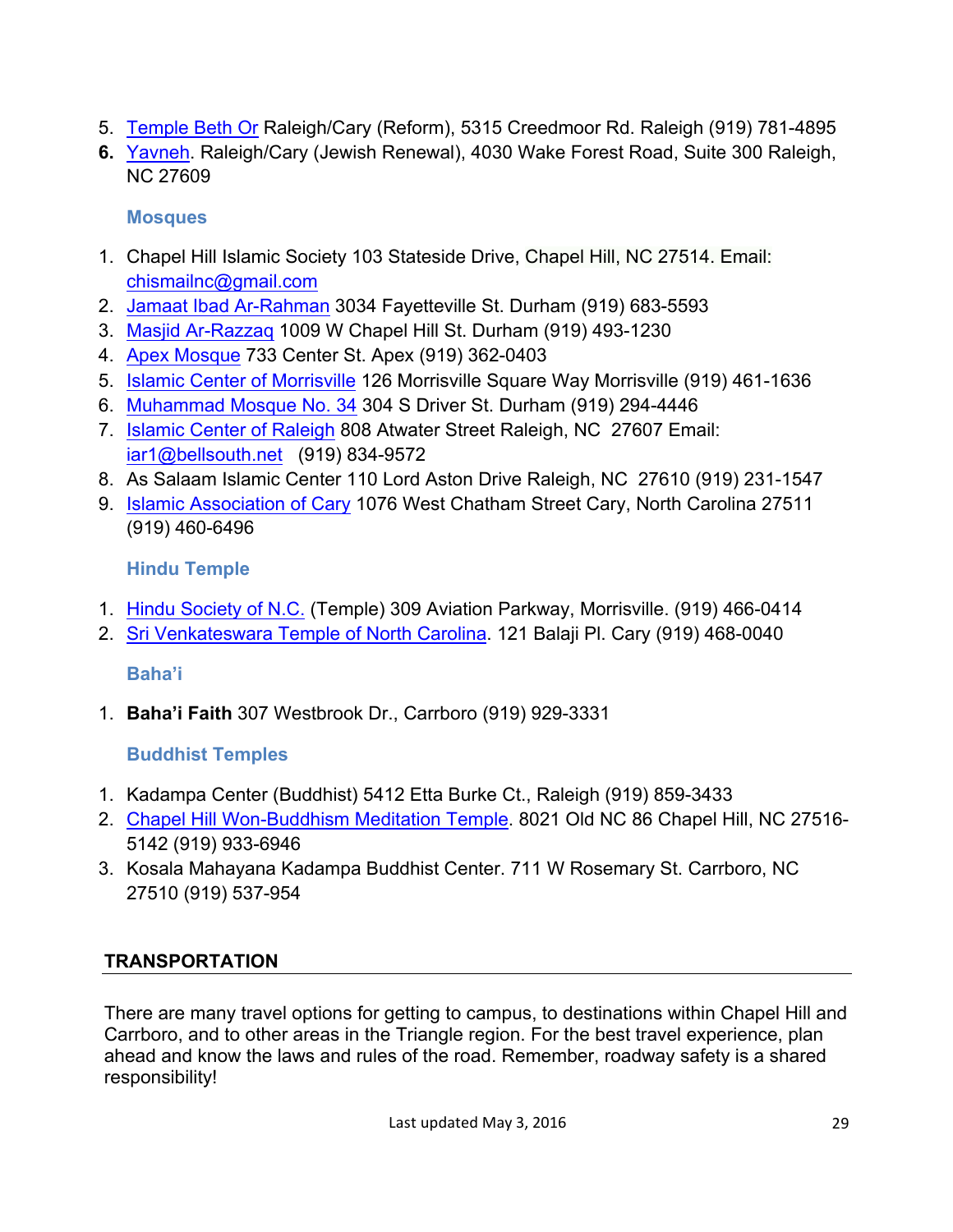# **Walking**

Walking is an easy way to get to many destinations in Chapel Hill, and to access transit stops for longer trips. However, pedestrians must be very diligent and alert at all times. Some important general safety considerations include:

**Be visible to drivers, especially at night.** Many roads on campus and in Chapel Hill are not well lit, and it may be difficult for drivers to see students walking at night. Be prepared by wearing bright/light colored clothing orreflective materials (these can be added to your jacket or backpack), or put a small flashlight on your keychain to use at night. When crossing streets at night, tryto walk in well-lit areas.

- **Stay alert and avoid risky behaviors**. Always walk on the sidewalk; if there is no sidewalk, walk on the left, facing traffic. Stay sober; walking while impaired increases your chance of being struck. Don't assume vehicles will stop; make eye contact with the driver rather than looking only at the vehicle, and look fora hand signal or other sign that they will yield to you. If a driver is on a cellphone, they may not be paying enough attention to drive safely. Don't rely solely on pedestrian signals; look before you cross the road.
- **Be careful at crossings.** Cross streets at marked crosswalks or intersections, if possible. Obey traffic signals such as WALK/DON'T WALK signs. Look left, right, and left again before crossing a street. Watch for turning vehicles; make surethe driver sees you and will stop for you. Look across all lanes you must cross and visually clear each lane before proceeding. Just because one motorist stops, do not presume drivers in other lanes can see you and will stop for you. (This is especially important when exiting and walking in front of buses that stop nearthe Gillings School on Pittsboro Street). Don't wear headphones or talk on a cell phone while crossing busy streets.

While most everyone feels that he or she is an experienced pedestrian, there maybe many cultural differences in driving and walking behaviors in the U.S. Forexample:

- In some places, especially in Latin American countries, it may be common towait on the double yellow line in the middle of the street until it is safe to cross the second half of the road. This is not customary in the U.S., and waiting in the middle of the road (without a raised median) can be very dangerous. Instead, pedestrians should try to cross at an intersection where there is a traffic signal or a place with a wide, raised median. Otherwise, wait until there is a long enough gap in traffic so that you can cross the entire street safely.
- In countries such as Vietnam, it is common to step out into the street without making eye contact with drivers, with the expectation that drivers will yield to or drive around pedestrians to avoid a collision. In America, even though pedestrians have the legal "right-of-way" in marked and unmarked crosswalks, many drivers do not know and/or do not adhere to the law and yield to pedestrians. Also, the vehicles in the U.S. are typically larger and heavier thanin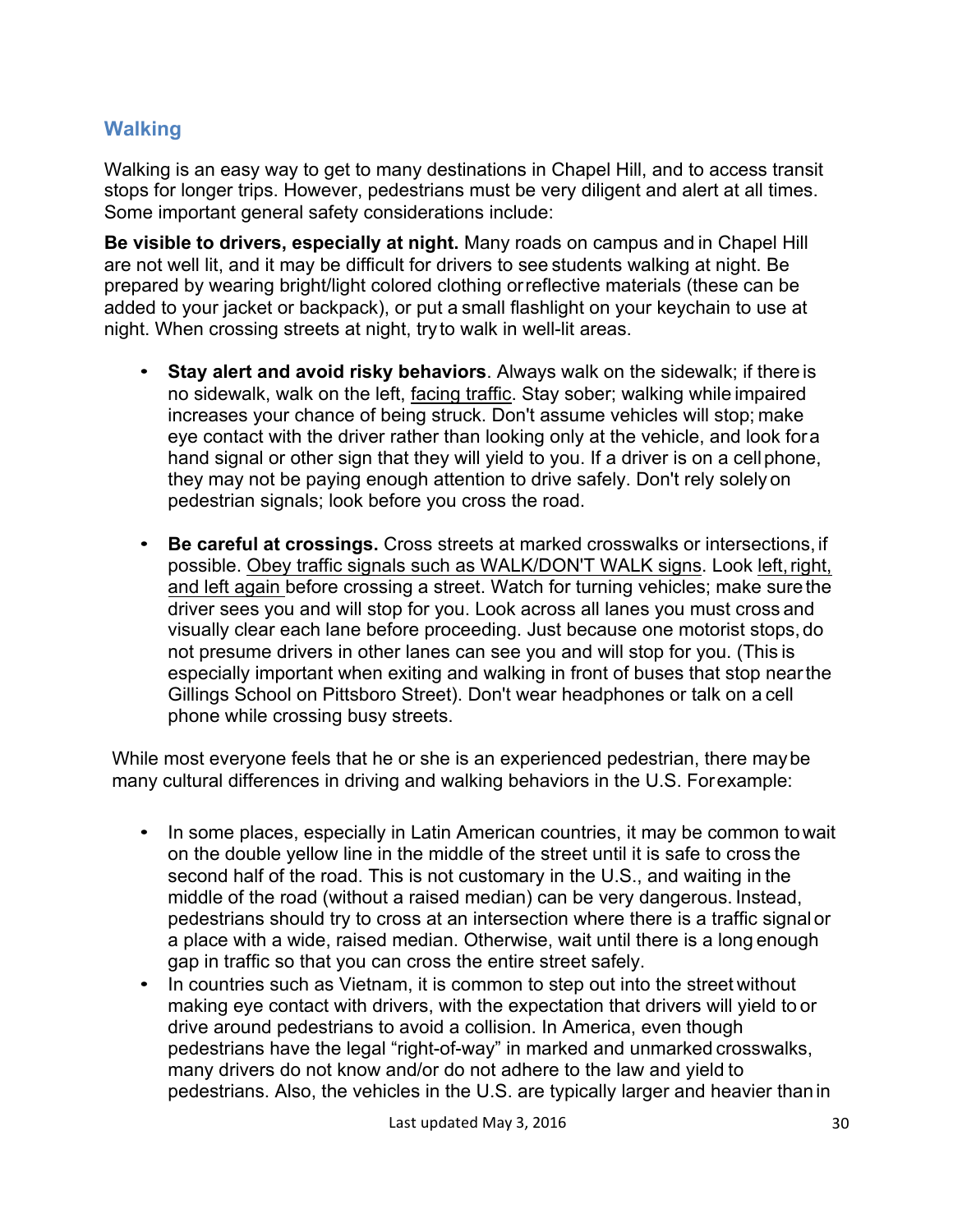other countries, and thus require greater time and distance to stop for pedestrians. It is therefore essential to look in the direction of oncoming traffic and be sure that all lanes of traffic are stopping for you before crossing thestreet.

• In countries where people drive on the left side of the road, such as the U.K., Ireland and former British colonies, most pedestrians are accustomed to looking first to the right to check for oncoming traffic. It is essential that pedestrians inthe U.S. learn to look first to the left, then check right, then check left again, since oncoming traffic will be coming first from the left.

## **Bicycling**

Bicycling is a good way to stay physically fit and get you to your destinationquickly, often faster than taking the bus or driving. Here are some important safety tips. $8$ 

- 1. **Always ride with traffic, and follow the rules of the road.** Forget what you itis better to ride with the flow of traffic, not against it. You are much morepredictable and visible to motorists, especially at intersections and driveways. Ride in a straight line, not in and out of cars, and use hand signals when turning and stopping. Obey traffic signs, signals and lane markings, and yield to traffic when appropriate, including to pedestrians.
- 2. **In most cases, don't ride on the sidewalk.** Although you might think it's asafer option, motorists are simply not looking for bicyclists on the sidewalk, especially those riding against traffic. So at every driveway and intersection, you are at much greater risk of being hit by a motorist than if you were riding on the road with traffic. On campus, the sidewalk can be filled with pedestrians and people waiting for and getting on and off buses, so riding on the sidewalk can be hazardous to you and others. Use your best judgment about where the safest place is to ride, taking into account the driveways, pedestrians and traffic situation.
- 3. **Ride on the trail, paved shoulder, bike lane or bike route.** You still need to follow the rules of the road and watch out for your fellow travelers. Ride tothe right, signal your turns, and obey traffic signs and signals.
- 4. **Be predictable and visible.** Try not to be hesitant or do things that motorists and other travelers may not be expecting. Make sure everyone can see you and knows where you are and where you are going. If riding in the dark, use headlights (it is the state law that bicyclists have a headlight and tail reflector, at a minimum, when riding at night), taillights and reflectors, and wear reflective materials and brightly colored clothing. Do not wear headphones or talk on acell phone while bicycling.
- 5. **Watch for debris on the road or trail that might make you fall or swerve.**

<u> 1989 - Johann Barn, mars ann an t-Amhain an t-Amhain an t-Amhain an t-Amhain an t-Amhain an t-Amhain an t-Amh</u>

 $8$  Text for bicycle safety tips is extracted directly from the web site: http://www.bicyclinginfo.org/bikemore/safely.cfm.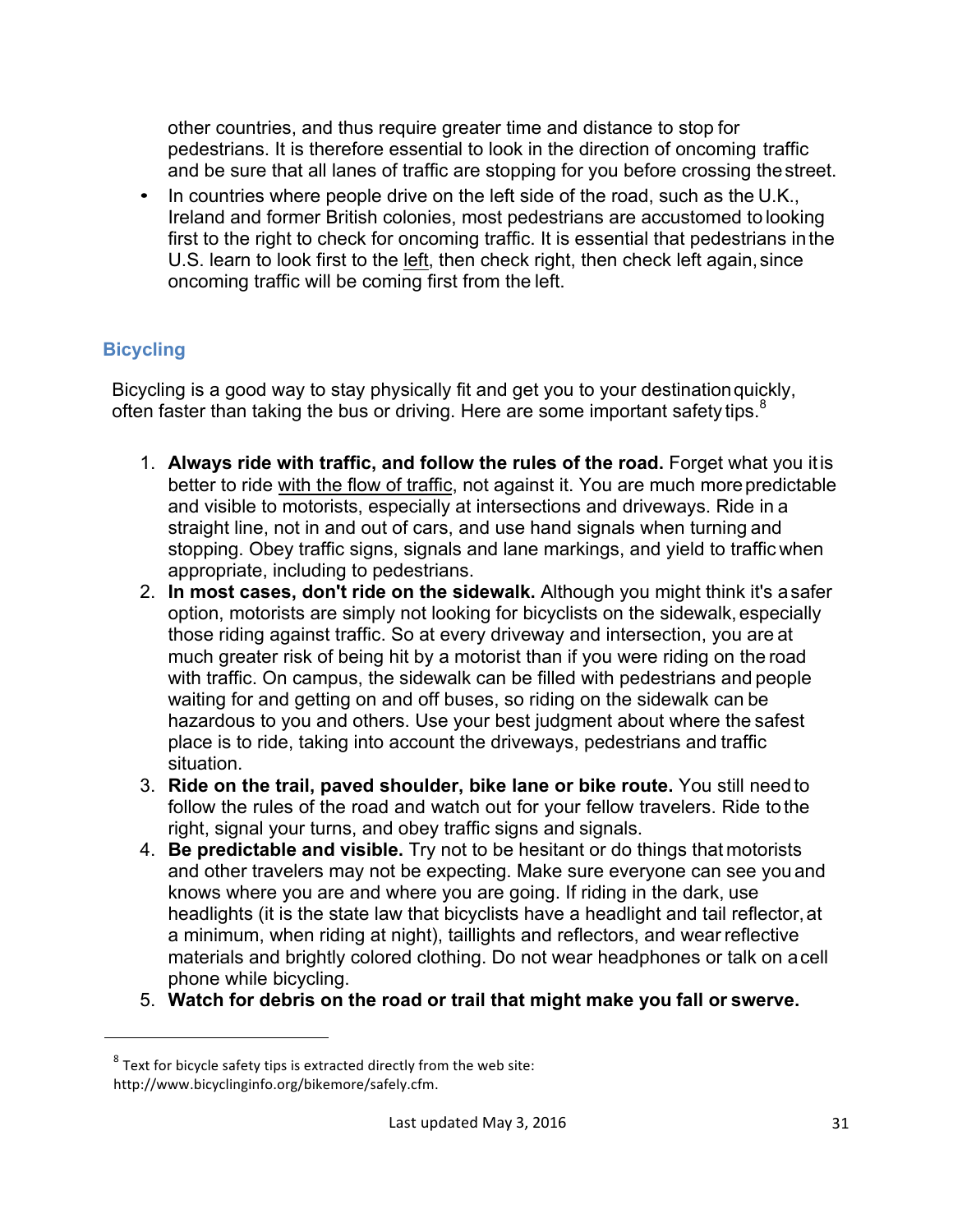Rocks, trash, storm grates, wet leaves, potholes, gravel, railroad tracks, and even wet pavement markings can all cause a biker to have an accident. Also watch for parked cars, doors opening, and cars pulling in and out ofdriveways.

- 6. **Watch for turning traffic.** Perhaps rather surprisingly, crash data tells us that getting hit from behind is extremely unlikely. Most car/bike collisionshappen at intersections and driveways when motorists or bicyclists are turning. Therefore, at every intersection and driveway, keep a careful eye out for:
	- $\circ$  Motorists turning right in front of you you may be going faster than they think.
	- o Motorists turning left across your path drivers are looking for gaps in traffic and may not be paying attention to anything other than othermotor vehicles.

In other countries, it may not be customary to wear a helmet while riding a bike. InNorth Carolina, children under the age of 15 are required by law to wear a helmet, and it is recommended that all people wear a helmet since a good-fitting helmet is your best means of protection from head and brain injury. For more information on bike helmet research and tips on fitting your helmet, visit

http://www.bicyclinginfo.org/bikemore/helmet.cfm.

## **Bike Shops:**

- 1. Bicycle Chain 210 W Franklin St, Chapel Hill (919) 929-0213
- 2. Back Alley Bikes 100 Boyd St, Carrboro (919) 967-7777
- 3. Performance Bicycle 1800 E. Franklin St, Chapel Hill (919) 933-1491
- 4. The Clean Machine 104 W Main St, Carrboro (919) 967-5104
- 5. Bullseye Bicycle 102 Morris St, Durham (919) 438-3883
- 6. Durham Cycles 756 9<sup>th</sup> St, Durham (919) 251-8103

In North Carolina, children under the age of 15 are required by law to wear a helmet, and it is recommended that all people wear a helmet since a good-fitting helmet is your best means of protection from head and brain injury. For more information on bike helmet research and tips on fitting your helmet, visit http://www.bicyclinginfo.org/bikemore/helmet.cfm.

## **Transit Services**

Chapel Hill Transit offers FREE bus transportation throughout the UNC campus, Chapel Hill and Carrboro. Bus stops are identified by a small blue street sign, and route information is provided near the driver at the front of each bus, or it can be found online: http://www.townofchapelhill.org/town-hall/departments-services/transit/routesschedules/all-routes-schedules. Some busier bus stops provide real-time information on when the next bus is coming, and this information also can be tracked online using the NextBus Bus Locator.

Additionally, students can access regular and express buses from a number of Park-and-Ride lots; for more information, visit: http://www.townofchapelhill.org/town-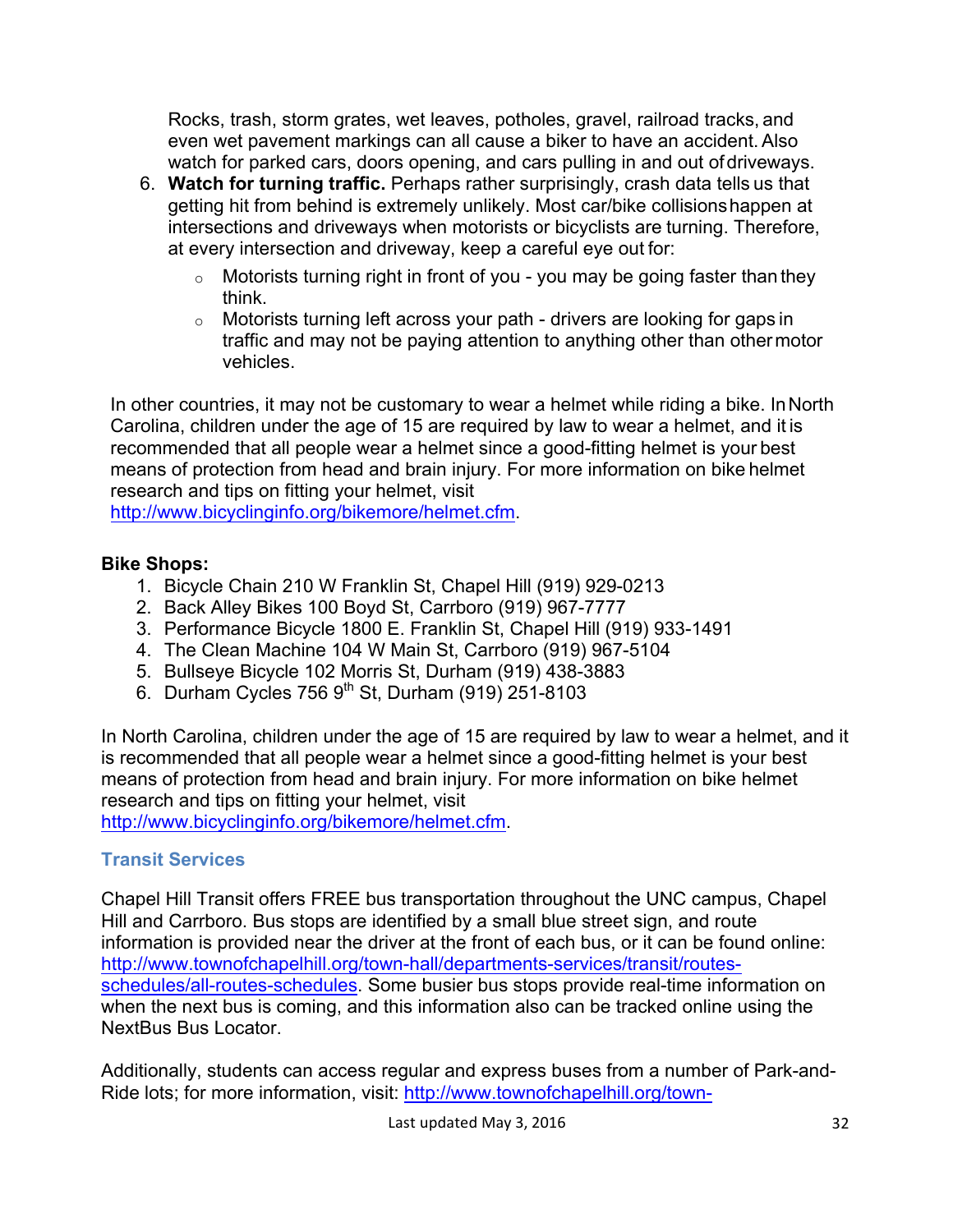hall/departments-services/transit/park-ride. Most of the park-and-ride lots have a daily or annual charge if you park there. For more information regarding transportation and parking options around Chapel Hill, visit the Department of Public Safety on UNC's campus.

For regional bus service, Triangle Transit (http://www.triangletransit.org/) serves Chapel Hill, Durham, Raleigh, Cary, Research Triangle Park and the Raleigh-Durham International Airport. For more information on routes, schedules, prices and policies, visit their website. Their "Transit Trip Planner" is especially helpful in determining the best way to get from one place to another, and will provide bus stop times and walking distances to destinations or transfer locations.

# **Buying a Used Car**

There are several advantages to buying a used car. Here are a couple of the advantages, according to 10 Steps to Buying a Used Car by Edmunds.com.

- You'll save money on insurance.
- Bigger bargains are possible for the smart used-car shopper.
- Used cars are more reliable today than ever before.
- Some used cars are still covered by the factory warranty.
- Most businesses that sell new cars also sell certified used cars, which include warranties.
- The history of a used car can be traced easily with its vehicle identification number (VIN) and a vehicle history report.
- If you buy from a private party, the negotiation process is less stressful.

For detailed steps in buying a used car, click on the link above.

## **In Summary**

- Decide how much you want to spend on a car.
- On average, be ready to spend between \$6,500 and \$10,000 for a used car that is four to six years old. If you prefer a newer car, you might have to spend more or pay on an installment plan.
- There is great advice on 10 Steps to Finding the Right Car for You. http://www.edmunds.com/car-buying/10-steps-to-finding-the-right-car-for-you.html
- Search listings for used cars, including on craigslist. http://raleigh.craigslist.org/search/cta
- The rule of thumb in searching online listings is not to buy a car from a buyer far enough away that you cannot inspect the car. Limit your searches to localities where you will be able to verify the claims the seller makes. Remember – do not send money online.
- Inspect the car and ask questions such as whether the car has had any collisions, water damage, etc. Find out as much as possible about the car's prior history and examine its maintenance record. Watch out for odometer fraud, which is illegal –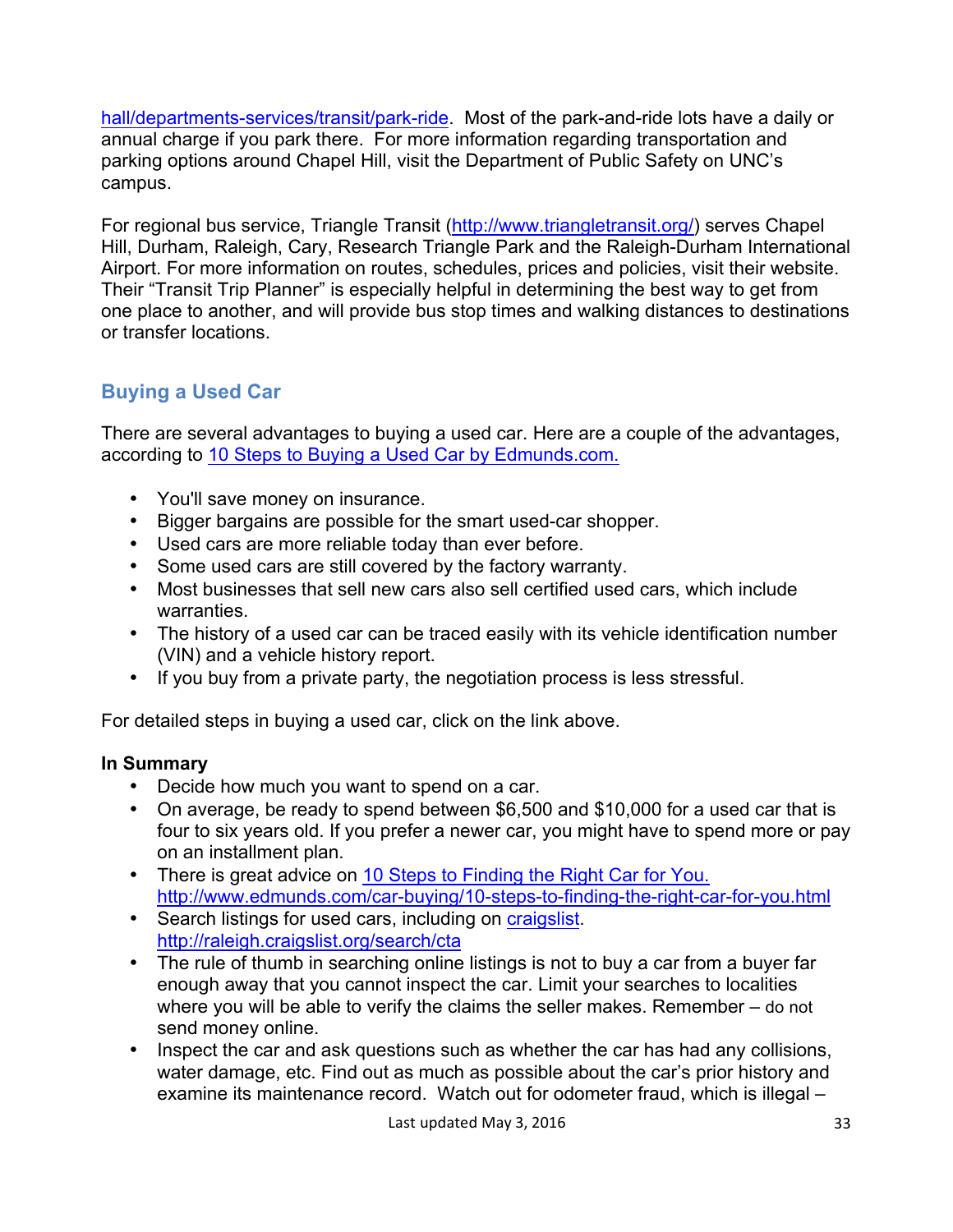check the current reading against service records. For more details on the legal obligations of buying or selling a used car, see the information at UNC Student Legal Services. http://studentlegalservices.web.unc.edu/

- Take a test drive. Consider taking the car to a mechanic you trust for a prepurchase inspection prior to signing any sale document. This may cost around \$100 but could save you a lot more money if it turns out the car has major mechanical problems.
- You also can check the value of the car in the Kelly Blue Book http://www.kbb.com/ site. The site allows you to enter the information of the car you intend to buy and get a fair market value of the car.
- You can also check the car history through Car Fax. http://www.carfax.com/free\_carfax\_reports.cfx

## **Driving**

Driving on campus is generally discouraged, as parking is limited and, in most cases, a permit is required. To obtain a parking permit, you must visit the Department of Public Safety building.

(http://www.dps.unc.edu/Parking/student/parkingoncampus/parkingoncampus.cfm) Metered parking spaces or parking garages with hourly or daily fees are available in some areas around campus for people without a parking permit.

A driver's license is required for the operation of a motor vehicle in North Carolina. The Division of Motor Vehicles (http://www.ncdot.org/dmv/) provides information on how to get a license and registration for your car.

The North Carolina Driver's License Examiner's office (where you take your driving test and get your license or ID card) is located in Carrboro Plaza, Carrboro, N.C. 27510, and their phone is (919) 929-4161. The DMV Orange County License Plate Agency (where you pick up your license plates and submit driver registration information) is located in Chapel Hill at 1704 E Franklin St, (919) 942-4972. Or, you may go to the Vehicle and License Plate Renewal Office in Durham at 101 S. Miami Blvd, Durham and their phone is (919) 560-6896.

## **NOTE:**

- You can make an appointment for testing before you visit the office, or you can walk in, knowing there may be a wait.
- Study the driver's handbook before taking the test. The book is available at http://www.ncdot.org/dmv.
- To obtain a license, you must
	- a. Own a car, be listed as a driver on a car owned by a friend or relative, or have access to a "fleet" car (e.g., a car owned by a company or organization)
	- b. Have liability car insurance in North Carolina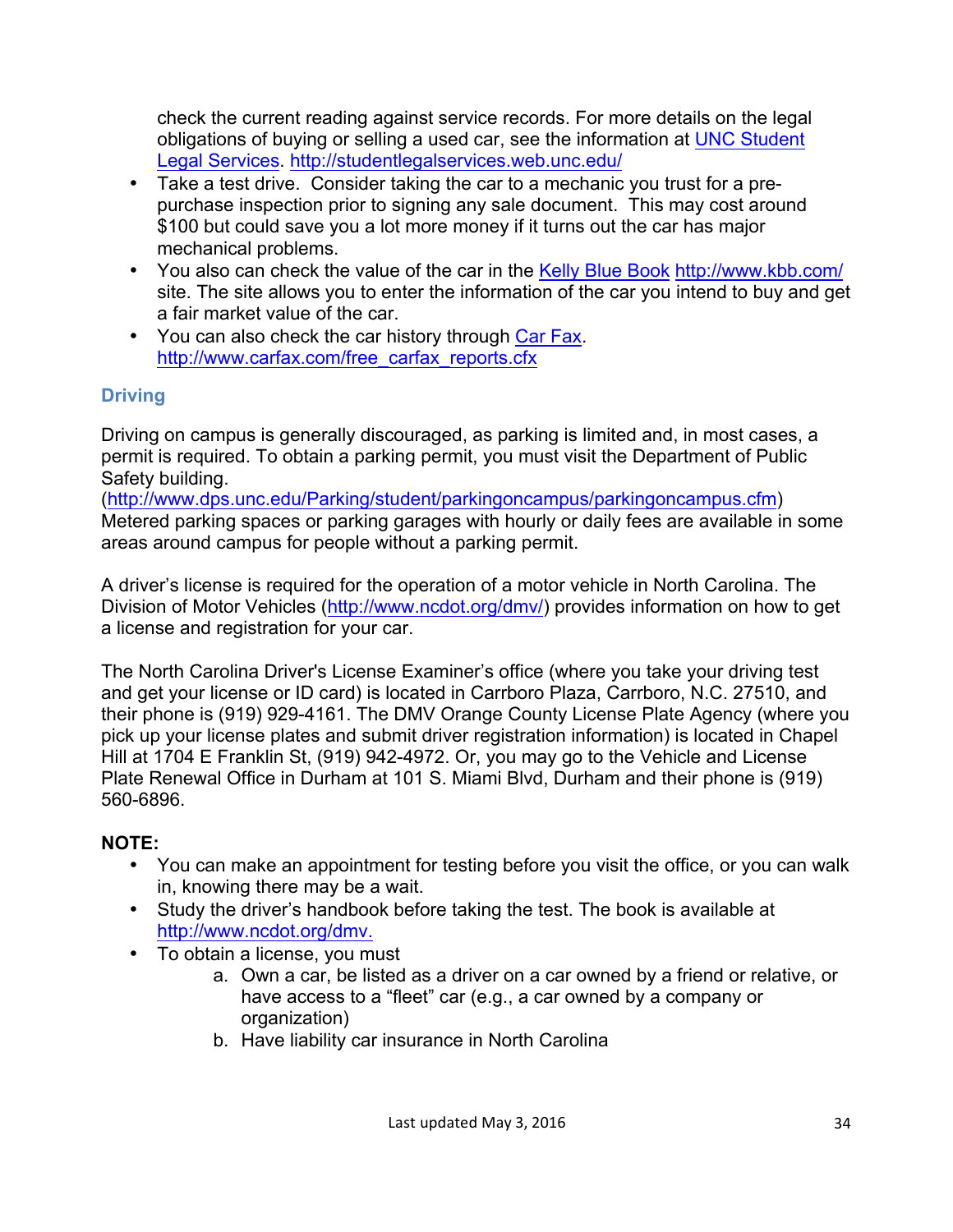- To prepare for the driver's exam, here is a very useful North Carolina DMV Driver's License Test Study Guide**,** http://stevefrey.com/2010/07/30/north-carolina-dmvdrivers-license-test-study-guide/
- *If you don't have a car and do not need a driver's license, you can still get a N.C. state ID that can be used in lieu of your passport while you're in the U.S.Check the Division of Motor Vehicles for details.*
- *Your car must be inspected and your registration renewed each year.*

## **CAR INSURANCE**

As noted above, you must minimally have liability insurance for your car before you can legally drive. The typical cost of insurance for a six-month period for a used car and someone who is new to North Carolina can range from \$600 to \$1,000.

Here are some car insurance companies that operate in North Carolina.

- Allstate: www.allstate.com/auto-insurance.aspx
- Geico: www.geico.com/
- Erie: http://auto.erieinsurance.com/Default.aspx
- State Farm: www.statefarm.com/

You also may choose to go to this site, enter your zip code and compare insurance providers' rates: http://www.dmv.org/nc-north-carolina/

## **Driver safety tips<sup>9</sup>**

 

- 1. **Wear your seatbelt.** All drivers and all occupants 16 years old and older, in the rear seat as well as the front seat, are required to wear seat belts. All children younger than 16 years old must be buckled up in either the front or back seat, and a child who is younger than age 8 and who weighs less than 80 pounds must be properly secured in a child passenger restraint device (CRD) that meets federal U.S. standards and is appropriate for the child's weight and height. (For more information, visit www.buckleupnc.org/laws.cfm.) North Carolina has launched a campaign called "Click it or Ticket" which includes periodic road checks to see if passengers are buckled in their seatbelts. Those who are not buckled are ticketed and may have to pay a fine.
- 2. **Watch for bicyclists at all times.** Bicycles are vehicles, too, and bicyclists may use the entire lane. Scan for bicyclists in traffic, and give them the appropriate rightof-way. Children and novice riders can be unpredictable; expect the unexpected. Watch for bicyclists before opening car doors. Don't drive distracted or after consuming alcohol or other drugs.
- 3. **Pass bicyclists with care.** Treat bicyclists as you would a slow-moving car don't tailgate, and do wait until traffic conditions allow you to safely pass the bicyclist. Reduce speed when passing bicyclists and allow at least 3 feet (about a meter) of

 $^9$  Text for this section is extracted directly from http://www.walkinginfo.org, http://www.bicyclinginfo.org, and http://oisss.unc.edu/resources/transportation.html.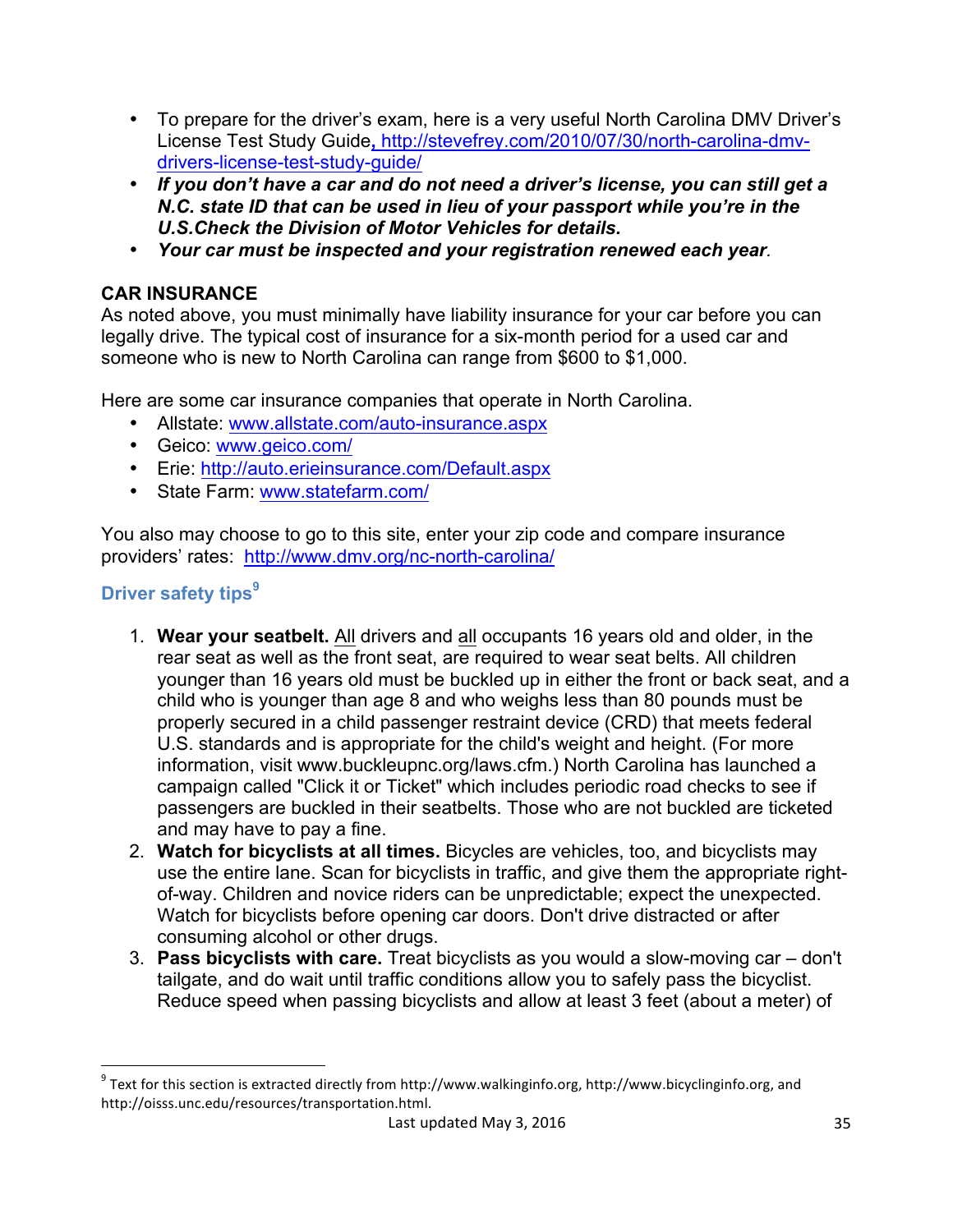passing space. Check over your shoulder after passing a bicyclist before moving back. Don't blast your horn in close proximity to bicyclists.

- 4. **Drive the speed limit and avoid aggressive maneuvers.** Obey speed limits and come to a complete stop at stop signs. Allow extra time for bicyclists to cross intersections. Recognize hazards that bicyclists may face, and give them space to maneuver. Never pass or overtake a vehicle that is stopped for pedestrians. Use extra caution when driving near children playing along the street or older pedestrians who may not see or hear you. Always be prepared to stop for pedestrians.
- 5. **Watch for pedestrians at all times.** Scan the road and the sides of the road ahead for potential pedestrians. Before making a turn, look in all directions for pedestrians crossing. Don't drive distracted or after consuming alcohol or other drugs. Do not use your cell phone while driving. Look carefully behind your vehicle for approaching pedestrians before backing up, especially small children. For maximum visibility, keep your windshield clean and headlights on.

**Yield to pedestrians at crossings**. Yield to pedestrians in crosswalks, whethermarked or unmarked (this is state law). Yield to pedestrians when making right or left turns at intersections. Do not block or park in crosswalks. The website http://oisss.unc.edu/resources-2/transportation/ can provide more information on driving and getting a license or ID card. The Highway Safety Research Center also provides extensive information on transportation safety for all modes of traffic: http://www.hsrc.unc.edu/safety\_info/index.cfm.

## **Drinking and Driving<sup>10</sup>**

 

You may not lawfully drive a motor vehicle on any public highway, street or public area while you are under the influence of alcohol or while your blood alcohol concentration is .08 or more. Upon conviction of this misdemeanor, you can be fined between \$100 and \$2,000; you can be imprisoned from 24 hours to 24 months; and you can lose your license for one or more years or permanently. The Court holds a hearing to determine the level of your sentence by balancing the mitigating and aggravating factors of your particular case. A separate offense also makes it a crime to drive a motor vehicle while consuming any kind of alcohol or while there is any alcohol in your body and while there is alcohol in the passenger area of the vehicle in anything other than the manufacturer's unopened container. For example, if you, as driver, have any alcohol in your body and a passenger has an opened beer or you have, in the passenger area of your vehicle, a bottle of alcohol with the seal broken, you can be found guilty of this offense. Upon conviction, you can lose your license for up to one year. If you are less than 21 years old and drive with any alcohol in your body, you can be convicted of a misdemeanor and lose your license for up to one year.

Drinking and driving is a significant concern in the U.S., but less well-recognized is the issue of drinking and walking or biking. Alcohol plays a role in about half of all pedestrian

 $^{10}$  Text for this section is extracted directly from http://studentlegalservices.web.unc.edu/legal-resources/legal-topicsindex-2/alcohol/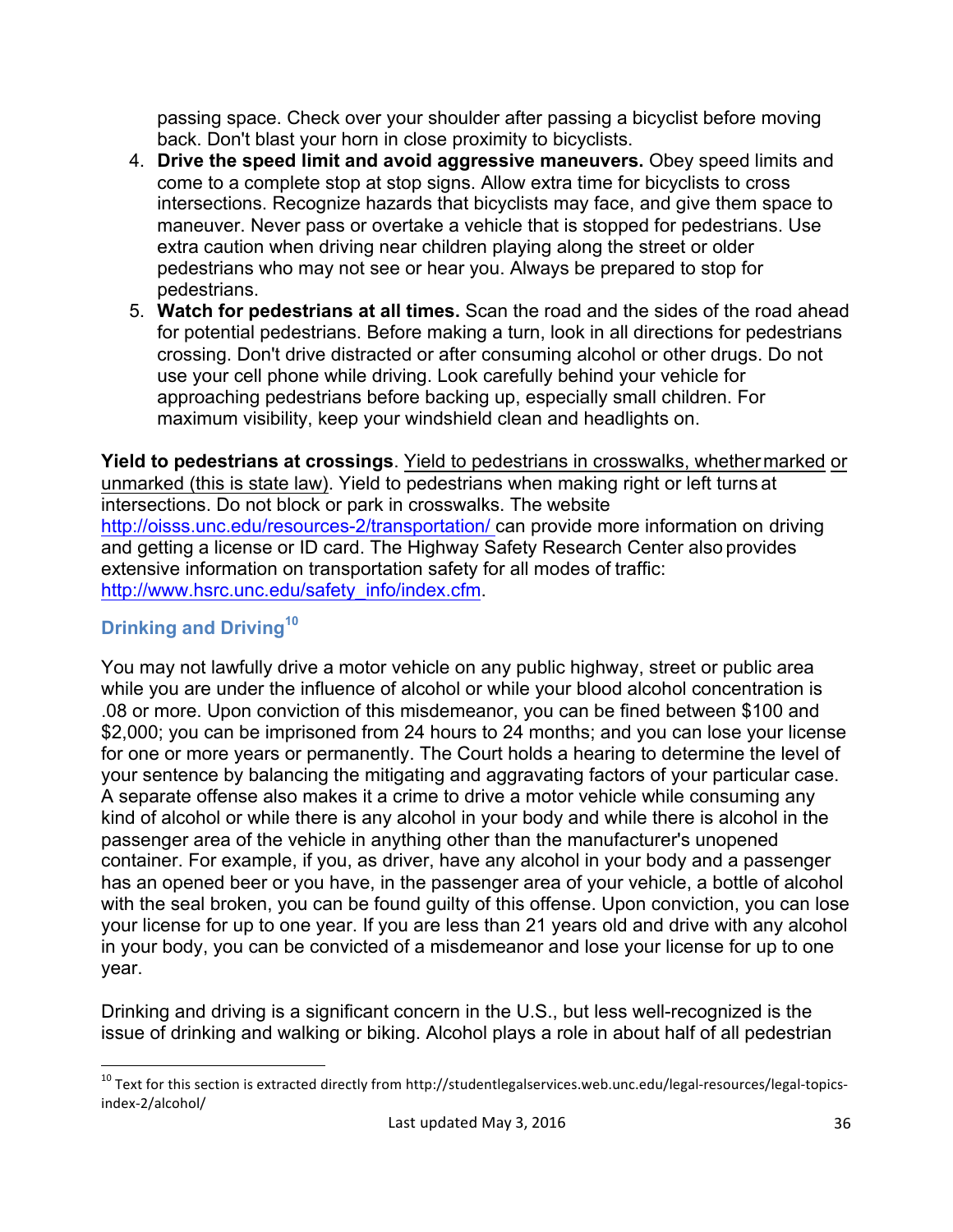fatalities each year, either due to the driver or the pedestrian. Students need to understand that while walking or bicycling home after drinking may seem safer than driving, they are still at risk of being injured or killed in a traffic collision.

Therefore, if you are entering a situation where you may drink and need to travel, be sure to designate a person who will be with you at all times who is not drinking, and who can safely drive or escort you home. Another safe and affordable option is to take the bus or call a cab. UNC offers the free Point-to-Point bus, which provides evening and late-night service on a fixed route. (http://www.dps.unc.edu/Transit/campustransit/p2p/p2p.cfm). Chapel Hill Transit also offers three free "Safe Ride" routes (G, J, and T) which run from 11 p.m. until 2:30 a.m. Tar Heel Taxi (919-933-1255, www.tarheeltaxi.com) offers 24-hour service and usually costs less than \$15. When you go out at night, it is a good idea to bring a bus schedule or taxi service phone number with you – even if you don't plan on drinking, it is good to be prepared.

**NOTE:** Transportation of an open container of alcohol- In North Carolina, as in many other states, the law bans transportation of alcohol in a container that is accessible to the driver, in what is described as the "passenger area." The details can be confusing but, to be on the safe side, avoid transporting open container of alcohol of any kind inside the passenger area. For more information look at Transportation of Open Container of Alcohol (https://www.ncdps.gov/index2.cfm?a=000003,000014,000935,000940) and Think You Know North Carolina's Open Container Law? (http://nccriminallaw.sog.unc.edu/think-youknow-north-carolinas-open-container-law/)

## **Air Travel**

The Raleigh-Durham International Airport (RDU) is the nearest airport to Chapel Hill, about 30 minutes east of Chapel Hill. To get there from Chapel Hill by car, take I-40 East to Raleigh and exit 284B or 285. Transit service from Chapel Hill to the airport is extremely difficult, so driving or taking a cab or shuttle service is recommended. For more information on the airport, visit: http://www.rdu.com/

# LEGAL SERVICES<sup>11</sup>

 

Carolina Student Legal Services Inc. is staffed by three licensed attorneys. They are available to provide students with assistance in understanding the factors that should be considered when one seeks legal advice, to determine if a lawyer's services are or are not necessary, and to provide appropriate representation and/or referral.

Carolina Student Legal Services offers advice for the following legal issues, including immigration law and taxes. For more information contact the office at (919) 962-1303 or csls@unc.edu.

 $11$  Text for this section is extracted directly from:  $\frac{http://studentlegalserves.web.unc.edu/">http://studentlegalserves.web.unc.edu/}$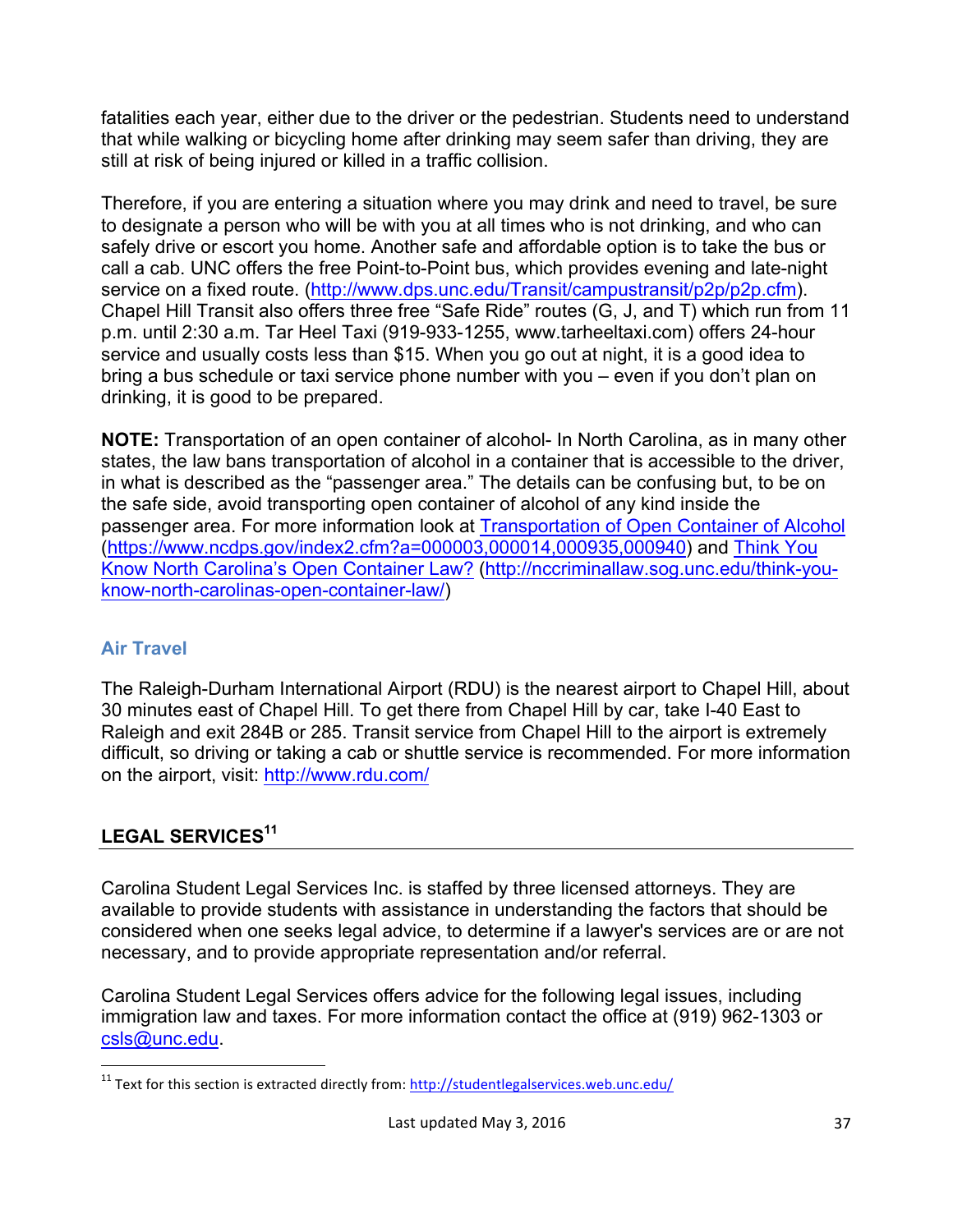- Advance health care directives (i.e., Living Will)<br>AIDS\*
- 
- 
- 
- 
- 
- 
- 
- 
- 
- 
- 
- 
- 
- 
- 
- 
- 
- 
- 
- 
- 
- 
- 
- 
- 
- 
- 
- 
- 
- 
- 
- Alochol<br>• Alcohol<br>• Auto accidents\*<br>• Luto accidents\*<br>• Buying a New Car<br>• Buying a New Car<br>• Buying a New Car<br>• Buying a New Car<br>• Buying a New Car<br>• Child Custody / Child Support\*<br>• Credit Reports<br>• Divorce and Separat
- 
- 
- 
- 
- 
- 

## **MONEY MATTERS**

**Opening a Bank Account**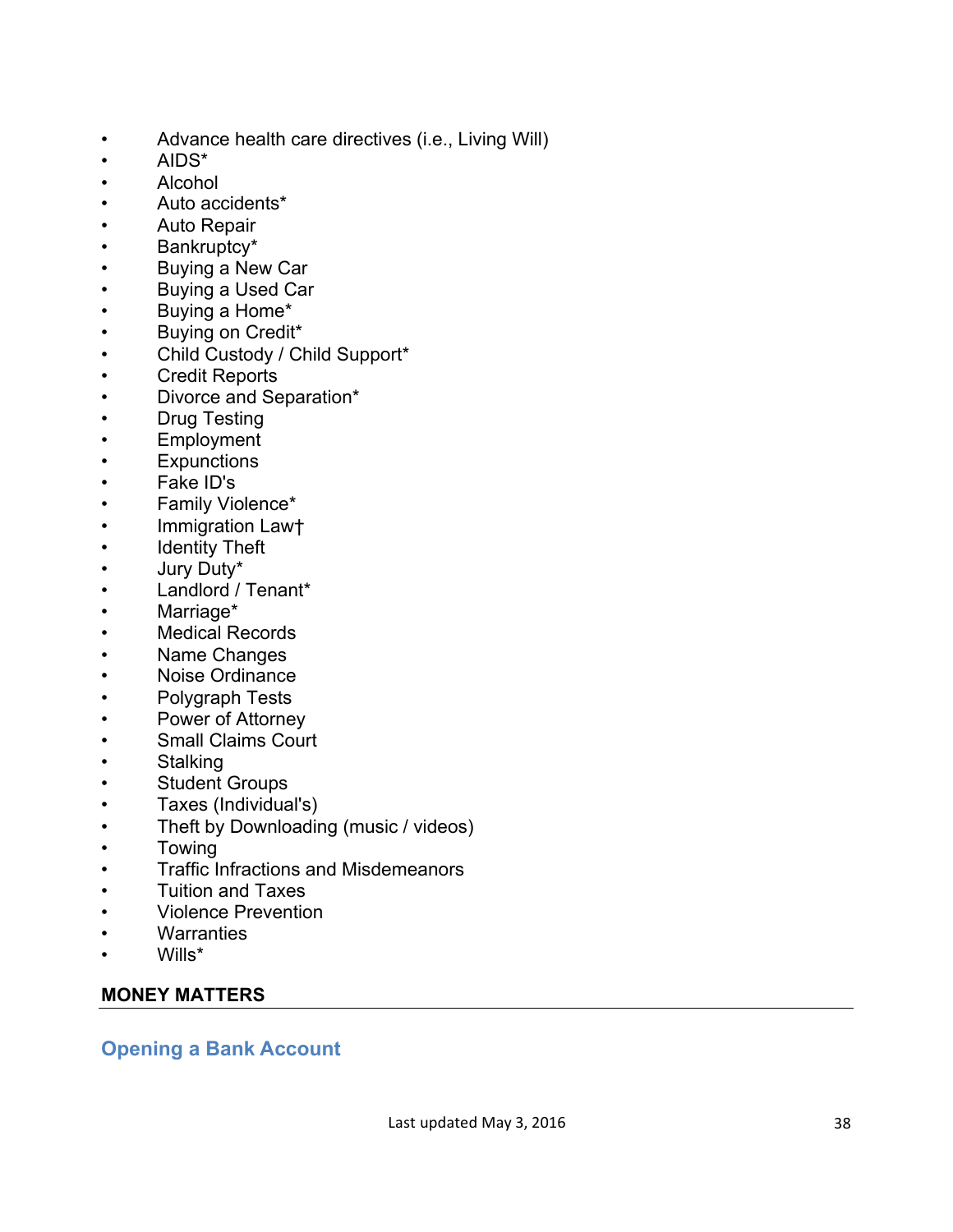You can open a bank account in the United States even if you are not a citizen.For most banks, you will need two forms of government-issued identification, includinga valid passport and *one* of the following documents:

- Student identification with photo
- Valid driver's license
- International tax identification number
- Credit card with photo
- Social Security card

To open an account, go to a local branch and fill out the necessary paperwork.Since Sept. 11, 2001, non-U.S. citizens are no longer allowed to open a bank accountonline. Most banks require a minimum initial deposit to open the account. This minimum amount will vary by bank. Once you are approved, it may take 5-7 business days to process the account. You can have your account documents mailed to a temporary residence in the U.S., or you can personally pick them up at the branch.

## *Transferring money into the U.S.*

One way to receive money from your home country is through wire transfer. Usually there is a fee for this transaction. To fill out the wire transfer form, you will typicallyneed the following information: bank name, your name, your account number, your bank routing number, and your bank international ID.

## *Foreign money exchange*

Most major banks and many travel agencies feature a currency exchangedesk. While most major airports feature a currency exchange desk, you are likely to get a better rate directly from an ATM machine affiliated with a major bank. ATM cards most likely to work trouble-free overseas are those with a four-digit PIN number. Since you may be charged a usage fee by both the local bank and your home institution, it's advisable to make one large instead of several small withdrawals whenever possible and to keep your cash in a safe place out of pickpockets' range.

## **Credit Card Access to Money**

Local banks are electronically linked internationally with the PLUS, NYCE, CASHIER, CIRRUS and/or other systems. If you have a card that is linked to one of these systems, you can get U.S. currency just by using your credit card or debit bank card. Remember to alert your credit card company to the fact that you will be traveling abroad. Creditcard companies may view unexplained charges abroad as suspicious and deny thecharge. This is especially important if you wish to use your credit card to make tuition and fee payments.

Last updated May 3, 2016 39 Use a credit card rather than cash to pay for larger expenses since you will have a receipt of the transaction. If a bill is disputed, your credit card company may be ableto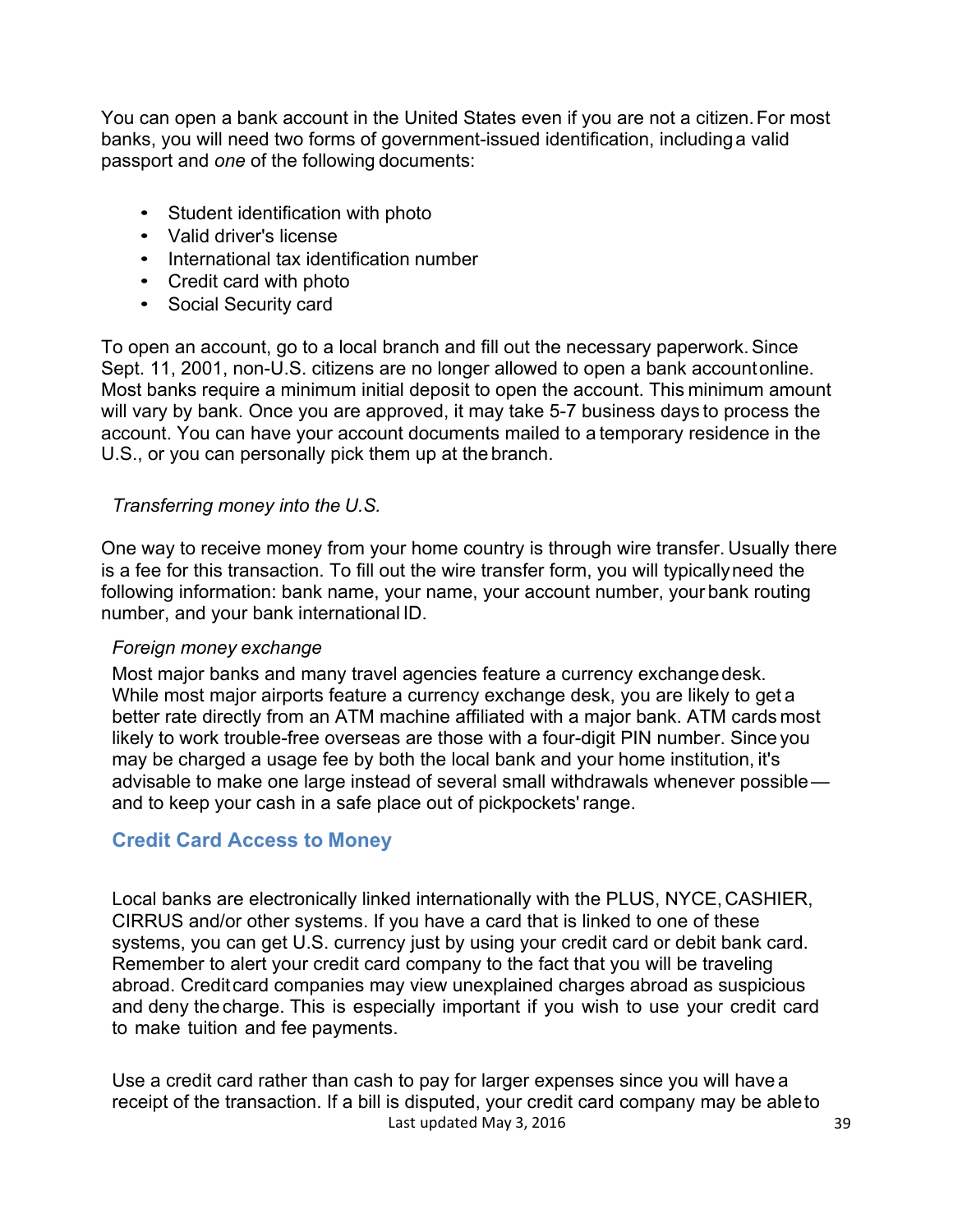help you settle the matter. As long as you have a working PIN number, you also can use your credit or debit card to get cash overseas.

| <b>Bank of America</b>  | <b>State Employees' Credit</b> |
|-------------------------|--------------------------------|
| 851 Willow Dr.          | <b>Union</b>                   |
| Chapel Hill, NC         | 310 Pittsboro St.              |
|                         | Chapel Hill, NC                |
| <b>Bank of America</b>  | <b>State Employees' Credit</b> |
| 137 E. Franklin St.     | <b>Union</b>                   |
| Chapel Hill, NC         | 100 Hwy. 54 W.                 |
|                         | Carrboro, NC 27510             |
| <b>Bank of America</b>  | <b>RBC Bank</b>                |
| 104 East Main St.       | 101 E. Rosemary St.            |
| Carrboro, NC 27510      | Chapel Hill, NC                |
|                         |                                |
| <b>Suntrust Bank</b>    | <b>RBC Bank</b>                |
| 1414 Raleigh Rd.        | 841 Willow Dr.                 |
| Chapel Hill, NC         | Chapel Hill, NC                |
|                         |                                |
| <b>Suntrust Bank</b>    | <b>First Citizens Bank</b>     |
| 121 W. Franklin St.     | 1650 E. Franklin St.           |
| Chapel Hill, NC         | Chapel Hill, NC                |
|                         |                                |
| <b>Wells Fargo Bank</b> | <b>Wells Fargo Bank</b>        |
| 129 S Estes Dr          | 165 E Franklin St              |
|                         |                                |
| Chapel Hill, NC         | Chapel Hill, NC                |

## **Local Banks and Credit Unions**

NOTE: In transferring money to a foreign destination, using a credit union account is cheaper than a regular bank. It is possible to have two accounts,one in the credit union and one in a regular bank. A regular bank has its own advantages – for example, wide access to ATMs if traveling around the country and abroad. Be careful to read the contract before signing, especiallyregarding fees and penalties.

## **RECREATION AND FITNESS**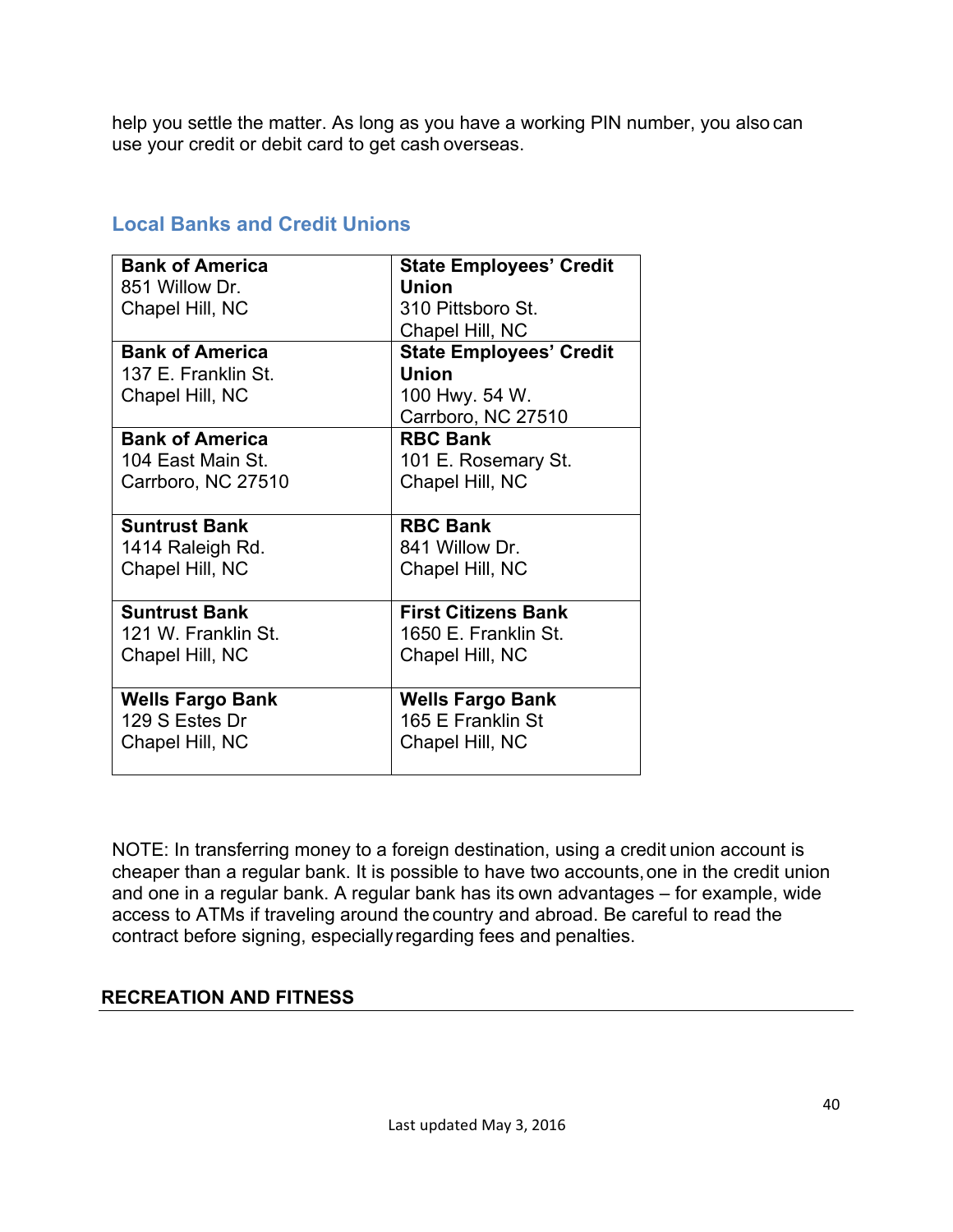## **Walkfit Stations**

The School of Public Health is pleased to offer two walking workstations. The stations consist of a treadmill with a height-adjustable desk attached, complete with monitor displays and electrical outlets. The Walkfit stations are located in 131 Rosenau and need to be booked in advance, either through the below websites or via the monitors located adjacent to the door for 131 Rosenau.

Please visit the links below for more information on the stations & how to book them: http://sph.unc.edu/resources/walkfit-station-1/ http://sph.unc.edu/resources/walkfit-station-2/

## **Culture of Health**

The Culture of Health Initiative at Gillings is a continuous process that includes finding ways to ensure that people have access to options that make it easier to be healthy. The initiative includes healthy living classes and activities, such as:

## **Culture of Health Lunchtime Yoga**

Mondays 12:30-1:00 PM & Fridays 12:15-12:45 PM 0003 Michael Hooker Research Center (below Atrium) All members of the Gillings community are invited to participate! Please contact mps3@email.unc.edu with questions.

## **Timed Walking Maps**

Please visit this link for timed walking maps in and around Gillings, perfect for a quick break or walking meeting!

## **Mindful Relaxation Mondays**

In Spring 2016, the Culture of Health team at Gillings started offering weekly 30-minute mindful relaxation sessions. For the current location, day, and time of this event, please check the events calendar or the SPH Weekly E-News sent to students each Monday.

## **On-Campus Recreation Facilities<sup>12</sup>**

## **Membership details:**

 

Full-time students:

Full-time undergraduate and graduate students receive an automatic membership through payment of mandatory student fees. The membership is only effective during semesters when the student is enrolled in classes.

 $^{12}$  Text from this section is extracted directly from the web site: http://campusrec.unc.edu/.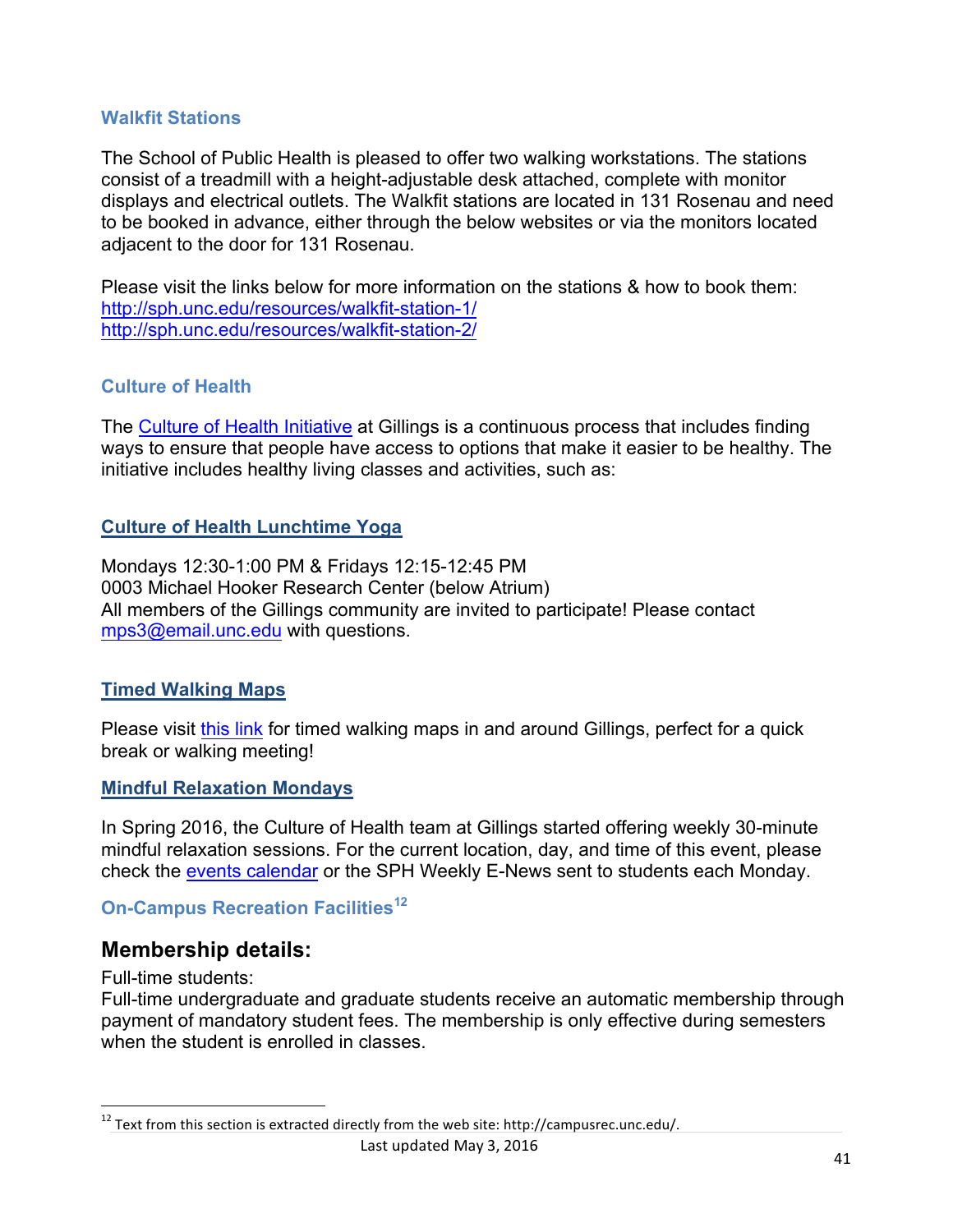Part-time students:

Undergraduate and graduate students who are not enrolled in classes full-time can purchase a membership. The fee is \$75 per semester.

Unenrolled students:

During the summer only, undergraduate and graduate students who are not enrolled in classes may purchase a membership. Unenrolled students must have been enrolled during the previous Spring semester to purchase the summer membership. The prices are as follows:

- \$40 for the entire summer
- \$20 per summer session

The Rams Head Recreation Center (Rec Center) is a state-of-the-art facility featuring:

- Three basketball courts (one with inset soccer goals and dasher boards for roller and floor hockey)
- Indoor track
- Indoor climbing wall
- Locker rooms
- Multipurpose room
- Cardiovascular and weight training equipment
- Student Recreation Center
- Group fitness classes

The Rec Center is located at the corner of South Road and Stadium Drive.

Fetzer Gym includes the following facility features:

- Two multipurpose gyms (Gym A and B) which are used for basketball, volleyball, badminton and team handball
- Gymnastics gym (Gym C)
- Indoor climbing wall (Gym C)
- Fencing/multipurpose room
- Wrestling/combatives room
- Six squash courts (American)
- 14 racquetball courts (four of which can be converted for wallyball)
- Sports medicine
- Student and faculty/staff locker rooms
- Basket room (locker and towel service and sport equipment check-out)

For more information about on-campus fitness facilities, visit: http://www.campusrec.unc.edu/.

Intramural sports and sports clubs are also good ways to stay healthy and make friends. For more information, visit: http://campusrec.unc.edu/intramural-sports or http://campusrec.unc.edu/sport-clubs.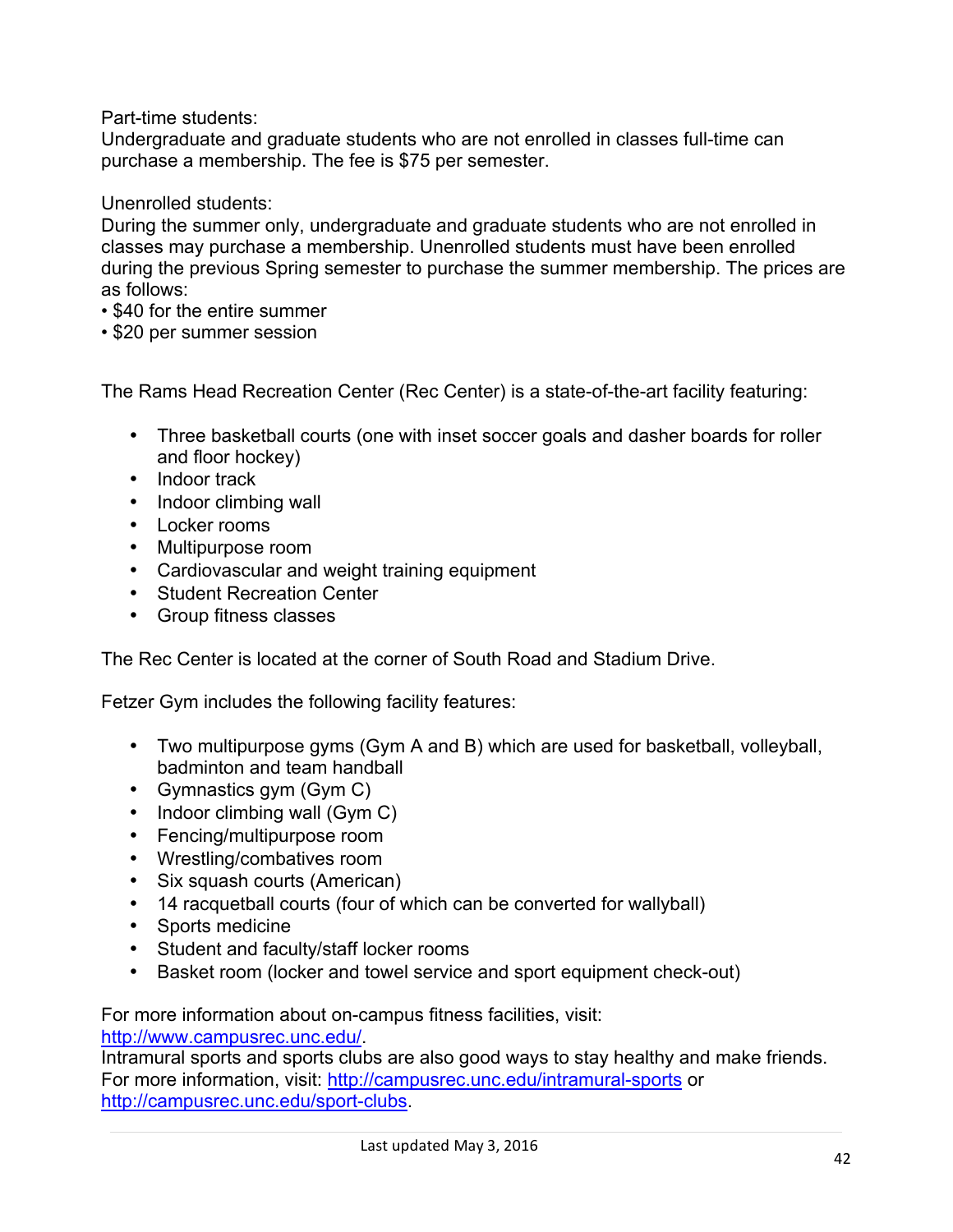## **Off-campus facilities**

While campus facilities may be the most affordable option for students, there are several other local fitness centers. Use the following contact list to get more information about facilities and pricing.

**YMCA** 980 Martin Luther King Jr Blvd Chapel Hill, NC 27514-2607 (919) 442-9622 www.chcymca.org

O2 Fitness – Carrboro 503 W. Main Street Carrboro, NC (919)-960-9910 http://www.o2fitnessclubs.com/

Ladies' Fitness & Wellness Center 1728 Fordham Blvd, #127 (Rams Plaza) Chapel Hill, NC 27514 (919) 929-7474 https://locu.com/places/womens-only-workout-chapel-hill-us/#menu

Curves for Women 630 Weaver Dairy Road, Suite 105 Chapel Hill, NC, 27514, US (919) 932-3202 http://www.chapelhillcurves.com/

Chapel Hill Aquatics/Swimming http://www.townofchapelhill.org/town-hall/departments-services/parks-recreation/aquatics

Balanced Movement Studio 304 W. Weaver St, Suite 103A Carrboro, NC 27510 (919) 942-0240 www.balanced-movement.com

Planet Fitness 201 S Estes Dr #2004 Chapel Hill, NC 27515 (919) 240-7118 www.planetfitness.com/gyms/chapel-hill-nc-993

## **SOCIAL AND CLASSROOM NORMS AND CUSTOMS**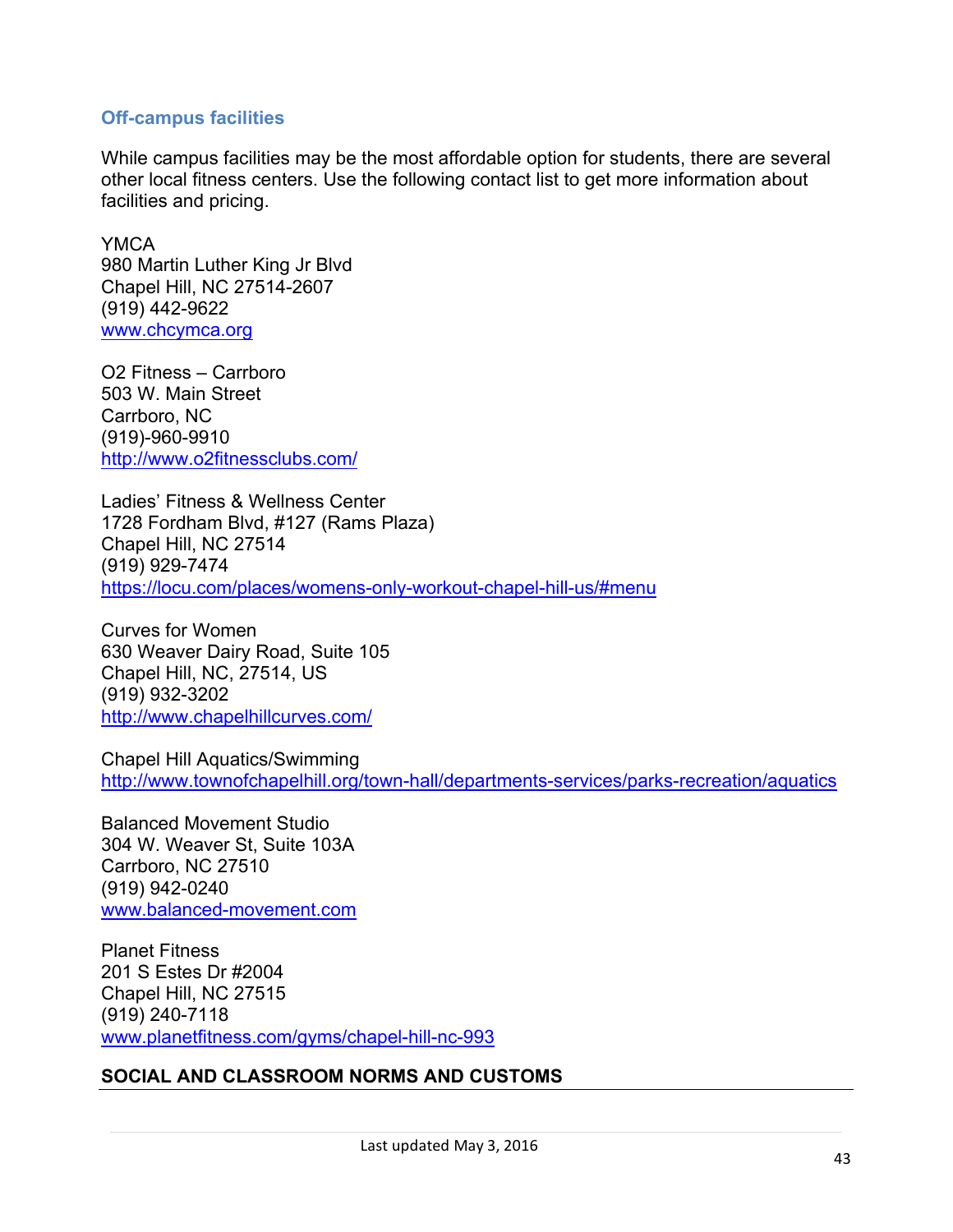## **Social Norms in the U.S.**

The website www.edupass.org/culture/ contains important information about social normal and expectations in the U.S. Topics covered include:

- Stereotypes
- Personal Space
- Forms of Address
- Demeanor
- Toilets
- Tipping
- Social Visits
- Business Visits
- Business Clothing
- Telephone Etiquette
- Dining
- Gift Giving
- Smoking
- Gestures
- Noises
- Numbers
- Calendar Dates
- Time and Temperature
- American Holidays
- Weights and Measures
- Electronic Equipment
- Religion
- International Visitors Council

## **Spouses and Children**

International students with children need to understand that small children cannot beleft alone, even for a short amount of time. Many UNC faculty members will allow students to bring small children to class with them occasionally, provided the children aren't disruptive. Check with your instructor in advance. To learn more about child-care services, talk with your student services manager, who can connect you with other students with children, or visithttp://ssw.unc.edu/admissions/prospective/childcare

## **ACADEMICS**

## **Customs in the Classroom**

It is important for international students to understand the American educationsystem and the roles that are expected of professors and students. International studentswho learn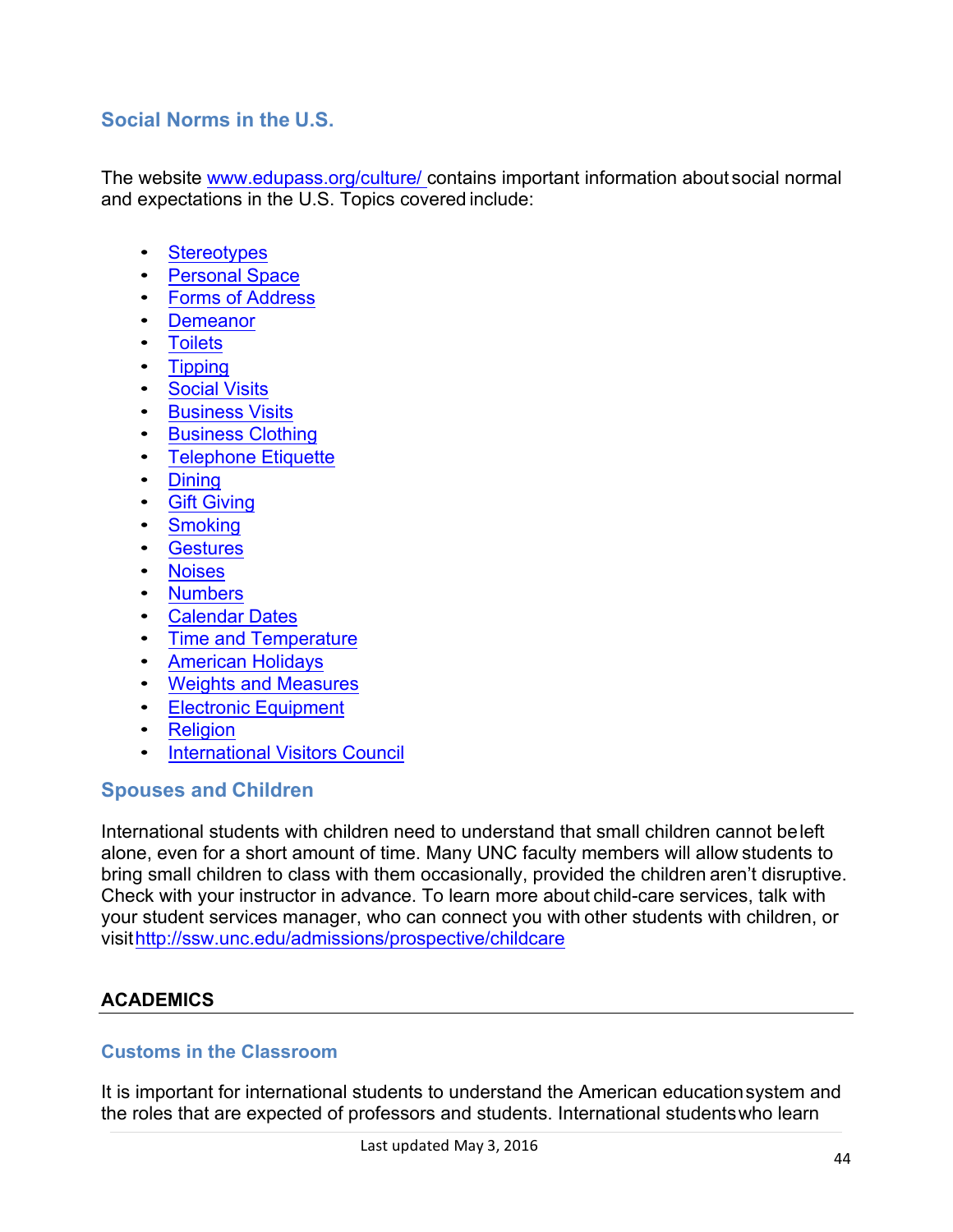what professors expect of them are better prepared to take advantage of educational opportunities available at UNC and to be successful.

Though informality might be misinterpreted as a sign of disrespect, most American students do not intend to communicate rudeness by their casual behavior. American students show their respect in different ways. For example, students show respectby having good attendance and by participating actively in classes. When students ask questions, they show the instructor they are interested in the class. International students should participate actively in discussions; since you may well have different perspectives from U.S. students, other students will benefit from your questions aswell. In addition, completing all assignments on time communicates responsibility and interest. Most American professors will interpret these behaviors as signs of respectand will respect their students in return.

If you have a question about class material, it is okay to ask the professor in classor wait to speak to the professor after class. (If you don't understand the professor's response, it's better to speak to him or her after class.) As a graduate student, questions and critical thinking are encouraged instead of simple regurgitation (memorizing and repeating the same back) of material. At UNC Gillings School of Global Public Health, it is common to refer to professors by their first names since professors also are viewed as colleagues.

## **Resources**

There are a number of resources available to students on campus. A synthesis of information is provided below.

## **SPH Career Services<sup>13</sup>**

Career Services offers key resources to help students and recent graduates develop and meet their career goals. Career Services are available to public health students and alumni through the Office of Student Affairs. Additional support is available to students and recent graduates through University Career Services to help with all career development needs. University Career Services is located on the second floor of Hanes Hall.

You can make an appointment for the following services:

- Career decision-making and assessments
- Resume/CV and cover letter critiques
- Interviewing
- Salary Negotiation

 

- Networking
- Job and internship search resources

<sup>&</sup>lt;sup>13</sup> Text from this section extracted directly from: <u>http://sph.unc.edu/students/career-services/</u>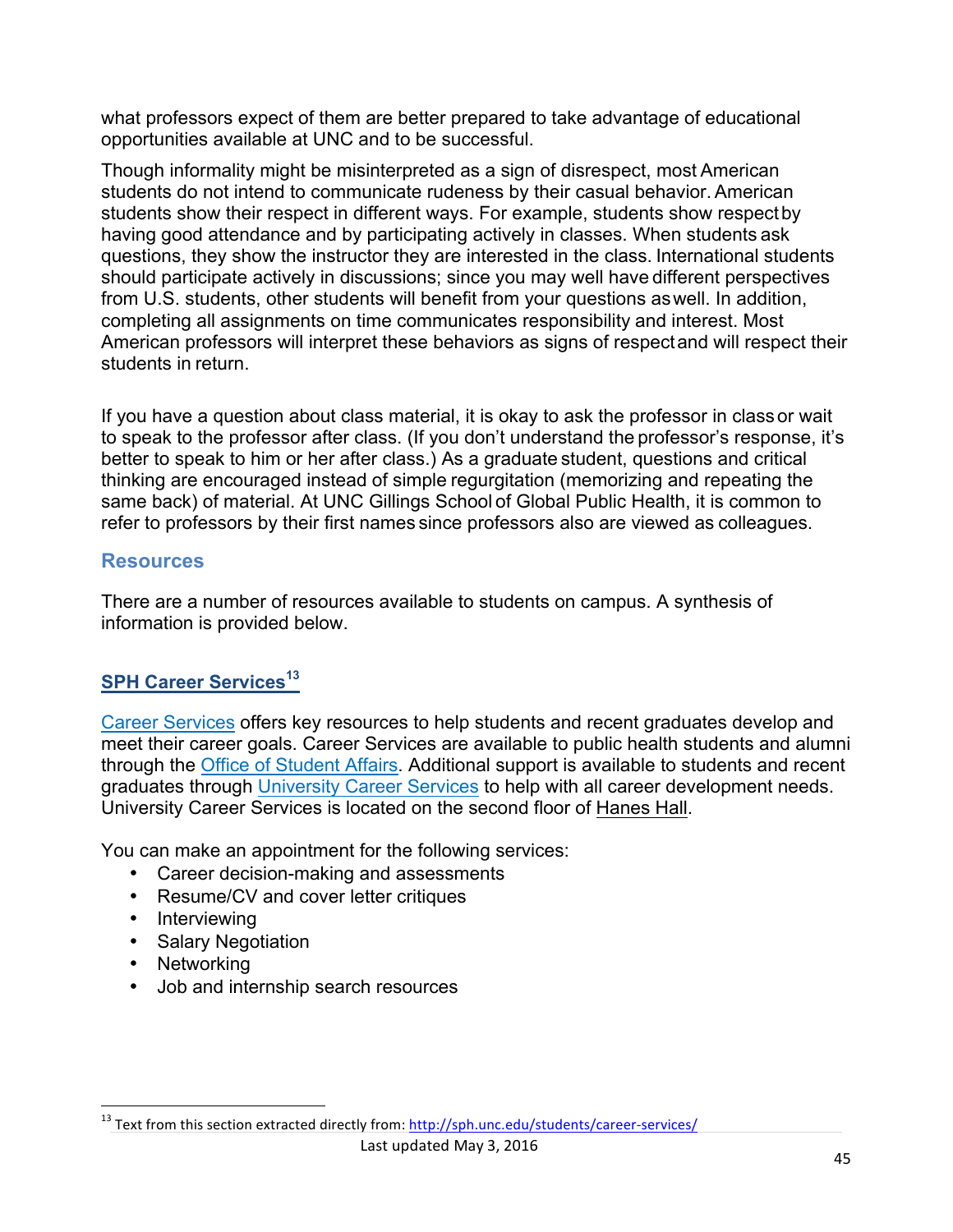## **Academic Enrichment Program**

Information about the Academic Enrichment Program (PDF) can be found by following this link and viewing the PDF. This program is specifically for helping students navigate entrylevel biostatistics and epidemiology courses at Gillings.

## **ESL Mini-Courses**

The Writing Center at UNC offers a variety of English as a Second Language (ESL) Mini-Courses. If you are a new student who speaks English as a second language, it is highly recommended you consider registering for the Writing Center's mini-courses. These courses are free, non-credit courses designed to give incoming ESL graduate students the level of language support necessary for written and oral scholarly communication.

**Academic Writing for Graduate Students:** This 8-week course will provide an overview of academic writing at the graduate level, then focus on critical tasks in graduate writing: summarizing and critiquing scholarly sources, writing a literature review, and using sources appropriately to avoid plagiarism. Emphasis will be placed on disciplinary vocabulary development and advanced grammar.

**Research Presentation Skills:** This 5-week course will help non-native English speaking scholars prepare a presentation of their research for a conference, a class, or other presentation occasion. The course will focus on the language of effective presentations, with tips for engaging the audience, for keeping their attention, for managing questions and discussion periods, and general pronunciation feedback.

## **US English Pronunciation**

This course will provide instruction on the phonetics of American English and will allow for ample practice time in pairs with English native speakers and in small groups. Lessons will focus on segmental units such as vowels and consonants as well as suprasegmental units including syllables, stress, and pitch.

Priority registration is reserved for new incoming graduate students. Continuing students are encouraged to register and will be enrolled in the courses as space is available. Course dates and registration information can be found here: writingcenter.unc.edu/esl/instruction/esl-mini-courses/

**Contact** Dr. Gigi Taylor, vgtaylor@unc.edu, with any questions.

## **Research Ethics**

## http://registrar.unc.edu/

Taking a class in research ethics is an important addition to your studies. GRAD 721 is a collaborative course offered by The Graduate School and the Philosophy department. This course is cross-disciplinary and will focus on the ethical issues related to academic research, including topics such as plagiarism, data fabrication, human subjects,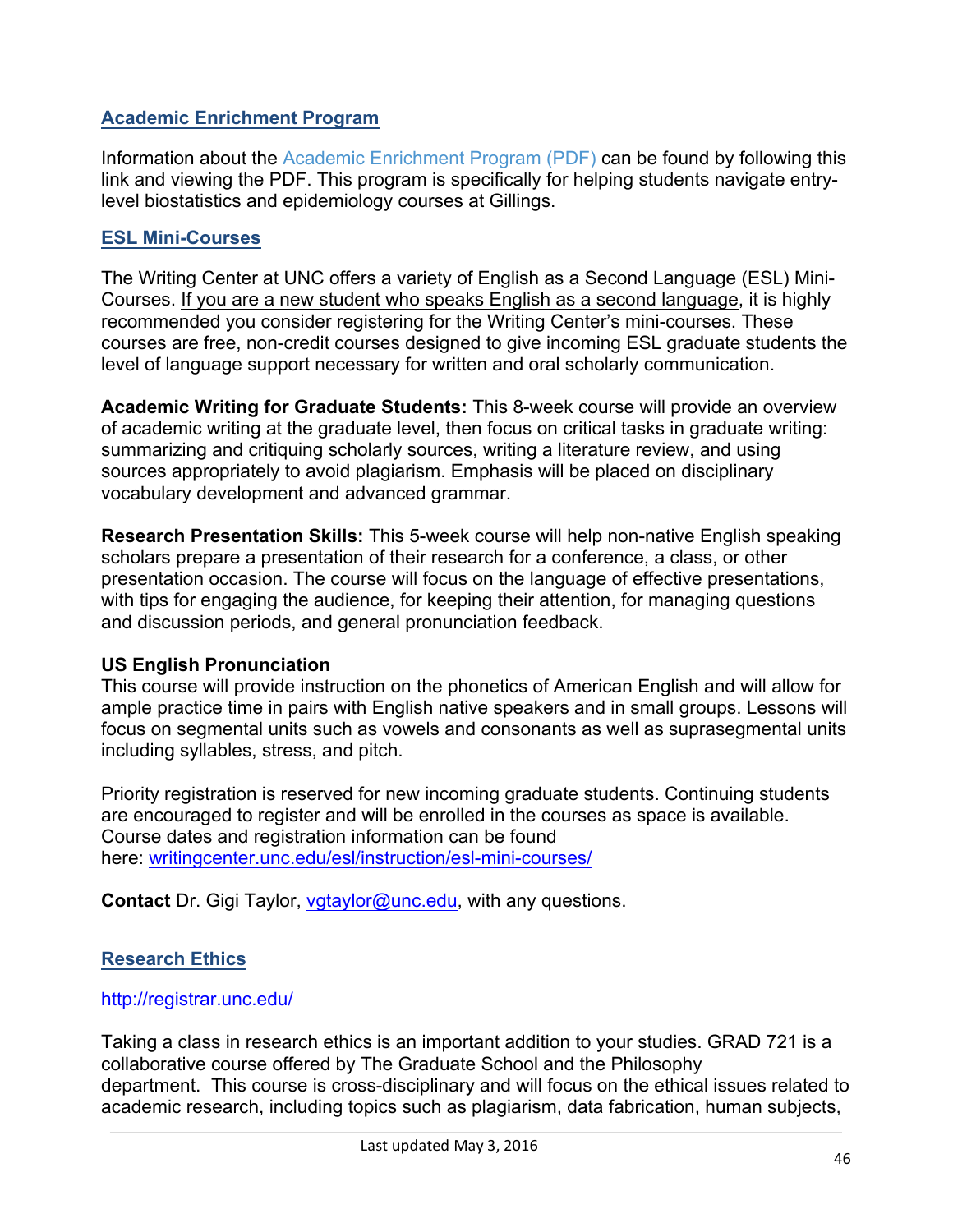informed consent, testing on animals, intellectual property, and social responsibility. The aim of the course is to provide the necessary tools for students to think critically about these and other ethical issues that may be encountered during the course of an academic career. The course is offered at the beginning of the autumn term. Registration is through the Office of the University Registrar.

## **Health Sciences Library**

#### http://www.hsl.unc.edu/

The librarians at the HSL welcome the opportunity to support the research and information needs of all students. Librarians are happy to meet with you for individual research consults for in-depth assistance for course papers, master's papers, and dissertations, to find data sets, statistics, or to learn computer applications like Photoshop or GIS. The Global Public Health Librarian holds Librarian Office Hours in the Hooker Atrium every Thursday from 12-1pm. Please stop by with questions or to introduce yourself.

The library offers classes on citation management, database searching and more. The library has study rooms, which you can reserve on the webpage above. You can also get access to virtually any book or article ever published through InterLibrary Loan for free. Call, text, chat online at http://asklib.hsl.unc.edu/. No question is too small. We are here to help!

#### **Other resources**

Tutorials on how to use Sakai

#### http://sakaitutorials.unc.edu/?How\_to\_...||Students

Sakai is a web-based collaborative work space that is used to provide information to students and classmates regarding class syllabi and schedules. It also contains areas for forums, posting materials, group messaging, etc.

SPH Student Resources http://sph.unc.edu/students/student-resources/

Office of Student Affairs http://sph.unc.edu/students/office-of-student-affairs/

The Dean's Blog http://mondaymorning.web.unc.edu/

The University's Dean of Students https://deanofstudents.unc.edu/

The Graduate School http://gradschool.unc.edu/

Diversity Programs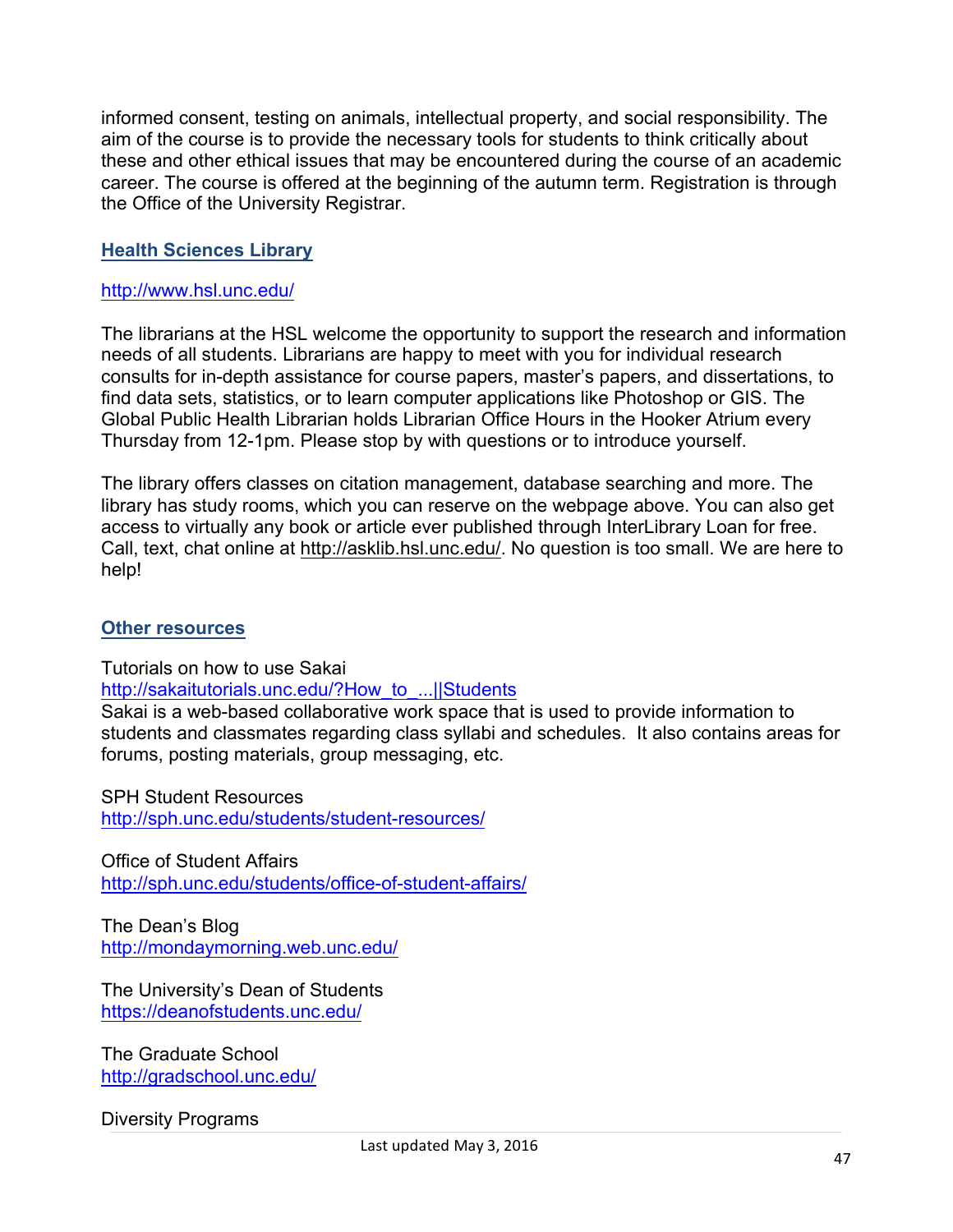http://sph.unc.edu/resource-pages/diversity/ http://diversity.unc.edu/

Graduate Certificate Programs http://sph.unc.edu/gps/?rasp\_st\_level\_tax%5B%5D=certificate

Gillings School News and Events http://sph.unc.edu/comm/sph-news/

The Learning Center http://learningcenter.unc.edu/

Odom Institute for Research in Social Science http://www.odum.unc.edu/odum/home2.jsp

UNC Office of Scholarships and Student Aid http://studentaid.unc.edu/

University Career Services http://careers.unc.edu/

Campus Health Services http://campushealth.unc.edu/ Please refer to the section on Healthcare in the "Basics" section above.

Students should also become familiar with the GIllings School of Global Public Health Web site (http://www.sph.unc.edu/ ). The web site provides an overview of departmental resources and research opportunities, contact information for faculty, student services and business managers, career services and employment links, an alumni directory, the School's Gillings Global Gateway™ (including a section for international students), among other resources.

## **E-Newsletters**

## **Gillings School of Global Public Health Weekly E-News**

Gillings students are automatically subscribed to receive this newsletter every Monday. It includes information on SPH events, deadlines, recent news, and funding resources.

## **SPH-OSA Weekly**

The Office of Student Affairs also sends out a weekly e-newsletter on Mondays to which students are automatically subscribed. This newsletter includes announcements, funding opportunities, and job opportunities.

## **This Week in Global Health**

The Gillings Global Gateway publishes this e-newsletter that is sent out every Monday morning. It includes information about global health events on campus, locally, and globally, as well as job openings, funding, and internship opportunities. As a student at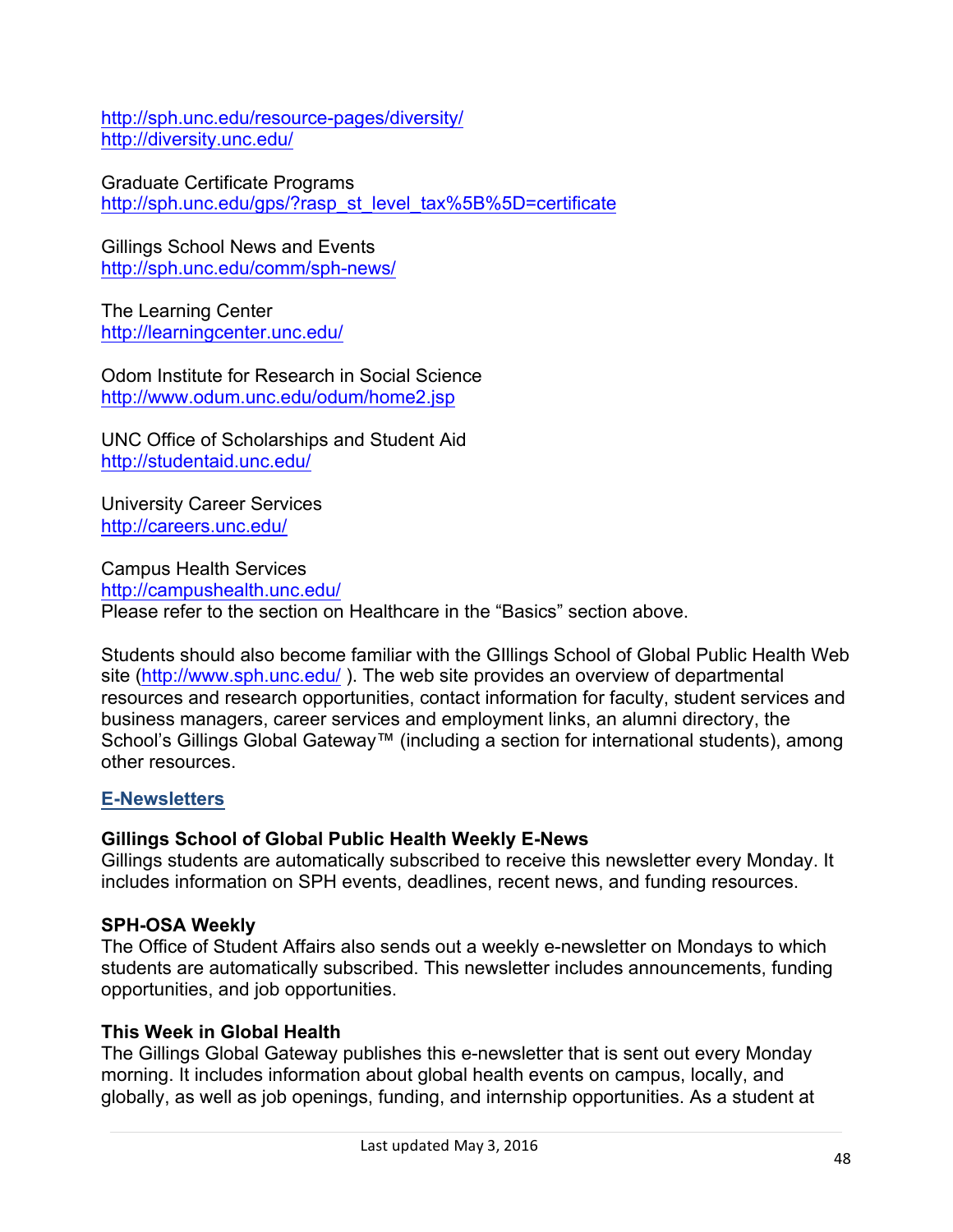Gillings, you will not be automatically subscribed to this newsletter. **To subscribe, please click here.** 

## **Textbooks**

- 1. The Bookshop 400 W. Franklin St., Chapel Hill (919) 942-5178
- 2. Nice Price Books (Books, records, tapes, magazines, CDs, videos)

811 Broad St.(Durham) (919) 416-1066 3106 Hillsborough St. (Raleigh) (919) 829-0230

3. Internationalist Books and Community Center 405 W. Franklin St. (Chapel Hill) (919) 942- 1740

## *Don't forget you can find the Booklist for your courses online before the semester even begins!*

- *Go to https://connectcarolina.unc.edu/ and sign in using your onyen.*
- *Click on the link "More Student Links" under Useful Links, and scroll down to "Buy Books from UNC Student Stores".*
- *Enter onyen and password for list of books needed and for access to Student Stores.*

*Remember you can also buy books cheaply online:*

- www.book.ly (Compares prices for books on different sites. Good for buying and renting)
- Half.com
- Amazon.com
- Booksprice.com
- Bigwords.com

# **Diversity**

To view the SPH's Diversity Statement, click here.

## **Safezone Training<sup>14</sup>**

 

The LGBTQ Center sponsors a specialized Safe Zone training specifically geared towards graduate and professional students, instructors, postdocs, and faculty. Completion of this training will equip you with many of the concrete skills and resources you'll need to be an ally to students and colleagues of all sexual orientations, gender identities, and gender expressions. Please visit this link for more information on how to register.

 $^{14}$  Some text from this section was taken directly from: https://lgbtq.unc.edu/programs-services/safe-zone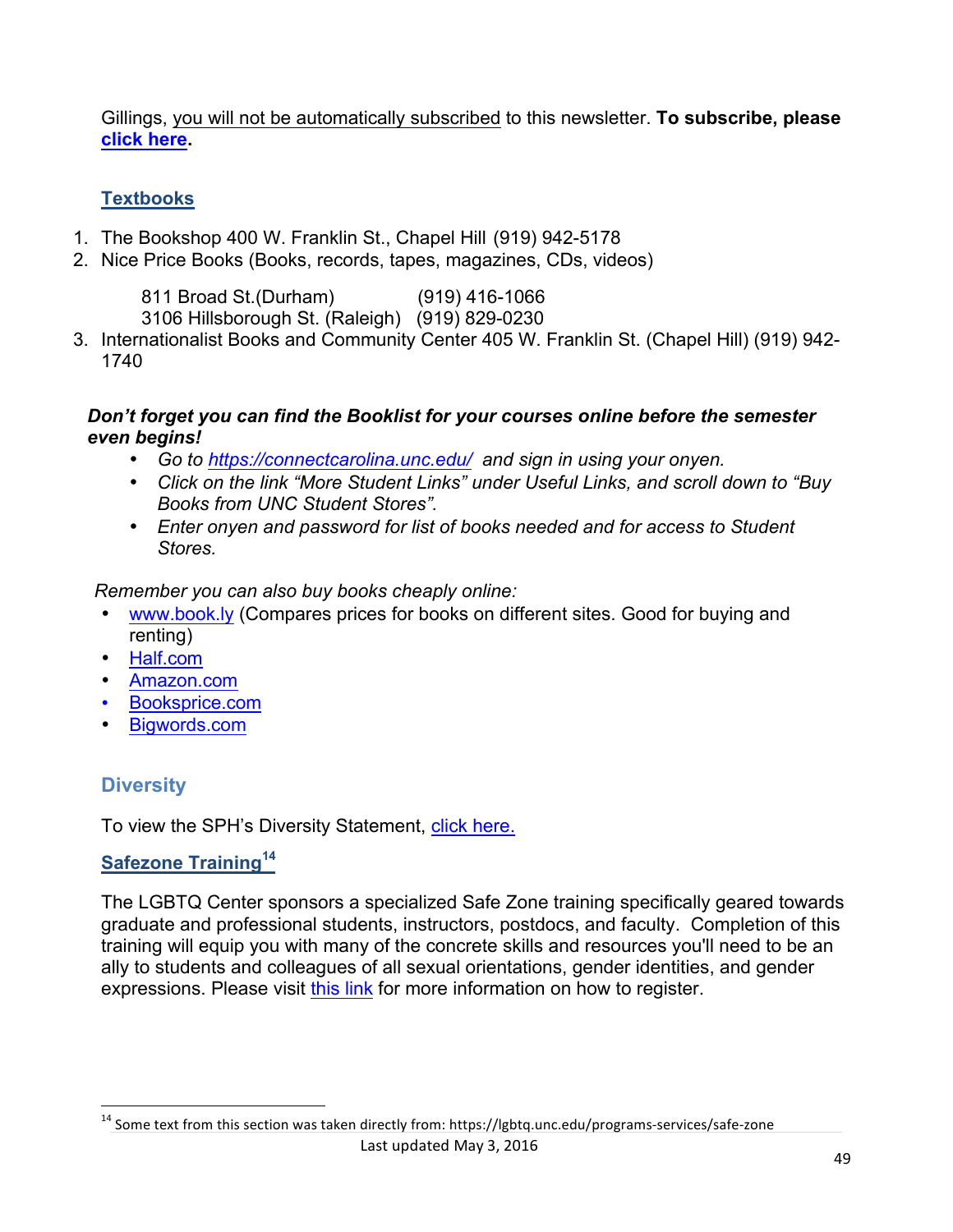## **Gender Neutral Restrooms**

There is a gender-neutral restroom located near 246 Rosenau, near where Rosenau connects to McGavran-Greenberg.

## **Meditation Room**

There will be a room open for students to meditate or pray in the FedEx building. More information to come.

## **Mother's (Lactation) Room**

Gillings School of Global Public Health has designated 227A Rosenau Hall as a safe and private space for breastfeeding mothers. The room requires that you agree to follow two rules pertaining to cleanliness and privacy. To find out more information and request access to the room, please click here.

## **Policies**

For information on course exemptions, SPH core courses, course registration, courserelated forms and procedures, and school-wide forms and policies, please visit: http://sph.unc.edu/students/academic-policies-and-support/

## **Plagiarism**

Plagiarism in academia is a serious issue. The following are some student resources on plagiarism from the UNC Information Technology Web page:

**UNC-Chapel Hill Writing Center** http://writingcenter.unc.edu/

The UNC-Chapel Hill Writing Center offers online and on-campus help for students at any point in the writing process. They also offer handouts and links to other writing resources.

**Writing Center Plagiarism Handout** http://writingcenter.unc.edu/handouts/plagiarism/

This handout, provided by the UNC-Chapel Hill Writing Center, covers a variety of topics including paraphrasing, determining if something is common knowledge, and other methods of avoiding plagiarism.

**UNC-Chapel Hill University Libraries** http://www2.lib.unc.edu/instruct/plagiarism/

UNC-Chapel Hill University Libraries offers a tutorial on avoiding plagiarism and the correct way to cite works using both MLA and APA formats. Students can take a quiz at the end of the tutorial to assess their understanding of the material.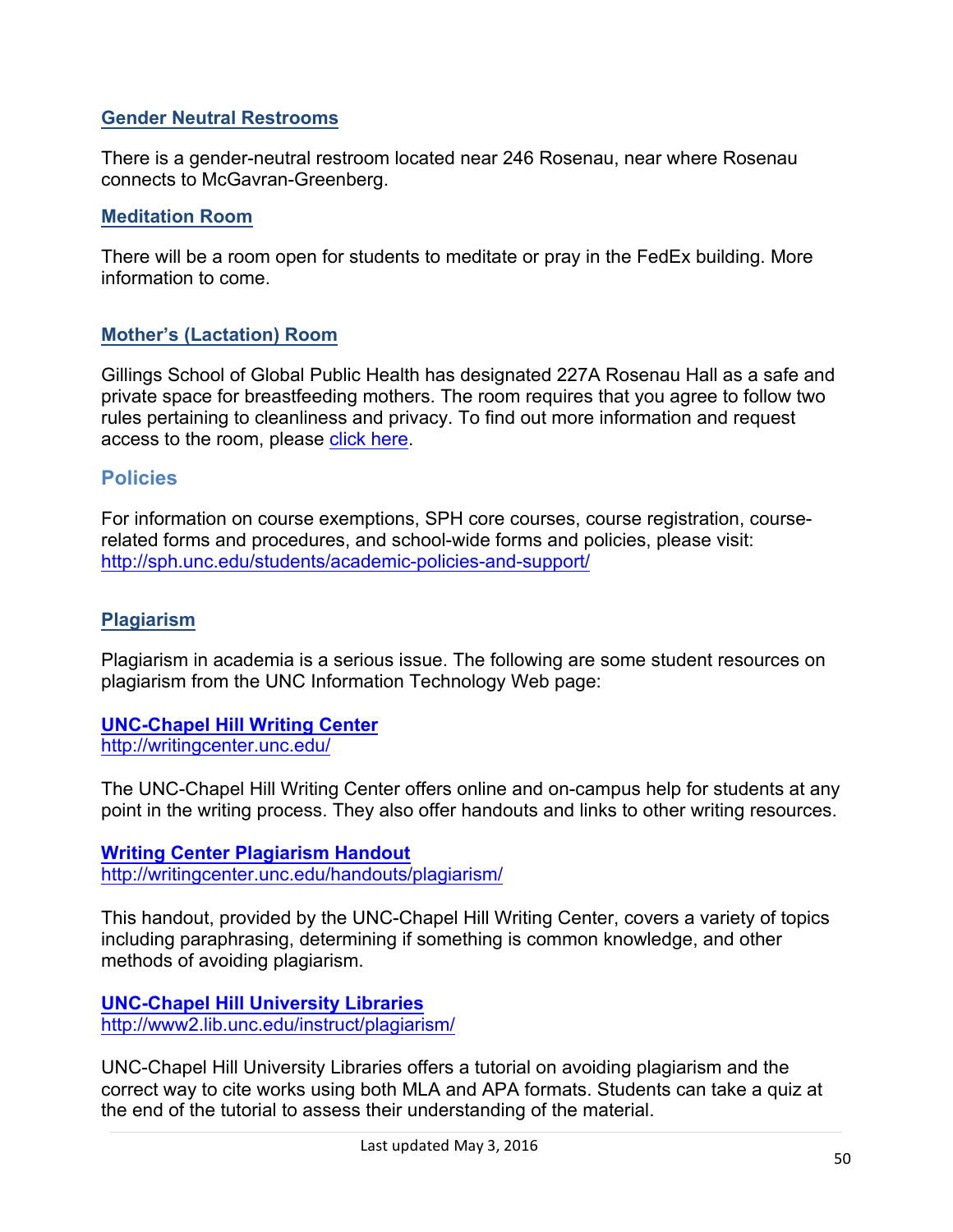## **UNC-Chapel Hill Honor Court** https://studentconduct.unc.edu/

UNC-Chapel Hill's Honor Court lists the responsibilities and rights of students. The chronology of a case and appellate procedures are also outlined on the student information site.

## **NCSU Libraries** http://www.lib.ncsu.edu/

N.C. State University Libraries Plagiarism Tutorial is designed to help students navigate the often-confusing rules, regulations and law regarding plagiarism in academic situations.

## **AROUND CAMPUS**

## **Tips for successful students**

## **Shifting interpersonal tasks<sup>15</sup>**

 

The developmental task of shifting your self-image and self-presentation from student to junior colleague is as important as the intellectual knowledge and the academic skills that you will gain during graduate school.

As an undergraduate, your essential interpersonal task was to please your teacher. As a graduate student, your task is more complex — you must prepare and judge your work with less outside guidance, while simultaneously pleasing a greater audience. Your goals are to:

- Develop the ability to work independently.
- Prepare your work for the general academic community in your area of specialty, rather than for a single judge.

A key aspect of succeeding in graduate school is to focus on the process as well as the content of your work. Skills required in doctoral programs are an excellent preparation for the skills needed by a junior professor. Step back from the material you are trying to learn. Think instead about the self-discipline you are trying to develop. Step back from an undergraduate wish to be taken care of and win the approval of your professors. Think instead about relating to your professors as a promising junior colleague. The more you focus on process, the more you will gain from your years as a graduate student, whether or not you eventually chose to remain in academia.

<sup>&</sup>lt;sup>15</sup> Text from this section is extracted directly from Mary McKinny's web site: http://www.successfulacademic.com/.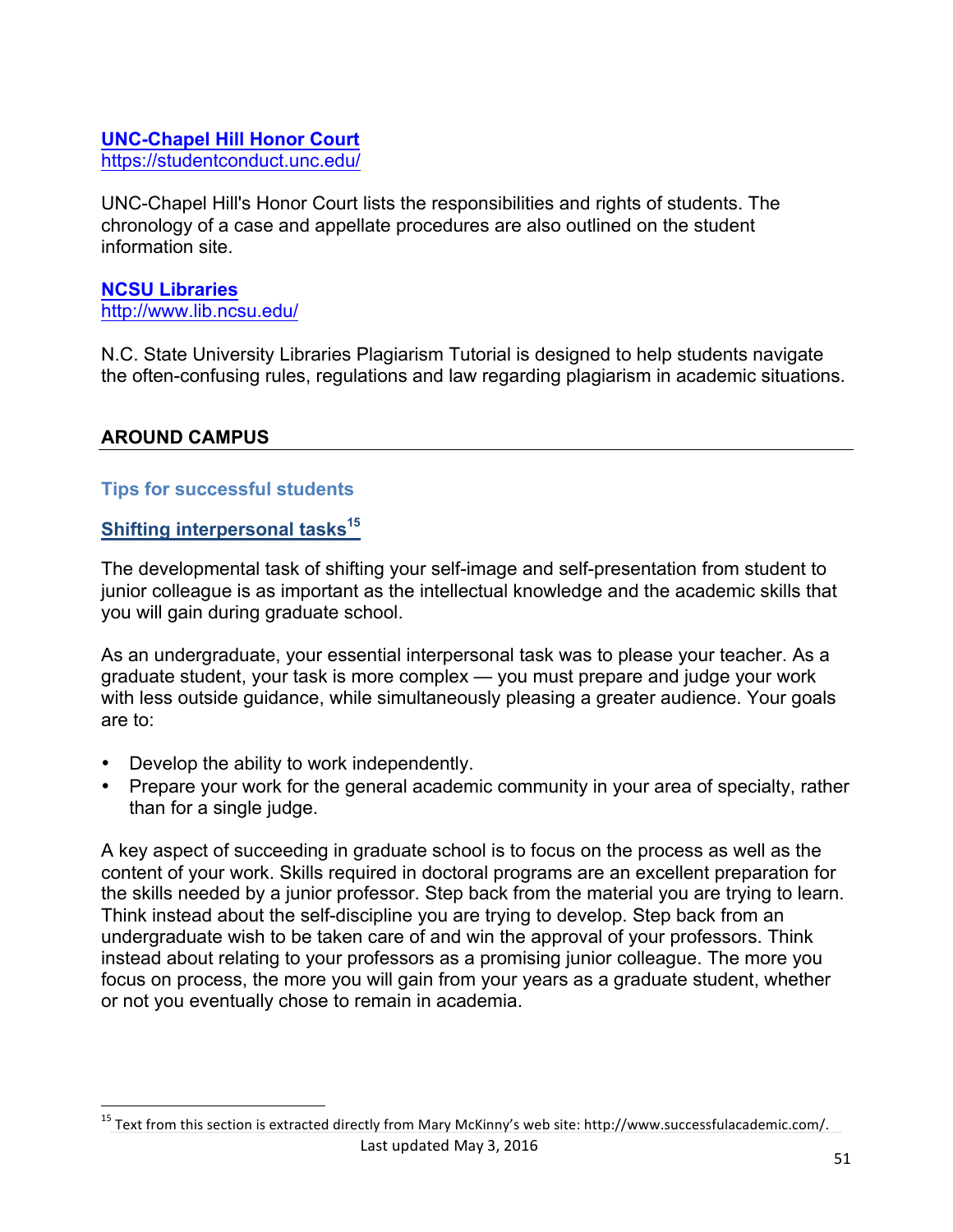## **Working with Groups**

During graduate school, you will be required from time to time to work on class assignments in groups. This is good experience for future employment and an opportunity to build relationships with fellow students. Following are some useful tips for working successfully in groups and making the most of your team experience:

- 1. **Make sure group work is appropriate.** Before beginning a project, check with the instructor and/or review the assignment to be sure that group work is allowed and understand the boundaries of what level of collaboration is appropriate.
- 2. **Develop common expectations**. At the beginning of a team project, communicate with other team members to set common expectations. Find out when others are most available to work and to meet, what skills they bring, what their interests are in the work, and what their preferences are for communication (e.g., meet in person or communicate via email).
- 3. **Be punctual to team meetings**. It can be difficult to find a time when all students can meet, so when a meeting has been set, be sure to be punctual and to show up with all the necessary materials to work with the team. Be as flexible as possible when determining possible meeting times.
- 4. **Be accountable for the work you are assigned** when dividing up the work load, be sure that you will have the time to do all the work that you are assigned, or bring up your concerns or adjust the deadline so that all team members have the same expectation regarding what will be done and when. Whatever work you agree to do for the team, be sure to accomplish it within the deadline or let students know as soon as possible if any unexpected issues arise. Communication is essential.
- 5. **Be respectful of other's opinions**  take the time to listen carefully to other group members' thoughts and ideas, and ask questions to ensure that you understand what is said. Show support for others' contributions and try to build your ideas on what is said. If you disagree, try to find a common ground or interest that can be satisfied, or work toward a compromise.
- 6. **Balance control with contribution** it can be tempting to want to dominate the discussion or influence the direction of the group in the way you feel is best, or take on more of the work to make sure it is done "right." However, this can be counterproductive for team development and can lead to other members being less involved and you feeling overburdened or not supported. Try to balance the desire to control the outcome of the project with the recognition that all team members need to contribute equally to the project, and that developing productive team skills is as important as (or more important than) getting the highest grade.

## **Managing Stress**

Managing and relieving stress is an important part of succeeding in graduate school and is necessary for your health. Campus Health Services offers a wealth of information on recognizing stress and finding ways to cope

(http://campushealth.unc.edu/index.php?option=com\_content&task=view&id=670&Itemid= 167).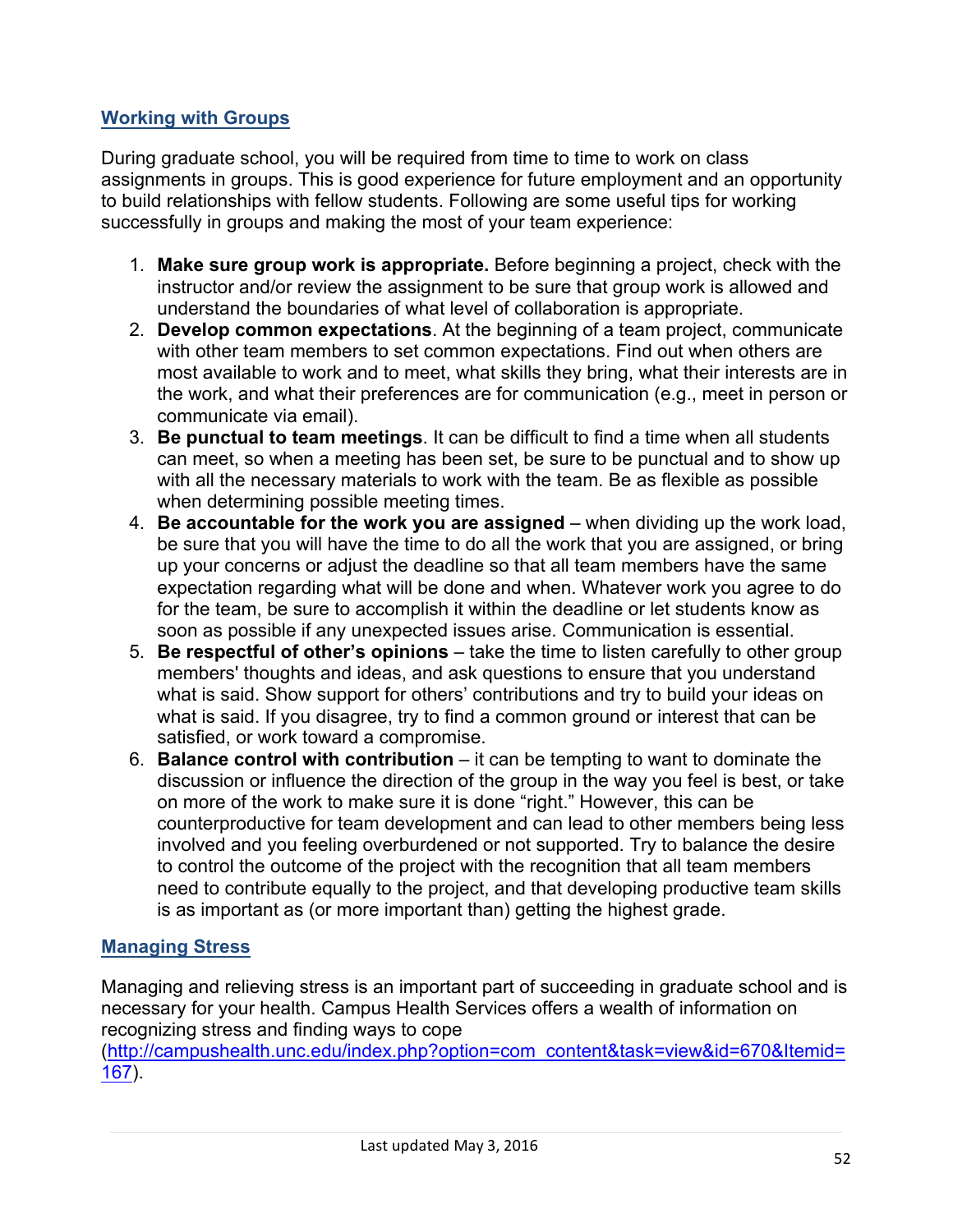## **Connecting with Other Students**

Forming a student study group is an excellent way to build friendships while getting and sharing help on coursework. The earlier that you seek out a study group, the better. Some tips for forming study groups include:

- **Seek diversity.** Each student will have a different perspective and mastery of the coursework, depending on their background. Look for students who come from different backgrounds and who can complement your skill set and knowledge base.
- **Be flexible** the more flexible your schedule, the easier it will be to find a common time to meet with other students. If you have a heavy course or work load, it may be more difficult finding time to meet during the day. In this case, try to find students with similar schedules or those who are willing to meet in the evenings or on weekends.
- **Be persistent** even if you cannot attend every study session, ask your study group members to keep you on the list and let them know that you hope to participate in the future.

For more ideas on how to connect with other students, visit the "Social Resources" section and the "Beyond Campus" section.

## **Finding Mentors and Advisers**

Having a relationship with a mentor or adviser can help you to "learn the ropes" of graduate school, get assistance with coursework, and to better decide on and prepare for future classes and work. All students will have an assigned adviser in their area of interest, and students are encouraged to meet periodically to evaluate their progress and discuss concerns. In addition, students may build relationships with other faculty and staff members -- and employers – to gain valuable insights and guidance. It is generally expected that the student is responsible for taking steps to reach out to mentors and advisers and schedule meeting times.

The Gillings Global Alumni Mentors program is one way in which our public health alumni and friends volunteer to mentor current students and help build the next generation of global health leaders. *This program is only offered to current Gillings students.* See http://sph.unc.edu/global-health/global-alumni-mentors/ to find a list of the current mentors.

In addition to meetings with advisers, students can get useful input from other students, especially those one or two years ahead in the program. Students should try to build relationships with others in their concentration area, through journal clubs or other meetings, and get other students' perspectives on courses, instructors and workloads.

## **Student Organizations**

For more information on UNC-affiliated clubs and organizations, visit the following web sites: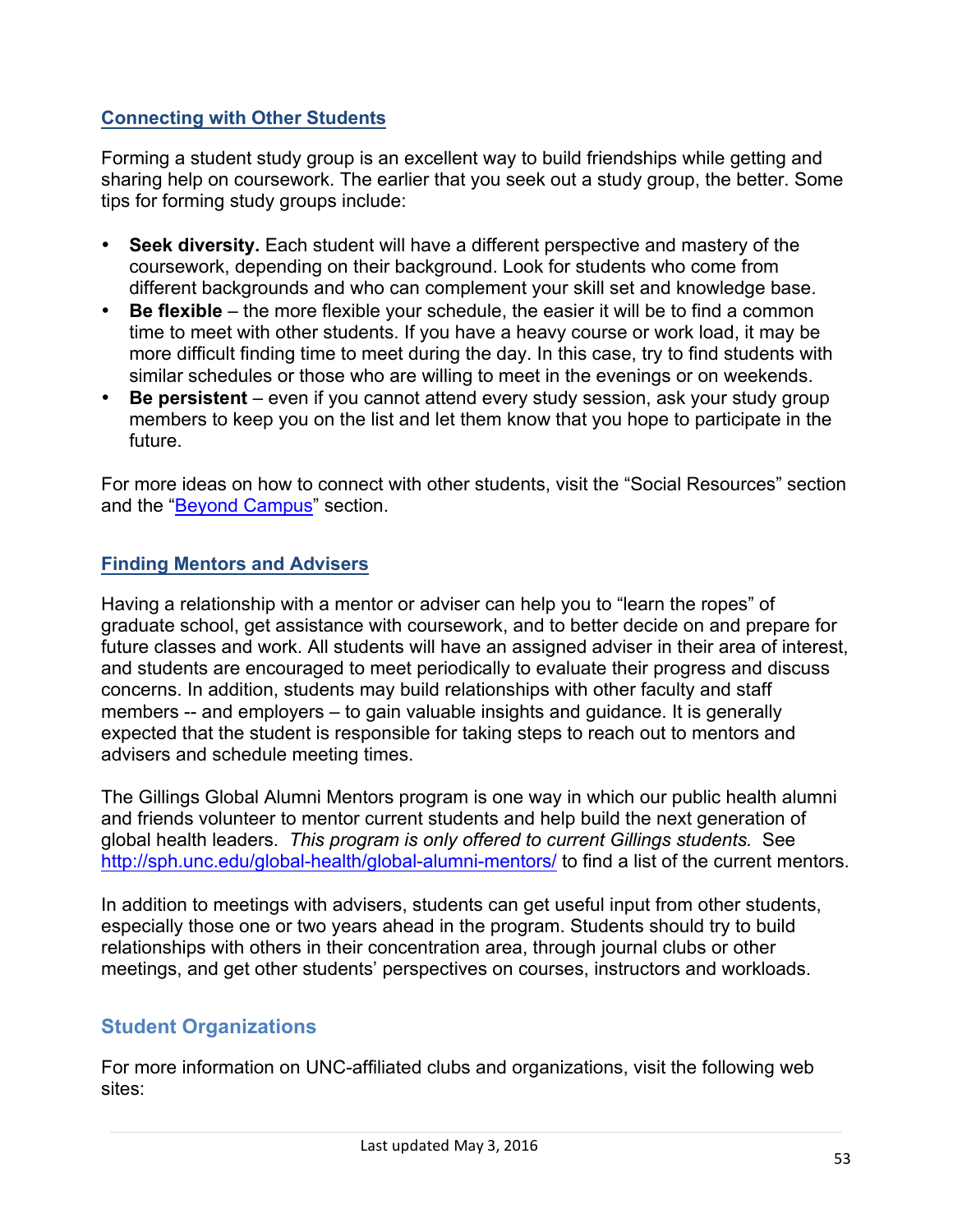- Undergraduate Student Organizations: http://global.unc.edu/index.php?option=com\_content&view=article&id=16&Itemid=28
- Gillings School of Global Public Health student organizations: http://sph.unc.edu/student\_pages/get-involved/
- First Generation Graduate Student Initiative: https://www.facebook.com/firstgengrads/info/?tab=page\_info
- International Friendship Program: http://oisss.unc.edu/get\_involved/friendship.html
- Conversation Partners: http://internationalfriends.org/conversation-partners/
- Undergraduate Student Organizations: http://global.unc.edu/index.php?option=com\_content&view=article&id=16&Itemid=28
- Graduate Student International Organizations: http://global.unc.edu/index.php?option=com\_content&view=article&id=8&Itemid=13
- International Coffee Hour: http://cgi.unc.edu/programs/international-coffee-hour

# **Friendship and Dating Culture**

Many international students are already in a relationship or are quite familiar with U.S. dating customs, but for others, the differences between customs in the U.S. and their home country can be confusing and somewhat daunting. The section below offers some perspectives that may help with navigating the world of cross-culturalfriendships and dating and avoiding misunderstandings.

- Friendships between members of the opposite sex are common in the U.S., as are same-sex friendships.
- Such friendships are a good way to learn about other people and their interests and to avoid being lonely. Many Americans will be curious about your experiences and may ask questions to get to know you in a friendly way.**This does not necessarily mean that they are interested in dating you.**  Miscommunications have arisen as a result of friendliness being misinterpreted as romantic interest.
- Keep an open mind and remember that (most) people are well intentioned-this will help you to avoid feeling hurt or angered quickly.
	- $\circ$  For example, if you (as an international student) are trying to show interest in becoming friends with or dating an American student but he/she does not respond in an encouraging way, remember that he/she may notbe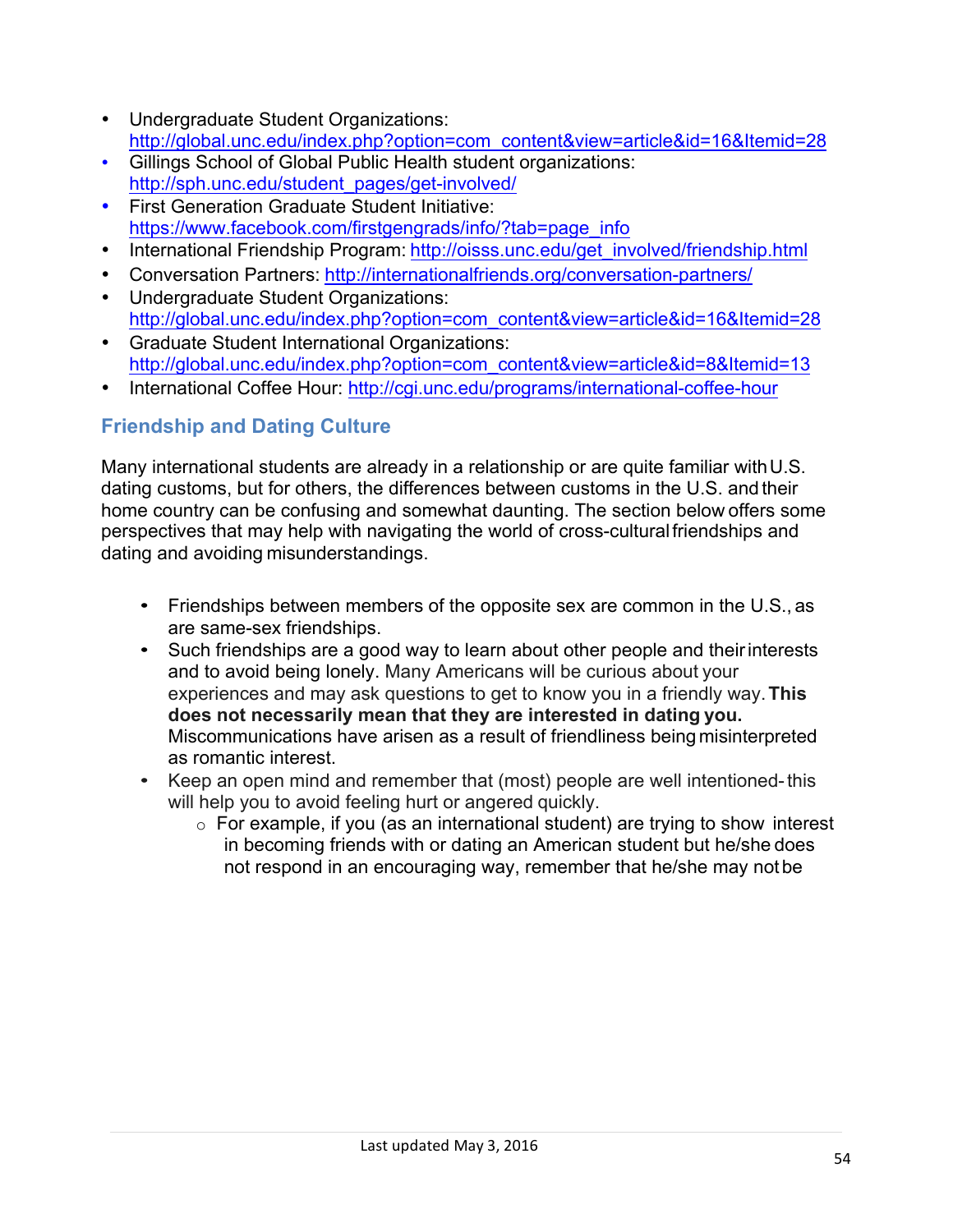reading your clues as signaling interest, but rather as a friendlyclassmate. Instead of feeling like this person is brushing you off or disinterested, push yourself to approach the person and ask if he/she would be interested in sitting down for some coffee after class some time to talk about school and American culture. By getting this person to sit down and focus their attention on you, you will begin to get a better sense of who they are andif they are interested in spending more time with you. While being open and talkative may feel uncomfortable at first (especially with someone of another gender), it will bring you more friendships and deeper relationships.

- Dating is a process during which people engage socially with someone they find interesting or attractive. Two people may go on a date alone – for instance, to a movie, concert, or meal – or they may travel together to a group activity such as a party or concert.
- A date is an opportunity to get to know someone better and have a good time without the obligation of any sort of future commitment.
- In the U.S., taking time to get to know and love someone occurs before marriage, whereas in many places that happens after marriage.
- When a person accepts your offer to go out on a date, it is not an agreement to be your exclusive partner or to have a sexual relationship with you. If aperson politely declines your offer, it is alright to ask again on another occasion. If the person declines your second offer, it is usually best to move on.
- It is common in the U.S. that first or second dates happen with other friends in a group setting, and sometimes a person may be dating more than one person initially.
- Keep communications open about what you want from the relationship, andlisten to what your date wants.
- Heterosexual, Lesbian, Gay, Bisexual and polyamorous relationships are a part of U.S. culture, so you may encounter people with sexual orientations different than your own. Acceptance of non-heterosexual relationships variesdepending on the establishment or area, so do make sure to stay informed about the culture of the places you frequent.
- Public displays of affection vary greatly between couples, but it is notuncommon for people in relationships in the U.S. to display their affection publicly by kissing or touching, if both of them are comfortable with this. Depending on the location and/or genders of the parties involved, this may be more or less accepted.
- Friends and family members in the U.S. may hug or kiss on the cheek when they meet. This is considered an acceptable part of a warm relationship and does not necessarily indicate a sexual relationship or interest.
- Some students use online dating services. Although meeting online can result in workable relationships, take steps to make sure such meetings are safe. Communicate first by email and phone, without revealing too much aboutwhere you live or work or what your daily habits are. Schedule the first meeting at a public place and don't bring the date to your home until you develop a sense of trust.
	- It is illegal in North Carolina to have sex with a young person under the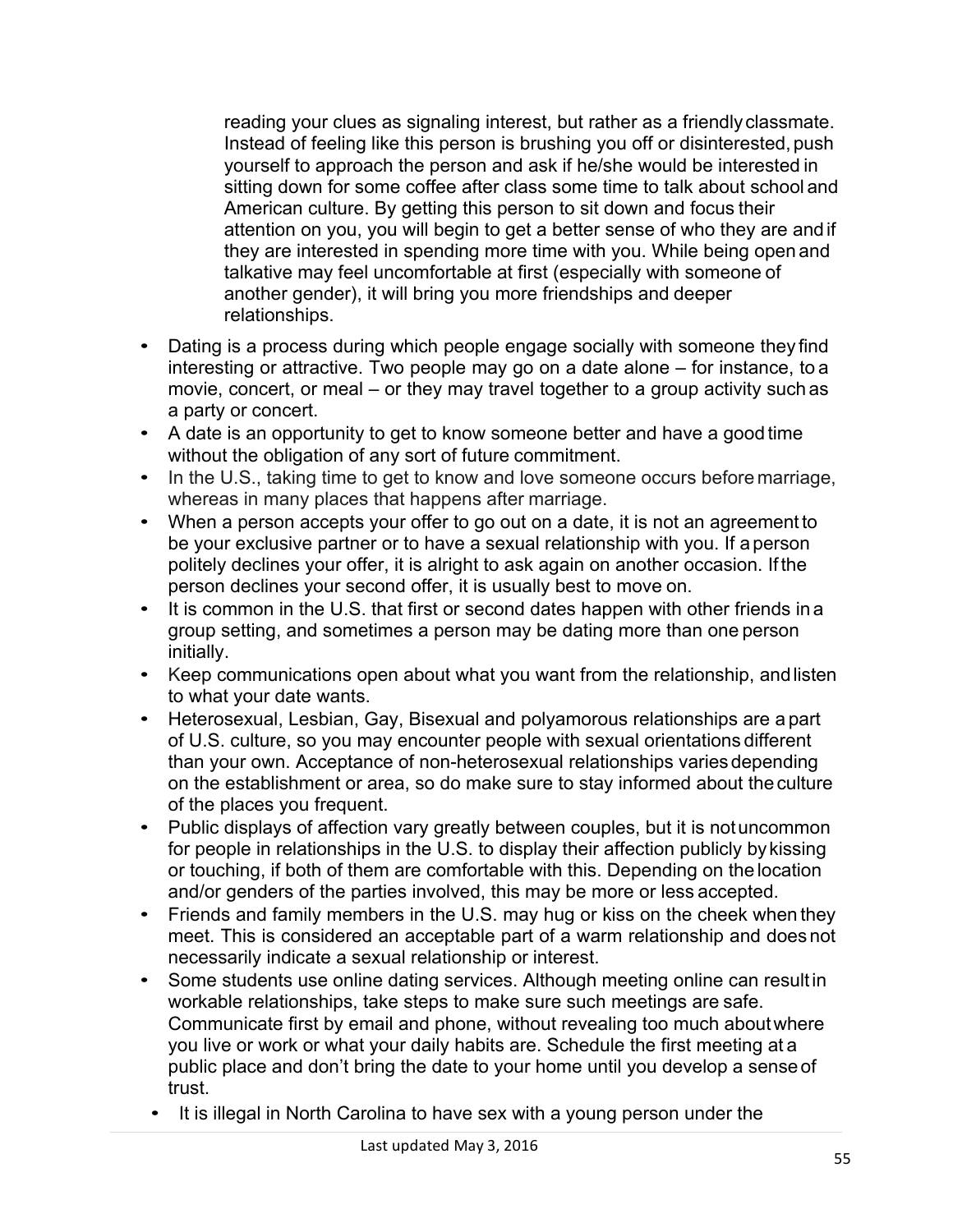ageof 16.

• There are several useful UNC trainings that you can attend, including One Act, Safe Zone, or Haven.

# **Safety Issues**

The Chapel Hill Police have developed this useful set of personal safety tips, including important emergency phone numbers. Please take a few minutes to read these tips: http://www.dps.unc.edu/Police/crimeprevention/securitytips/personalsafetytips.cfm

UNC also has some tips for campus residential security.

http://www.dps.unc.edu/Police/crimeprevention/securitytips/residentialsafetytips.cfm. For students living on campus, the SAFE Escort service provides escorts (for solo students only) on the main campus during the semester from 7pm to 1 am, Sunday through Thursday. Call 962-SAFE (962-7233) to arrange for an escort to meet you at your campus building or stop by the SAFE Escort desk in Davis Library.

You should also be aware of important definitions, policies and laws regarding sexual harassment and assault:

- **Sexual harassment** is defined as: bullying or coercion of a sexual nature, or the unwelcome or inappropriate promise of rewards in exchange for sexual favors.
- **Sexual assault** is any involuntary sexual act in which a person is threatened, coerced, or forced to engage against their will, or any sexual touching of a person who has not consented.
- Sexual harassment and assault are serious charges. When your date says no to sex, you must assume they are *not interested* in pursuing sexual activity. Many such misunderstandings occur when judgment becomes clouded after drinking too much alcohol.

Please review important UNC policies about sexual conduct:

- The Policy on Prohibited Harassment, including Sexual Misconduct and Discrimination: http://sexualassaultanddiscriminationpolicy.unc.edu/
- The Preventing Sexual Harassment training module offered by the Equal Opportunity Office:

http://training.newmedialearning.com/psh/uncchapelhill/index.htm.

• The Improper Relationships between Students and Employees policy: http://hr.unc.edu/policies-procedures-systems/spa-employee-policies/employeerelations/improper-relationships-between-students-and-employees/.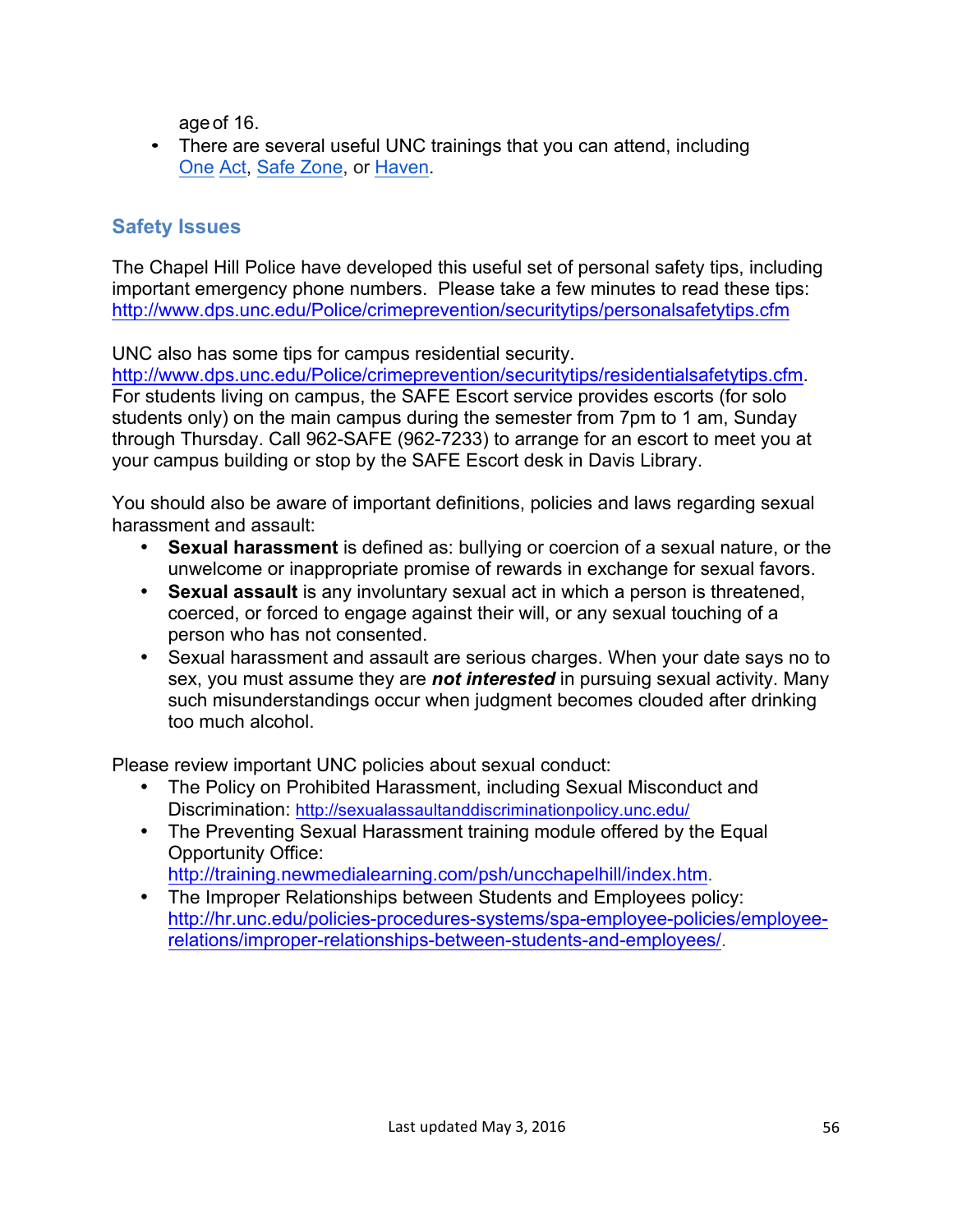## **History of the Region<sup>16</sup>**

Southerners have a unique shared history, which includes remembrance of difficult times such as the institution of slavery, the Civil War and Reconstruction, the Great Depression, segregation and the Civil Rights Movement, and more recent events or tragedies such as Hurricane Katrina.

The South also hosts a vibrant African American culture, a sense of rural isolation, and a strong regional identity. It has also developed its own customs, literature, musical styles (such as country music, bluegrass, southern gospel, rock and roll, blues and jazz), and cuisine.

The Chapel Hill Museum is a good place to learn about the history of Chapel Hill and the South (http://www.chapelhillmuseum.org/). The following web sites offer more information about southern culture, including Southern food, music, andculture:

- http://www.knowsouthernhistory.net/Culture/
- http://docsouth.unc.edu/sohp/ (Documenting the South via Oral Histories)
- http://www.southfest.com/ (Guide to Southern Festivals)

## **Restaurants**

#### **American/Southern Style**

The Southern Region is known for its down-home country cooking and barbeque. The following list provides contact information for local Southern cuisine in the Chapel Hill Area.

#### **Allen & Son BBQ**

6203 Millhouse Rd Chapel Hill, NC (919) 942-7576

**Breadmen's** 324 W Rosemary St

 

Chapel Hill, NC 27516

## **Crooks Corner**

610 West Franklin Street Chapel Hill, NC (919) 929-7643

 $16$  Some of the text for this section is extracted directly from the web site: http://en.wikipedia.org/wiki/History\_of\_North\_Carolina.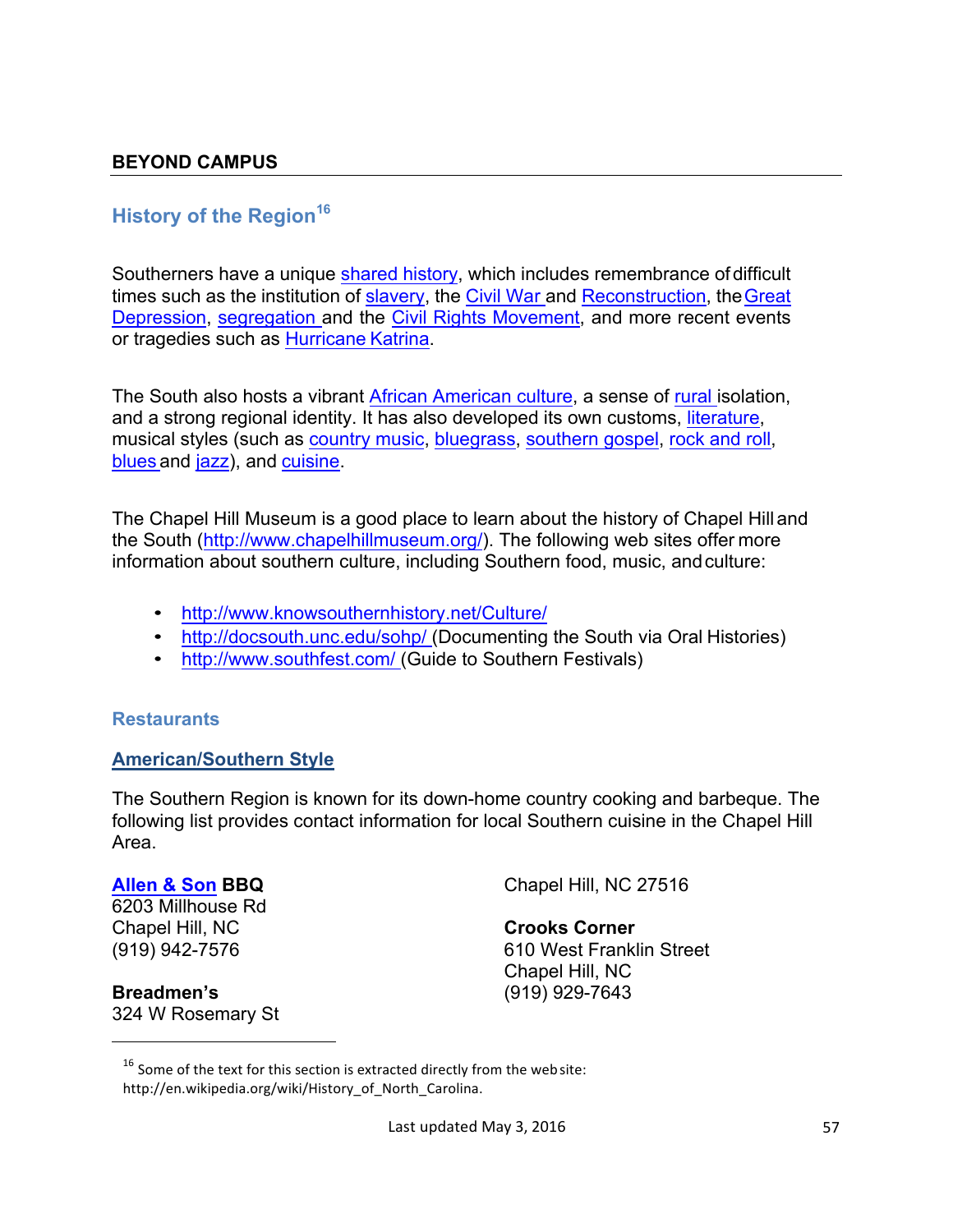## **Elmo's Diner**

Carr Mill Mall 200 N Greensboro St Carrboro, NC 27510 (919) 929-2909

#### **Mama Dip's Kitchen**

408 W. Rosemary Street Chapel Hill, NC 27514 (919) 942-5837

**Carolina Brewery** 460 W Franklin St Chapel Hill, NC 27516-2313 (919) 942-1800 **Sunrise Biscuit Kitchen** 1305 E. Franklin St. Chapel Hill, NC 27514

#### **Spanky's**

101 E Franklin St Chapel Hill, NC 27514-3620 (919) 967-2678

#### **Top of the Hill**

100 E Franklin St # 3 Chapel Hill, NC 27514-3629 (919) 929-8676

The following list provides contact information for International cuisine in the Chapel Hill Area. See the web site http://www.visitchapelhill.org/dining/list/c/restaurants/ for more detailed descriptions and hours of operation.

## **Chinese and East Asian**

#### **China Wok**

104 NC Highway 54 West (Carrboro Plaza) Carrboro, NC 27510 (919) 929-9988 or (919) 929-9971

#### **Fuse**

403 West Rosemary St (Downtown) Chapel Hill, NC 27516 (919) 942-9242

## **Gourmet Kingdom Chinese**

301 East Main St (Downtown) Carrboro, NC 27510 (919) 932-7222

## **Hong Kong Chinese**

602-R Jones Ferry Rd (Willow Creek) Carrboro, NC 27510

(919) 942-0850

#### **Hunan Chinese Restaurant**

790 Martin Luther King Jr. Blvd (Midtown Market) Chapel Hill, NC 27514 (919) 967-6133

#### **Jade Palace Chinese & Seafood**

103 East Main St (Downtown) Carrboro, NC 27510 (919) 942-0006

**Jujube Restaurant**

1201 Raleigh Rd (Glen Lennox) Chapel Hill, NC 27514 (919) 960-0555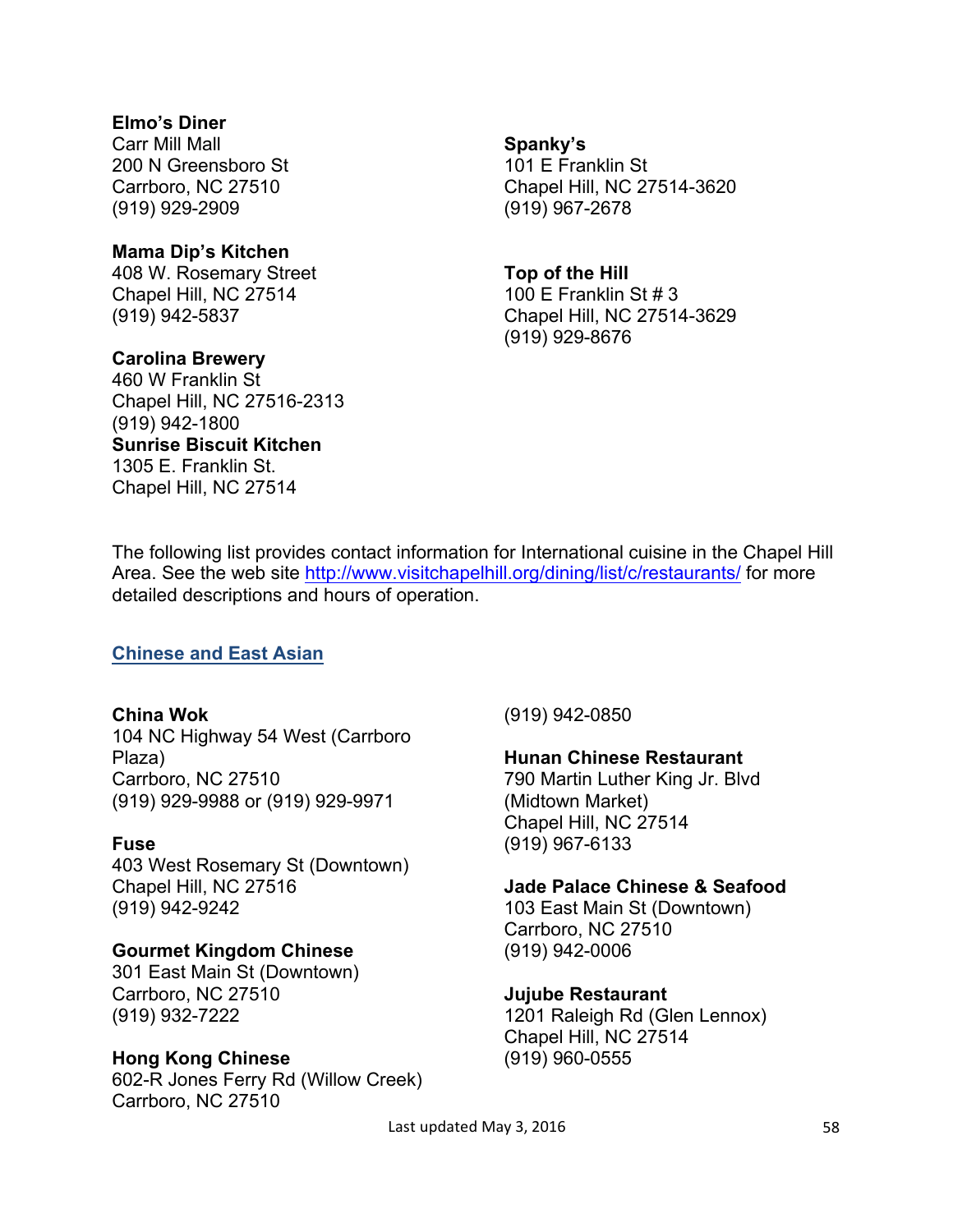#### **Lantern Restaurant**

423 West Franklin St (Downtown) Chapel Hill, NC 27516 (919) 969-8846

## **Lime & Basil Vietnamese**

200 West Franklin St (The Pavilion) Chapel Hill, NC 27516 (919) 967-5055

#### **Merlion Restaurant**

410 Market St, Suite 316 (Southern Village) Chapel Hill, NC 27516 (919) 933-1188

#### **Ming Garden**

1826 Martin Luther King Jr. Blvd (Chapel Hill North) Chapel Hill, NC 27514 (919) 929-2199

#### **Oriental Garden Chinese & Thai**

503 West Rosemary St (Downtown) Chapel Hill, NC 27516

## **Mexican and Latin American**

#### **Armadillo Grill**

120 East Main St (Downtown) Carrboro, NC 27510 (919) 929-4669

#### **Carrburritos Taqueria**

711 West Rosemary St (Downtown) Carrboro, NC 27510 (919) 933-8226

## **Chipotle's Mexican Grill**

301 West Franklin St (Downtown) Chapel Hill, NC 27516 (919) 942-2091

#### **Cosmic Cantina**

(919) 967-8818

#### **Penang Malaysian & Thai**

431 West Franklin St (The Courtyard) Chapel Hill, NC 27516 (919) 933-2288

#### **Red Lotus Asian Kitchen & Bar**

239 South Elliott Rd (Village Plaza) Chapel Hill, NC 27514 (919) 968-7778

#### **Thai Palace**

1206 Raleigh Rd (Glenwood Square) Chapel Hill, NC 27514 (919) 967-5805

#### **Thirty-Five (35) Chinese**

143 West Franklin St (University Square) Chapel Hill, NC 27516 (919) 968-3488

128 East Franklin St (Downtown) Chapel Hill, NC 27514 (919) 960-3955

#### **Fiesta Grill**

3307 NC Highway 54 West 3307 NC Highway 54 West, NC 27516 (919) 928-9002

#### **Flying Burrito**

746 Martin Luther King Jr. Blvd (Midtown Market) Chapel Hill, NC 27514 (919) 967-7744

#### **La Hacienda**

Last updated May 3, 2016 **59**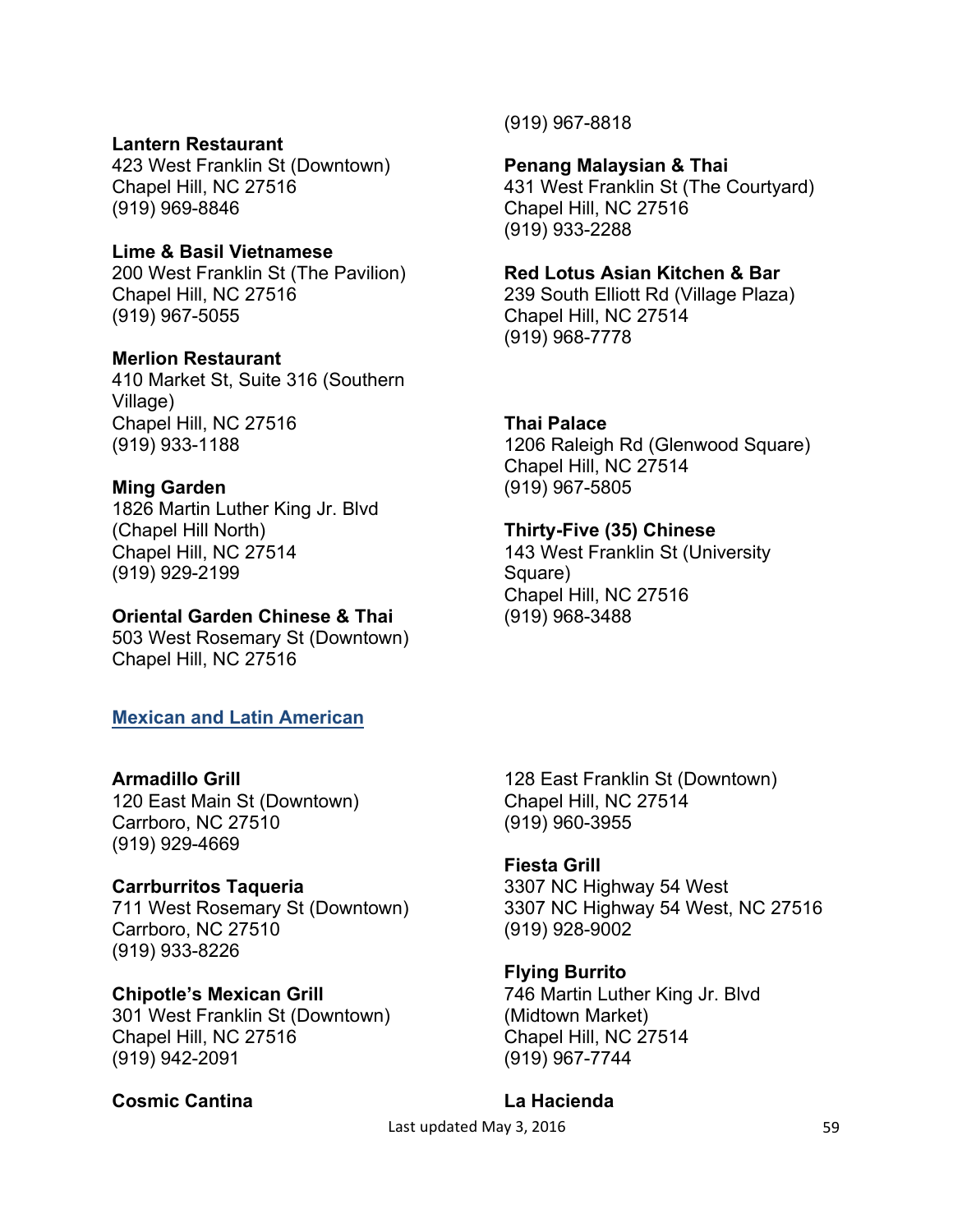1813 Durham-Chapel Hill Blvd Chapel Hill, NC 27514 (919) 967-0207

**Los Potrillos** 220 West Rosemary St (Downtown) Chapel Hill, NC 27516 (919) 932-4301

**Torero's Mexican Cuisine** 104 NC Highway 54 W (Carrboro Plaza) Carrboro, NC 27510 (919) 960-7640

**Los Tres Amigos** 109 West Main St (Downtown) Carrboro, NC 27510 (919) 967-1654

#### **Japanese and Sushi**

**Akai Hana Japanese** 206 West Main St (Downtown) Carrboro, NC 27510 (919) 942-6848

#### **African**

**Queen of Sheba** (Ethiopian) 1129 Weaver Dairy Rd (Timberlyne) Chapel Hill, NC 27514 (919) 932-4986

**Palace International** | Durham (Kenyan) 1104 Broad St. Durham, NC 27705 (919) 416-4922

**Ashee Ethiopian Cuisine** 904 NE Maynard Rd. Cary, NC 27513 (919) 463-0435

**Oishii Japanese Restaurant & Sushi Bar** 1129-M Weaver Dairy Rd (Timberline) Chapel Hill, NC 27514 (919) 932-7002

**Japan Express** 261 South Elliott Rd (Village Plaza) Chapel Hill, NC 27514 (919) 928-9600

**Kurama Sushi & Noodle Express**

105 North Columbia St (Downtown) Chapel Hill, NC 27516 (919) 968-4747

**Sushi Nikko** 104 NC-54 Carrboro, NC 27510 (919) 240-5046

**Sakura Express** 110 North Columbia St (Downtown) Chapel Hill, NC 27514 (919) 960-0440

**Sushi-Yoshi Japanese** 116 Old Durham Rd Chapel Hill, NC 27514 (919) 933-1

**Chioma's Ridic African Joint & Fried Chicken** 2000 University Dr Durham, NC 27707

**Abyssinia Ethiopian Restaurant** 2109-146 Avent Ferry Rd. Raleigh, NC 27606 (919) 664-8151

**Babylon Restaurant** - (Moroccan) 309 N Dawson St. Raleigh, NC 27603

Last updated May 3, 2016 **60**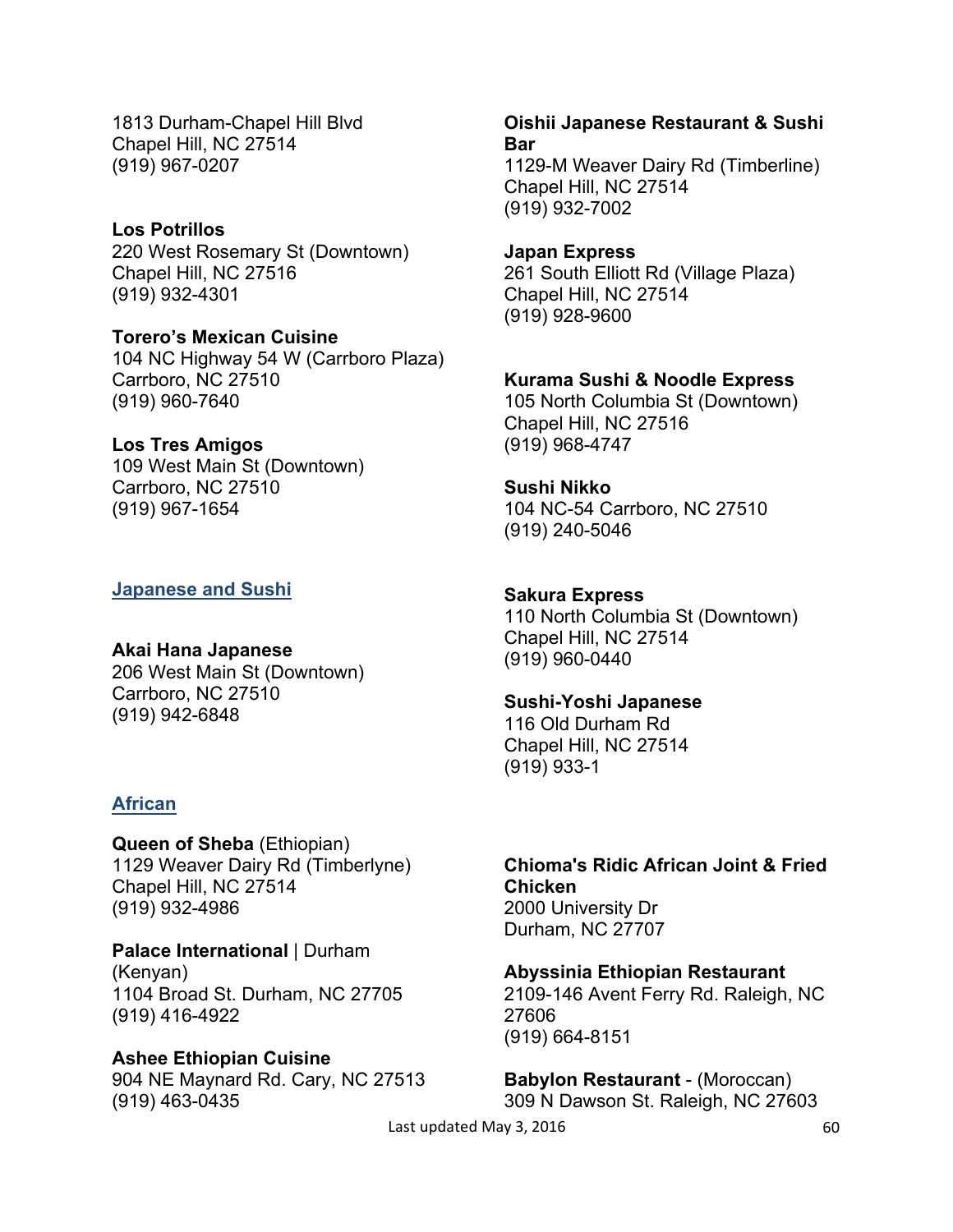#### (919) 838-85

**Middle Eastern and Indian**

## **Cafe Parvaneh**

400-J South Elliott Rd (The Galleria) Chapel Hill, NC 27514 (919) 929-2779

# **India Palace**

508-A West Franklin St (Downtown) Chapel Hill, NC 27516 (919) 942-8201

## **Mediterranean Deli**

410 W Franklin St Chapel Hill, NC 27516 (919) 967-2666

# **Mint Restaurant**

504 West Franklin St (Downtown) Chapel Hill, NC 27516 (919) 929-6188

## **Sage Cafe (The)** 1129 Weaver Dairy Rd (Timberlyne) Chapel Hill, NC 27514 (919) 968-9266

#### **Tandoor Indian** 1301 East Franklin St Chapel Hill, NC 27514 (919) 967-662

## **Italian**

**411 West** 411 W. Franklin St. Chapel Hill, NC 27516 (919) 967-2782

## **Pizzeria Mercato**  408 Weaver St, Carrboro NC 27510 (919) 967-2277

# **Spectator Sports**

UNC has a long tradition of championship-winning sports teams. In addition to the world-famous UNC men's and women's basketball teams, the women's soccer team is one of the highest-ranked teams in the U.S., and the UNC football team is rising in both rank and popularity. Students should take advantage of free or low-fare tickets offered to students, and learn more about campus athletic events: http://tarheelblue.cstv.com/

Beyond UNC, there are many local and national athletic teams to watch or attend games, including:

Durham Bulls Baseball Team (Durham) http://www.dbulls.com/

Carolina Hurricanes National Hockey League Team (Raleigh) http://hurricanes.nhl.com/index.html

Carolina Panthers National Football League Team (Charlotte) http://www.panthers.com/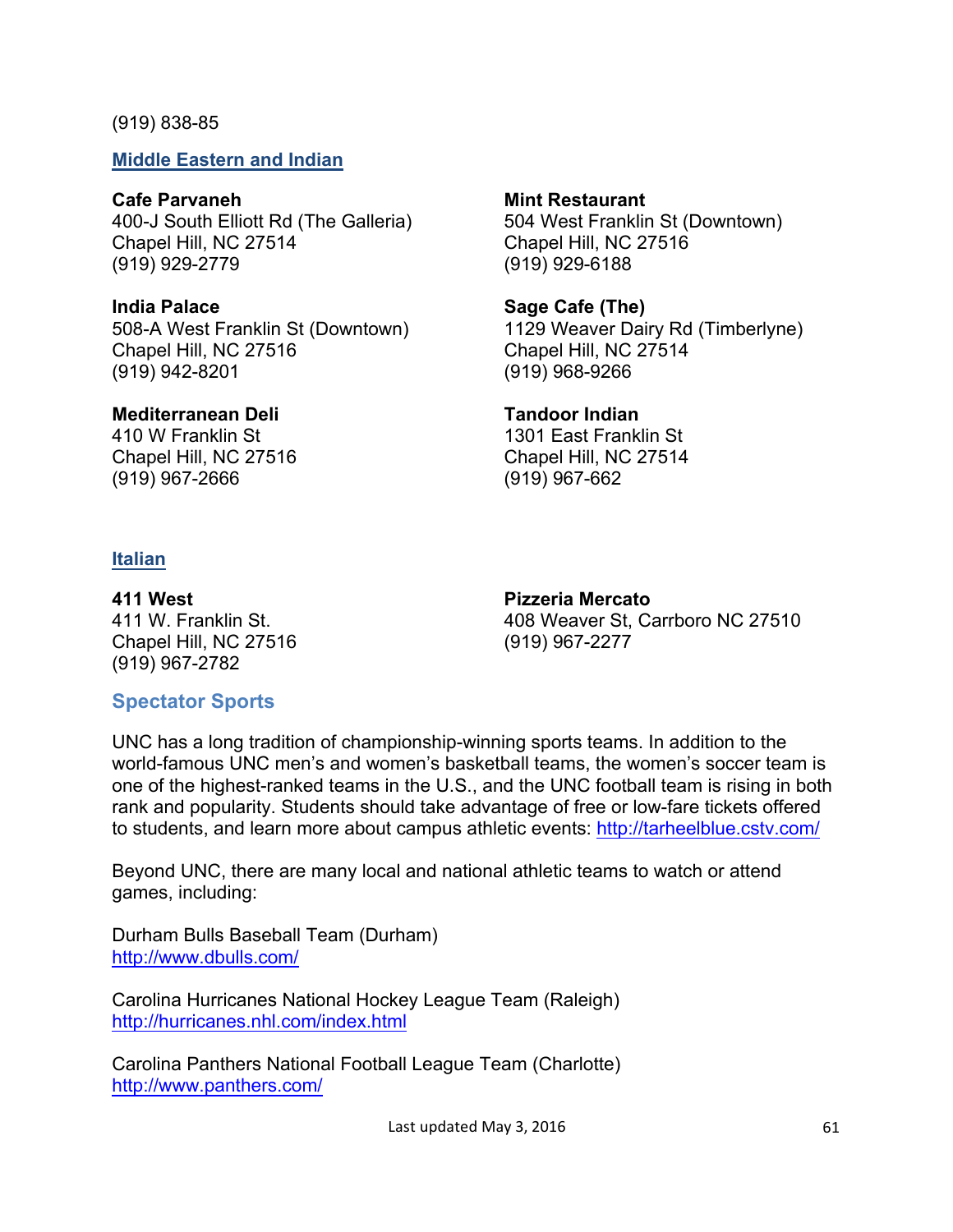## **Bowling**

Two of the nearest bowling alleys include:

The Mardi Gras Bowling Center 6118 Farrington Road Chapel Hill, NC 27517 (919) 489-1230 http://www.mardigrasbowling.com/

Durham Lanes Bowling Center 4508 Durham-Chapel Hill Blvd. Durham, NC 27707 (919) 489-9154 http://www.amf.com/durhamlanes/centerHomepage.htm

## **Movies**

There are several movie theaters in Chapel Hill and Carrboro, including the independent movie theater, the Chelsea, in the Timberlyne Shopping Center in Chapel Hill. To find a theater, visit http://movies.yahoo.com/ and enter your zip code to browse by location.

In addition to traditional indoor movie theaters, during the summer months, Southern Village offers "Movies on the Green," which involves watching recent movies in an outdoor venue. See web site for more details. http://www.southernvillage.com/news/

## **Shopping**

Some good places to go shopping include: Franklin Street or University Mall in Chapel Hill, Carr Mill Mall and Main Street in Carrboro, Brightleaf Square in Durham, and Cameron Village in Raleigh. The small towns of Hillsborough and Pittsboro are also fun to visit, and their main streets have a number of antique stores and vintage clothing stores. The nearest large-scale mall in the area is Southpoint Mall in Durham, which is accessible by the TTA buses.

## **Live Music**

Chapel Hill prides itself on its live music scene, and there are a number of venues where live music can be heard. Popular live music clubs in Chapel Hill/Carrboro include The Cat's Cradle (http://www.catscradle.com/), The Local 506 (http://www.local506.com/), and The Cave (http://www.caverntavern.com/). Many other bars in Chapel Hill also have live music and DJ nights throughout the week and weekend.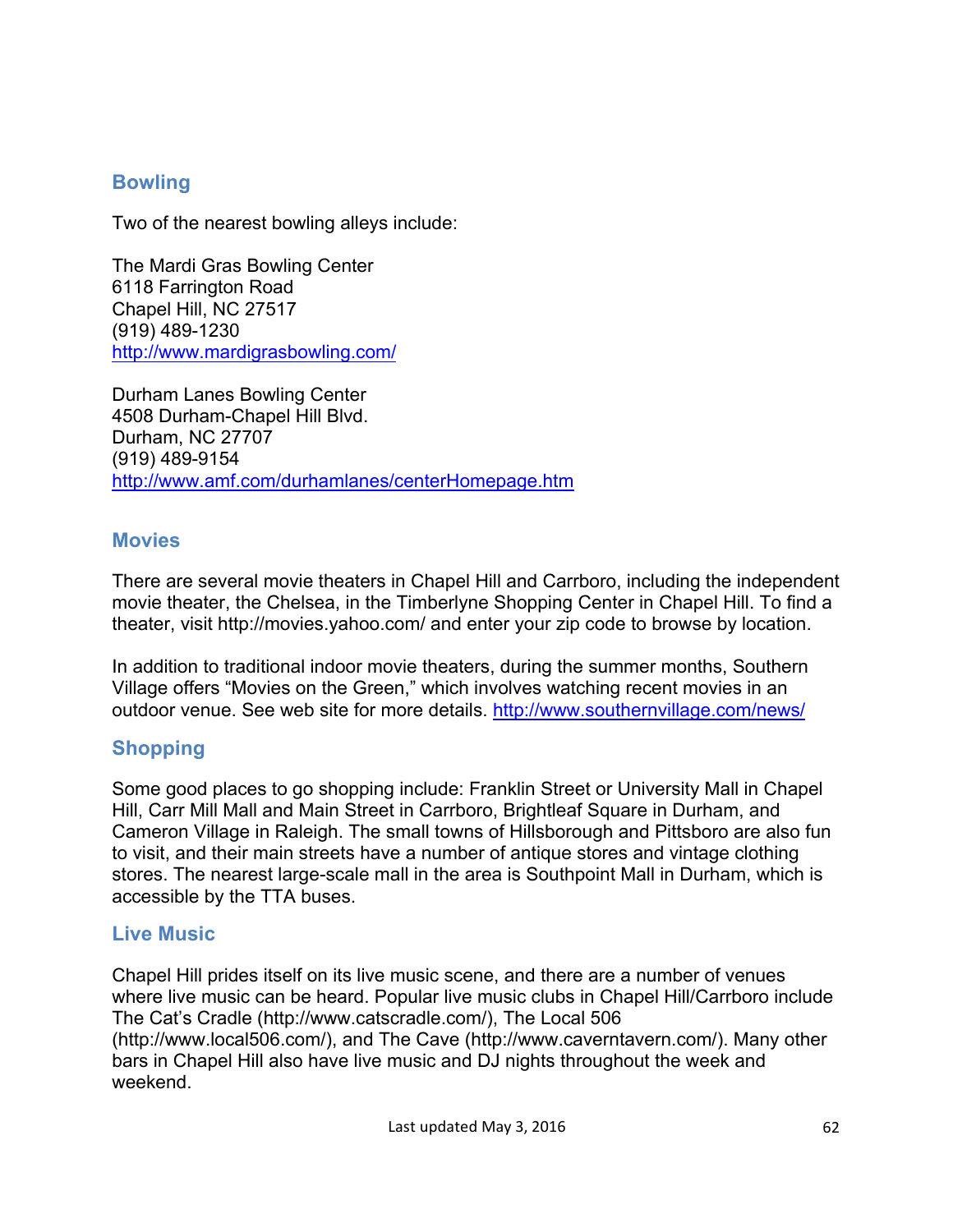Larger concert venues in the Triangle include Koka Booth Amphitheater in Cary (http://www.boothamphitheatre.com/), the RBC Center in Raleigh (http://www.rbccenter.com/), and the Music Pavilion at Walnut Creek (http://www.livenation.com/venues/14476/walnut-creek-amphitheatre).

Many places offer free outdoor live music from late spring to early fall. These include:

- Weaver Street Market (Thursday evening and Sunday mornings, http://www.carrboro.com/wsmjazz.html)
- Caffe Driade (see their music calendar: (http://caffedriade.com/music)
- Carolina Inn Fridays on the Front Porch (http://www.carolinainn.com/hotelevents/chapel-hill-event-calendar.php)
- Southern Village Summer Music Series (http://www.southernvillage.com/sundaymusic-series/)
- WUNC Backporch Music Concert Series at the American Tobacco Complex in Durham (http://wunc.org/term/back-porch-music)
- Pittsboro Road House General Store Live Music (http://pittsbororoadhouse.com/calendar/)

For classical music, orchestra, theater, and other performing arts events, visit the UNC School of Music Calendar of events (http://music.unc.edu/events/calendar), the Carolina Performing Arts Center (http://www.carolinaperformingarts.org/), or the Carrboro Arts Center (http://www.artscenterlive.org).

# **Theaters**

Playmakers Repertory Company (Chapel Hill, NC) – The professional theatre in residence at UNC Chapel Hill. https://www.playmakersrep.org/

DPAC- Durham Performing Arts Center (Durham, NC) – Features entertainment events such as Broadway shows, comedy, and concerts. http://www.dpacnc.com/

# **Museums/Zoo**

Chapel Hill Museum (Chapel Hill, NC) – Exhibiting the character and characters of Chapel Hill, NC http://www.chapelhillmuseum.org/

Ackland Art Museum (Chapel Hill, NC) – UNC's art museum http://www.ackland.org/index.php

Nasher Museum of Art (Durham, NC) – Duke University's Art museum http://www.nasher.duke.edu/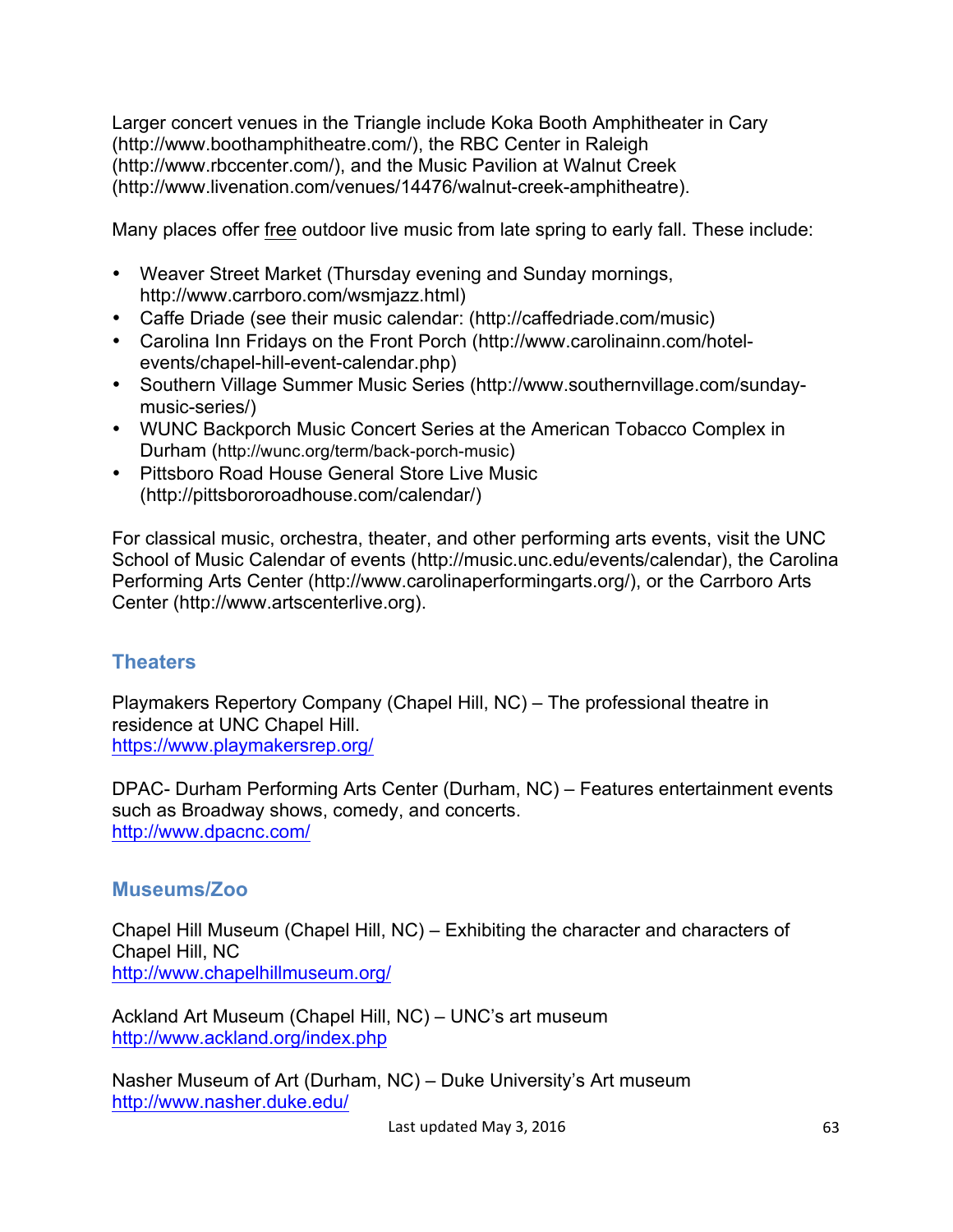African American Cultural Complex (Raleigh, NC) - has artifacts and exhibits displaying the outstanding contributions made by African Americans in NC http://www.visitnc.com/listing/african-american-cultural-complex

North Carolina Museum of Art (Raleigh, NC) http://www.ncartmuseum.org/

North Carolina Museum of Life and Science (Durham, NC) http://www.ncmls.org/

North Carolina Museum of History (Raleigh, NC) http://ncmuseumofhistory.org/

North Carolina Museum of Natural Sciences (Raleigh, NC) http://naturalsciences.org/

Asheboro Zoo (Asheboro, NC) www.nczoo.org

## **Festivals and Fairs**

Local festivals and county fairs are common throughout the year, and each brings an opportunity to learn more about local culture and heritage as well as sample new foods and find unique arts and crafts. Some of the larger festivals are listed below, but you can find many more by searching local community web sites or by visiting: http://ncfestivals.com/

Bimbe Cultural Arts Festival http://durhamnc.gov/ich/op/prd/Pages/Bimb%C3%A9-Cultural-Arts-Festival.aspx

African American Cultural Festival of Wake and Raleigh County http://www.aacfralwake.org/

International Festival of Raleigh http://internationalfestival.org/

Azalea Festival (April, in Wilmington) http://www.ncazaleafestival.org/

Festival for the Eno (July, in Durham) http://www.enoriver.org/festival/

American Dance Festival (July, in Durham) http://www.americandancefestival.org/

NC State Fair (October, in Raleigh)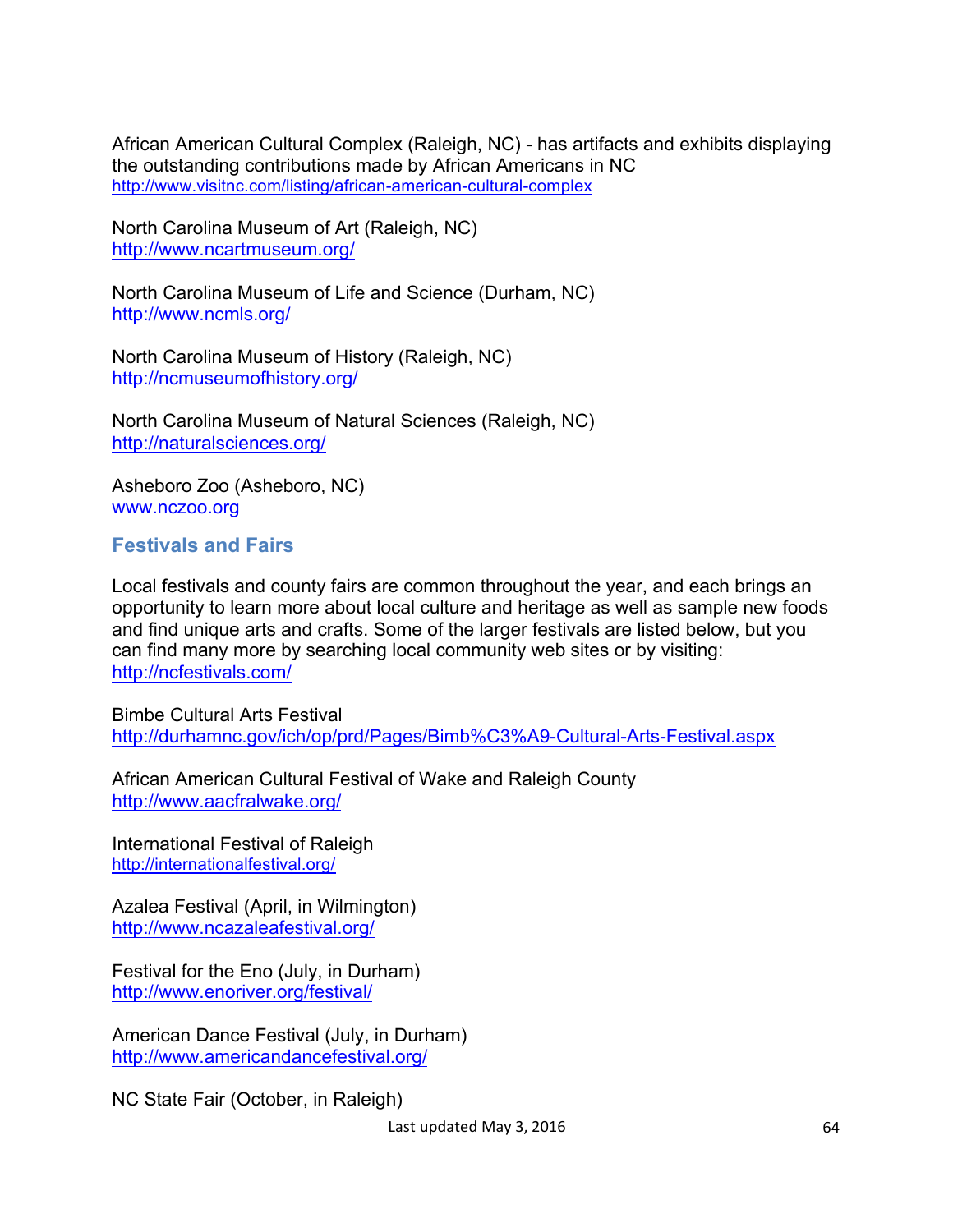## http://www.ncstatefair.org/

The Barbeque Festival (October, in Lexington) http://www.barbecuefestival.com/

NC Seafood Festival (October, in Morehead City) http://ncseafoodfestival.org/

World Beer Festival (April, in Raleigh; October, in Durham) http://allaboutbeer.com/craft-beer-events/

LEAF: Lake Eden Arts Festival (May and October in Black Mountain, NC) http://www.theleaf.com/

## **Outdoor Recreation**

## **Camping**

North Carolina is rich in scenic and outdoor opportunities. From the mountains to the sea, there are a number of beautiful camping locations and state parks with a variety of facilities to accommodate novice campers and day-time picnickers to more experienced backpackers, hikers, and climbers. Many State parks and recreational areas are within an hour's drive of UNC, including: Falls Lake, Jordan Lake, Umstead Park, and Eno River State Park. To learn more about N.C. State parks, visit: http://www.ncparks.gov.

In addition to State parks, N.C. holds 88 miles of the Appalachian Trail, the nation's longest marked footpath (over 2,100 miles) and first national scenic trail. To learn more about the history of the trail and hiking and camping opportunities, visit http://www.appalachiantrail.org.

## **Hiking and Biking**

Chapel Hill's Department of Parks and Recreation has a listing of greenways and parks in the town: http://townofchapelhill.org/town-hall/departments-services/parksrecreation/facilities-greenways-parks/. Another nice place to walk is in the trails near the North Carolina Botanical Garden. The Garden has 600 acres of nature trails, plants and aquatics (http://www.ncbg.unc.edu/).

In Durham, there are also many trails to walk and bike. One famous trail is the American Tobacco Trail, a 22-mile paved trail which leads to the American Tobacco Complex (http://www.triangletrails.org/ATT.HTM). Other nice walking and hiking places in Durham include Duke Forest (http://www.dukeforest.duke.edu/) and the Sarah P. Duke Gardens (http://www.hr.duke.edu/dukegardens/). The Duke Gardens, located on the Duke University Campus, can be accessed by taking the Robertson Scholar Express Bus from UNC.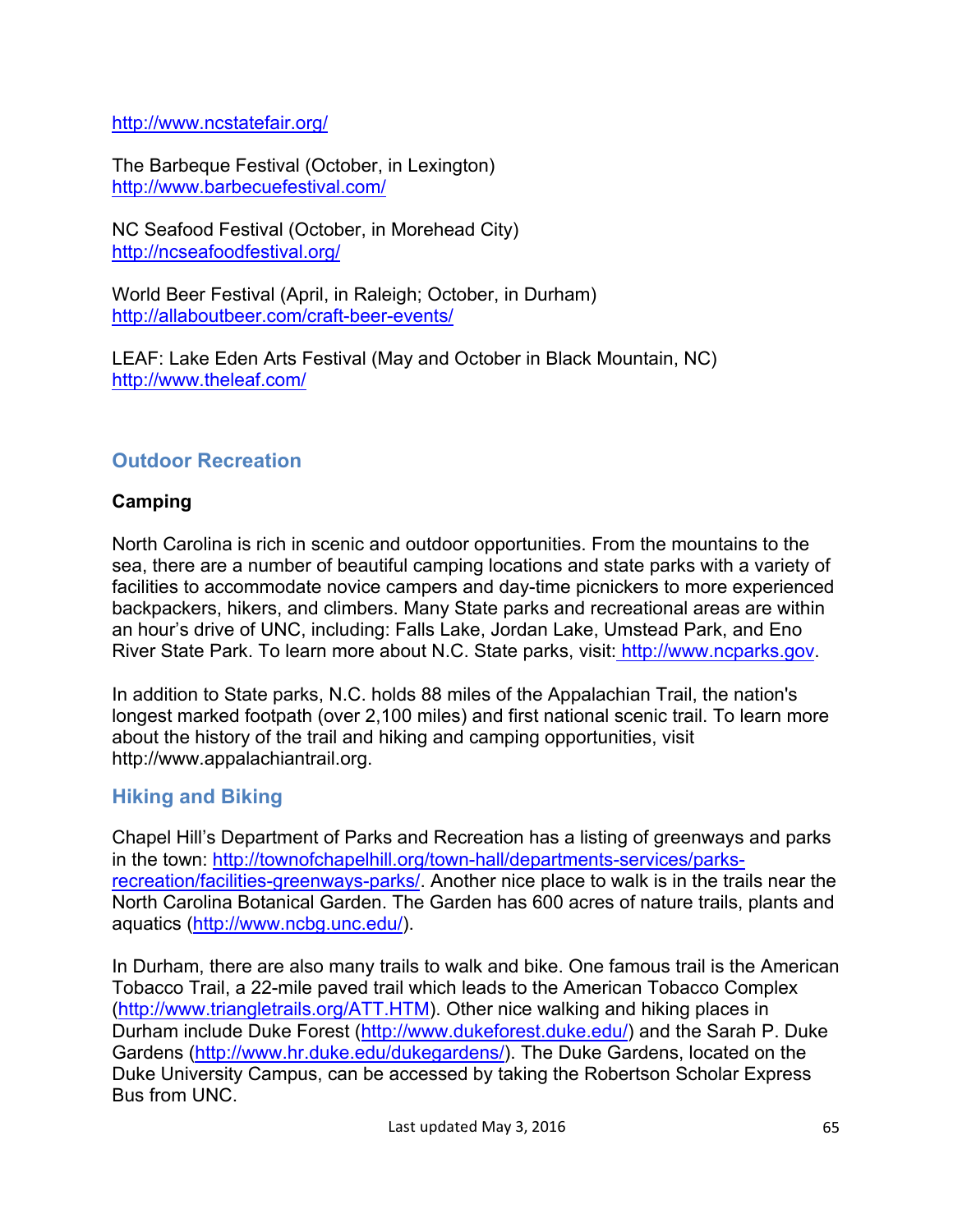## **Beaches and Mountains in N.C.**

Vacationing in N.C. is a good way to manage the stress of school and bond with family and friends. For a day trip or weekend, you can drive 2-3 hours to visit a number of beautiful North Carolina coastal towns and beaches, including Wrightsville Beach near Wilmington, Emerald Isle, Topsail Beach, Carolina Beach, Kure Beach, and others. With a longer drive (3-5 hours), you can explore the less-developed and more pristine Outer Banks barrier islands and visit towns such as Duck, Manteo, Kitty Hawk, Hatteras, and Ocracoke Island. To learn more about the Outer Banks, visit: http://www.outerbanks.org.

In the opposite direction (and a 3-4 hour drive), there are beautiful views of the Blue Ridge and Smokey Mountains, and lovely mountain towns such as Asheville, Boone, and Blowing Rock. The Blue Ridge Parkway (http://www.blueridgeparkway.org/) is a popular drive in the fall when the foliage turns brilliant shades of red, orange, and yellow, and you can find many web sites that will predict the peak color change season and the best time to visit. In the winter, there are a number of ski resorts, including the popular Sugar Mountain. To learn about other skiing opportunities in N.C., visit: http://www.skinorthcarolina.com/.

To learn more about travel and vacation destinations within the state, visit the official travel and tourism web site for the State of North Carolina: http://www.visitnc.com , or check out any North Carolina travel guide from the library.

## **This guide is supported by the Gillings Global Gateway™ at the UNC Gillings School of Global Public Health.**

*Comments and improvements are welcome! Naya Villarreal at nayavill@email.unc.edu.*

#### **This guide is a complement to:**

- 1. Graduate and Professional Student Federation Resource Guide http://gpsf.unc.edu/student-resources/gpsf-resource-guide/#toc-Section-7
- 2. International Students and Scholars Services http://oisss.unc.edu/resources-2/

This guide is an update of those developed previously by epidemiology and health policy and management departments.

## **\*Thanks to Taylor Christensen, MPH/RD Candidate, for updating this guide from an earlier version.**

#### *Previous Version Thanks to:*

Last updated May 3, 2016 **66** *Jason Mose (Kenya), doctoral student in health policy and management, for compiling the guide; Charletta Sims-Evans, MEd, assistant dean for student affairs; Laurel Files, PhD, associate chair of health policy and management; and Bobbi Wallace, MPH, interim executive director of the Gillings Global Gateway™, for their review and invaluable suggestions.*